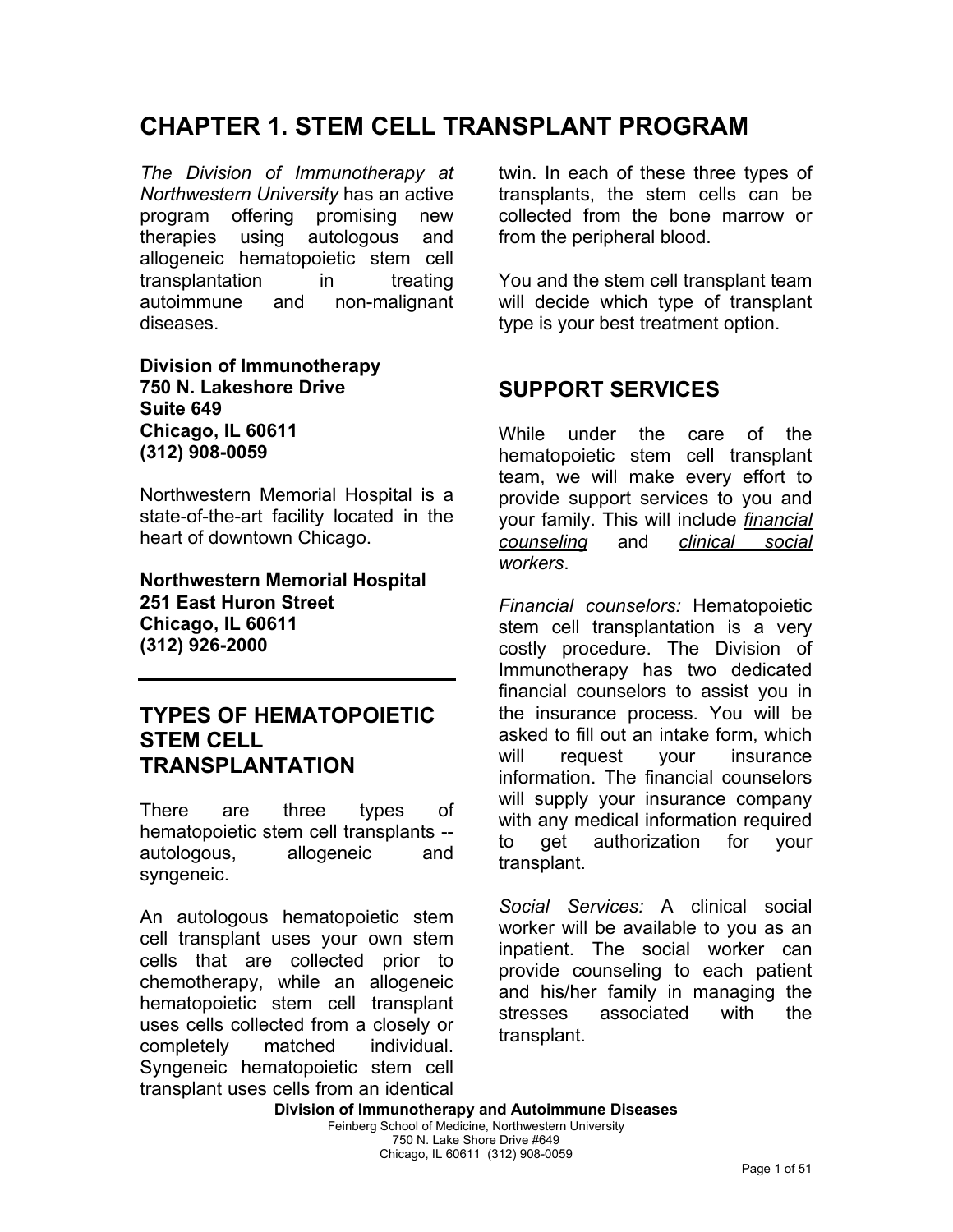### **THE TRANSPLANT PROCESS**

There is a common series of events that all patients undergoing a transplant will perform. These steps include:

- Initial Physician Visit
- Pre-transplant Testing
- Central Line Placement
- **Stem Cell Mobilization**
- Stem Cell Harvest
- Conditioning
- Stem Cell Reinfusion
- Follow-up Physician Visits

Once you are accepted into the transplant program, please do not take any new medicines, especially ones that affect bone marrow or platelet function (aspirin type drugs), unless you get permission from the transplant team. This is especially important before placement of the central line and until recovery of your blood counts following completion of the transplant.

## **Initial Physician Visit**

An initial physician visit is necessary to determine if you are a candidate for the transplant. Your past medical records, including radiologic studies (MRI, CT scans, x-rays) should accompany you or be sent in advance of your scheduled appointment. During this initial visit, you will undergo a history and physical examination and the transplant process, including potential complications, will be explained to you by the treatment team. You will be given an opportunity to ask questions. In addition, if it is felt that you may be a candidate for the transplant, you will be given the protocol consent form to take home and read. If desired, you will be given an opportunity to talk to other individuals who have undergone a transplant for your disease. You will need to be in Chicago one to two days for this initial evaluation.

## **Pre-Transplant Testing**

You will need to undergo a series of tests to assess the status of your disease and to ensure that you are eligible for a hematopoietic stem cell transplant. Your physician will determine the tests that you will be required to undergo. Prior to starting any testing, you will need to sign the protocol consent form. You will be given another opportunity to ask questions of the treatment team before signing the consent form.

## **Central Line Placement**

During the course of transplant, you will need to have a plastic tube placed into a large vein in your upper arm or chest (a central line). For autologous or syngeneic hematopoietic stem cell transplants, the central line is usually placed in the upper arm and has two "lumens" or entry points exiting out of your upper arm ( this type of central line is commonly called a PICC line). For allogeneic hematopoietic stem cell transplants, the central line is usually placed in your upper chest and has three lumens exiting out of your upper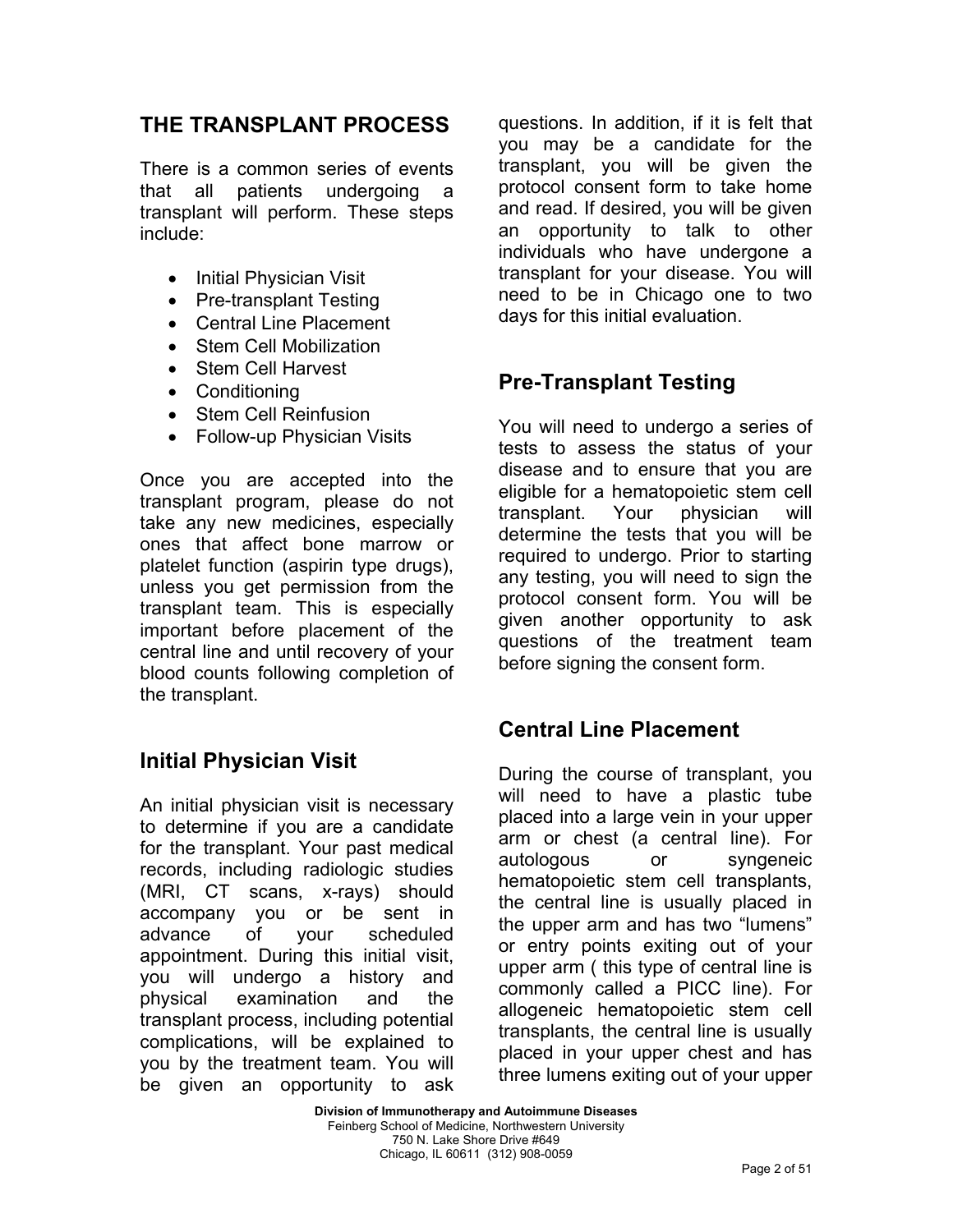chest. The purpose of these central lines will be to help to avoid the pain and discomfort of the multiple blood draws that are required throughout the transplant process. In addition, chemotherapy, medications, blood products and the stem cells can be administered through the central line. For those individuals having an autologous hematopoietic stem cell transplant, the central line will generally be placed the morning you are scheduled to be admitted for your mobilization chemotherapy. For those individuals having a syngeneic or allogeneic hematopoietic stem cell transplant, the central line will generally be placed the morning you are admitted for the transplant. In both instances, you will go home for a period of time with the central catheter, and you will be taught how to care for the catheter. You will be required to flush the catheter daily and change the central catheter dressing at least three times per week. A home health care nurse will assist you with these procedures until you or a family member are able to perform them on your own.

If you are undergoing an autologous hematopoietic stem cell transplant, you will also need to have a second central catheter placed for the collection of your peripheral blood stem cells (this catheter is commonly called a VAS CATH). (Note: Donors for allogeneic or syngeneic hematopoietic stem cell transplants may also need to have a VASCATH placed prior to the harvest.) This line is placed the day before or the morning of the first day of your stem cell harvest, and will be removed when the harvest is completed. This

catheter has two large bore lumens, which will allow us to collect your stem cells, draw blood, and administer medications if needed. The catheter is placed into a large vein in your neck that leads to your heart. You will be given a local anesthetic before the procedure. You will not be required to care for this catheter. Flushing and dressing changes will be done in the blood center during your stem cell harvest. This catheter is uncomfortable, but will only be in place for a few days.

## **Stem Cell Mobilization**

After your pre-testing is completed and you are cleared for transplant, stem cells will need to be collected from you (autologous transplant) or your donor (allogeneic or syngeneic transplant).

*Allogeneic/Syngeneic Stem Cell Transplant.* If you are having an allogeneic or syngeneic hematopoietic stem cell transplant, stem cells will be "mobilized" from their bone marrow to the peripheral blood where they can be collected using a growth factor called Neupogen® (GCSF). Approximately 3-4 days after starting the Neupogen® (which is given daily by subcutaneous injection), your donors stem cells will be collected (harvested). The stem cell harvest for your donor will take 1-5 days depending on how successful the harvest is each day.

*Autologous Stem Cell Transplant.*  If you are having an autologous hematopoietic stem cell transplant,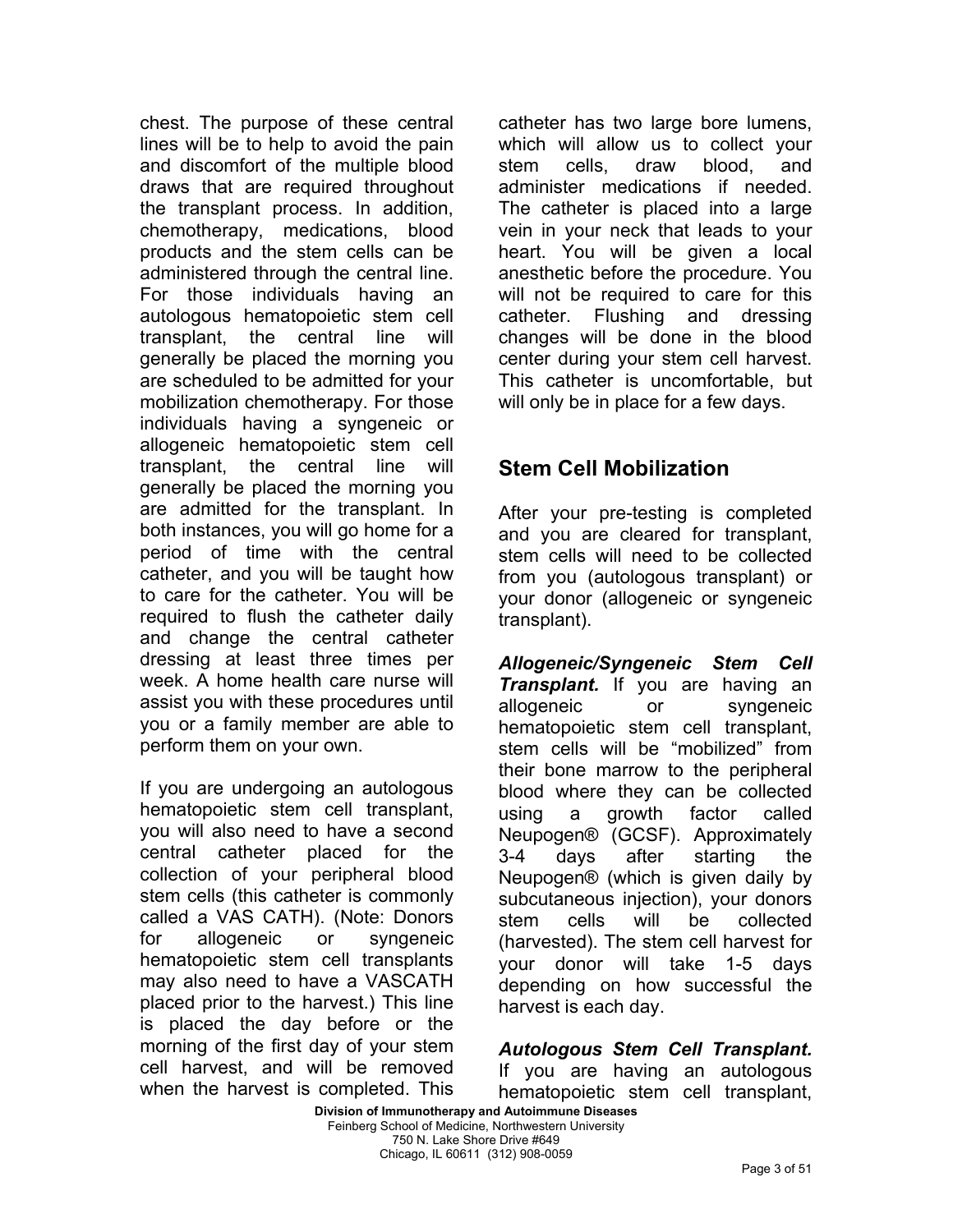you will be admitted to the hospital to receive your stem cell will be mobilized using chemotherapy and growth factor called Neupogen® (GCSF). The purpose of the mobilization chemotherapy is to start mobilizing your stem cells from the bone marrow to the peripheral blood, so they can easily be collected from your peripheral blood. The stem cell harvest will begin approximately 10 days after the administration of the mobilization chemotherapy . The type of mobilization chemotherapy you receive is disease specific. The dose of chemotherapy may be two to four times higher than any chemotherapy you may have received in the past.

Acute side effects from this chemotherapy may include fatigue, anorexia, nausea, vomiting, and diarrhea. There will be anti-nausea and anti-diarrhea medications available during your hospitalization, as well as when you are discharged. Side effects from the chemotherapy can occur up to several weeks following its administration.

You will loose your hair approximately 14 days after your mobilization chemotherapy. You should not expect your hair to begin growing back until several months after the transplant.

Some patients do describe a generalized feeling of extreme fatigue from the time the mobilization chemotherapy is given.

The admission for mobilization chemotherapy is approximately 24-48 hours. You will then be discharged to your apartment or home. To prevent infection, you will start oral antibiotics

approximately 72 hours after receiving your chemotherapy. You will also start Neupogen® (G-CSF), which is an injection that either you or your caregiver will need to give to you every morning starting 72 hours after your chemotherapy. The injections will continue until your stem cell harvest is completed. The purpose of the Neupogen® is to stimulate your stem cells to grow and find their way from the bone marrow to your peripheral blood for a successful harvest. Side effects of the Neupogen® may include:

- Flu-like symptoms, including fever, muscle pain/aches, nausea and headache.
- Bone pain, which may be severe.
- Generalized rash.

You may take Tylenol for any of the above symptoms, unless otherwise directed by your physician.

You will have your blood counts monitored several times during the following week. You will need to come to the hospital to have your blood drawn, or you may be eligible for home health care nursing. We will be expecting your blood counts to be stable until approximately 7 days following your mobilization chemotherapy. At that time, your white blood cells will drop, and you will be neutropenic for approximately 3 days. **It is during this time that you will be susceptible to infection.** To prevent infection following mobilization chemotherapy, it is advised that you do not come in contact with individuals who are sick.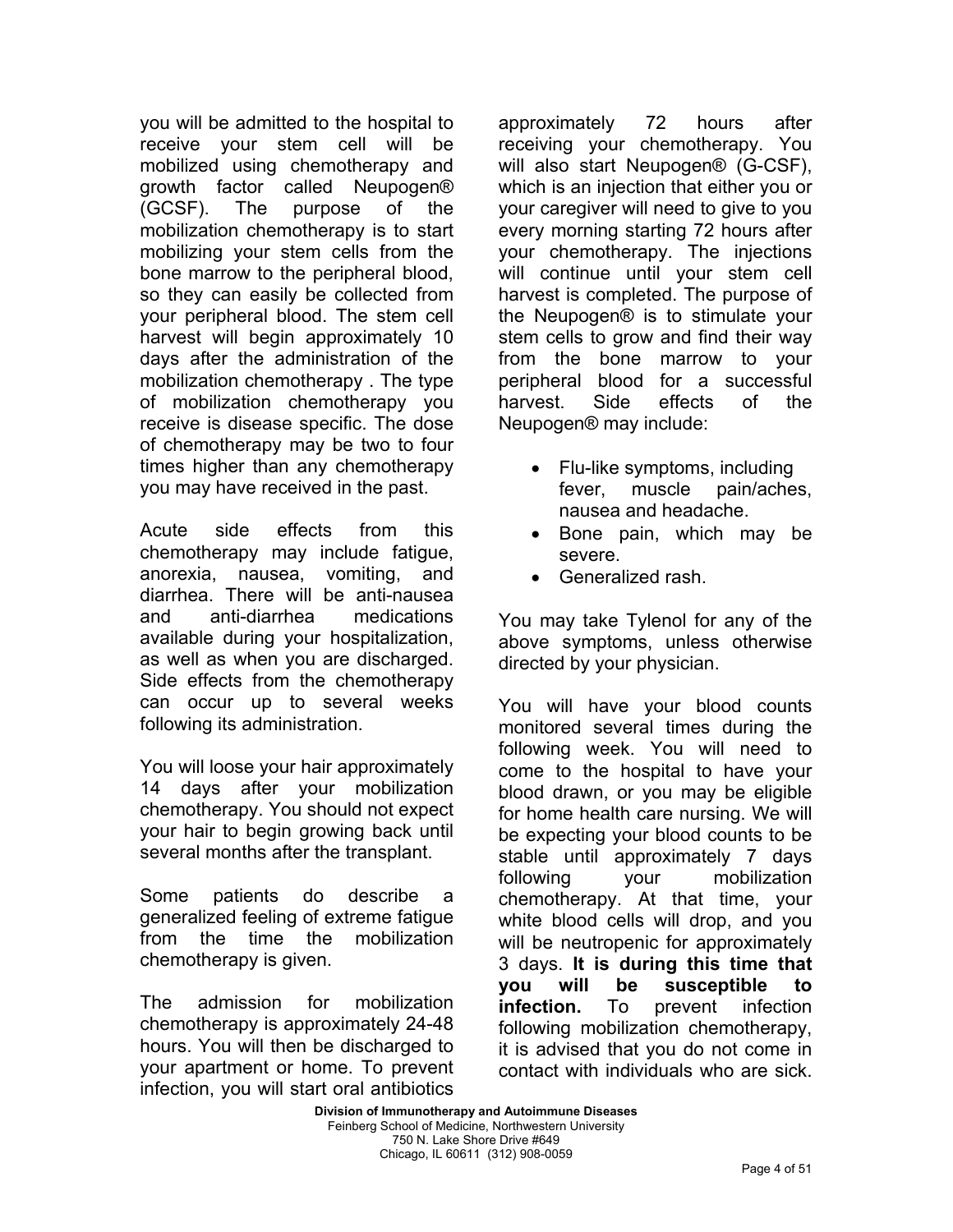In addition, you should avoid large crowds.

You will feel fatigued and you may experience bleeding. In addition, you may run a temperature. If you develop a fever (100.5°F or greater), are unable to eat or drink enough fluids, experience bleeding, have chills, or just do not feel good, you should contact the transplant team immediately as you may need to be admitted to the hospital.

**IT IS VERY IMPORTANT THAT YOU NOTIFY YOUR NURSE OR PHYSICIAN IMMEDIATELY OF THE FOLLOWING:** 

- **FEVER OR CHILLS**
- **ANY SIGN OF INFECTION**
- **BLEEDING**
- **AN INABILITY TO EAT, DRINK, OR TAKE YOUR MEDICATIONS**
- **ANY UNCONTROLLED SIDE EFFECT .**

## **Stem Cell Harvest**

*Allogeneic/Syngeneic Stem Cell Transplant.* If you are undergoing an allogeneic or syngeneic hematopoietic stem cell transplant, the stem cells will be harvested from your donor on an outpatient basis. The stem cell harvest will begin approximately 3-4 days after your donor starts taking Neupogen® shots (the timing of the start of the harvest may vary between different research protocols). The stem cell harvest, which will take approximately 4-5 hours each day, will continue on a daily basis until enough stem cells have been collected (approximately 1-5 days). In many instances, your donor will need to have a VASCATH placed on the morning of the first stem cell harvest. This catheter will be removed when enough stem cells have been collected. It will be important for your donor to continue taking the Neupogen® shots until the stem cell harvest is completed.

*Autologous Stem Cell Transplant.*  If you are undergoing an autologous hematopoietic stem cell transplant, your stem cell harvest will be performed as an outpatient, unless you had been hospitalized after your mobilization chemotherapy due to illness or complications. The stem cell harvest will start when your white blood cell count and platelets have recovered, which is approximately 10 days following administration of your mobilization chemotherapy. It is important to remember that your Neupogen® should be given prior to coming to your harvest each day, ideally two hours prior to your scheduled visit.

You will be advised where and what time you will need to have your blood drawn that morning.

Following the blood draw, you will need to report to Interventional Radiology to have the temporary VAS CATH placed, which will be used for the harvest.

You will report to the Rube Walker Blood Center immediately following your VASCATH placement. Your stem harvest will feel similar to a blood donation, only that your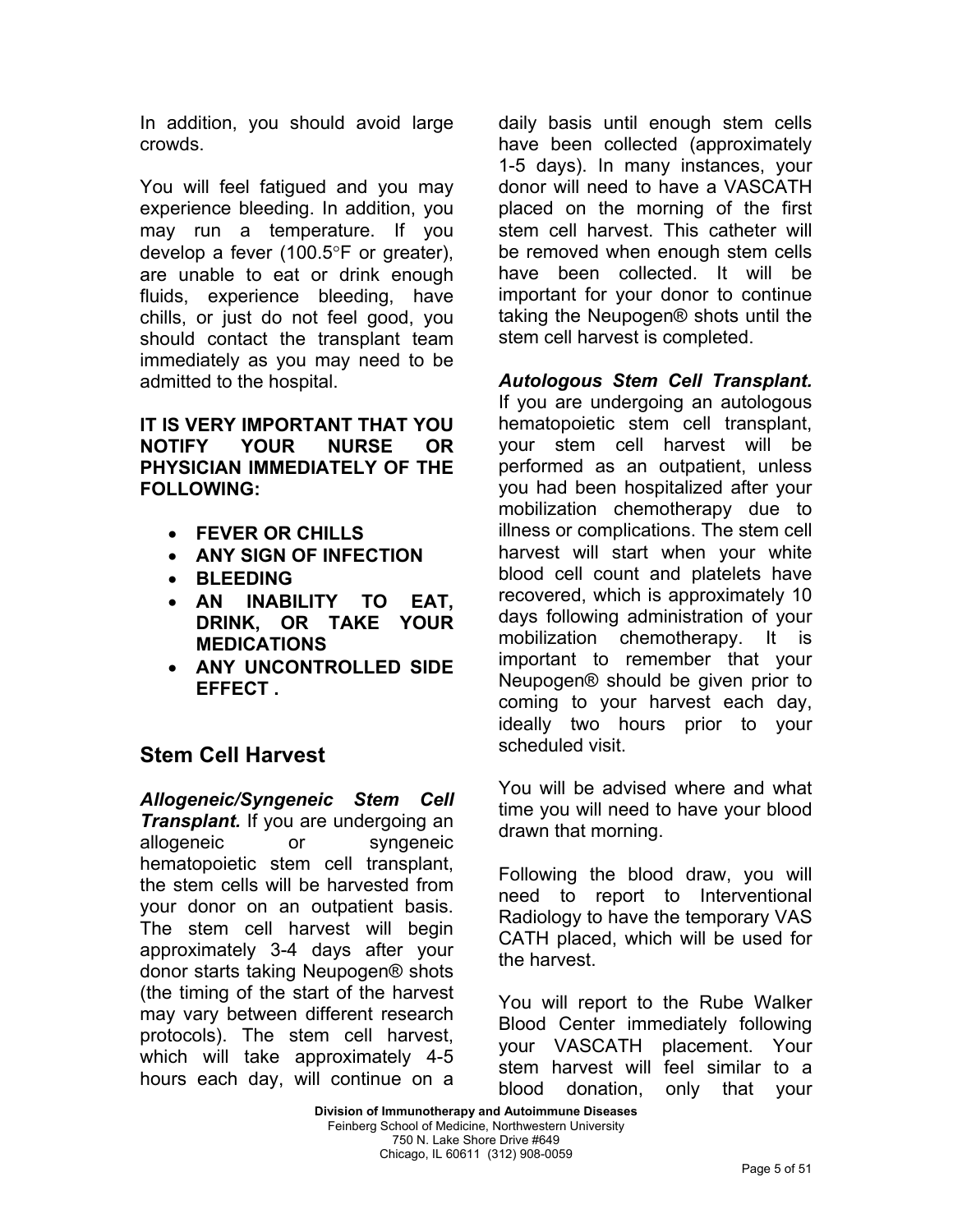collection will take longer. You will be hooked up to the machine for approximately 4-5 hours each day until we have collected the number of stem cells needed. It will be important for you to continue taking the Neupogen® shots until the stem cell harvest is completed. Once enough stem cells have been collected, the VASCATH will be removed.

*The Stem Cell Harvest Procedure.*  You or your donor will sit in a recliner during the harvest. Each recliner has a television that you may watch. You may bring headphones, books, puzzles, or a laptop computer if you wish. There is internet access available. You may also have a friend or family member with you during the harvest. You are allowed to eat and drink during the harvest.

The stem cell harvest is generally a well tolerated procedure. Patients do report feelings of increased fatigue, discomfort at the catheter insertion site, and often experience tingling in their extremities and around the mouth due to a drop in their calcium from the harvest. You will be given TUMS to take as directed if this should occur. You may also receive calcium intravenously during the stem cell harvest. If you do experience discomfort at the catheter insertion site at home, you may take Tylenol for the pain. If you do not feel that Tylenol is reducing the pain, please call your nurse or physician. Please do not take other pain medicine unless prescribed by the transplant team.

will be brought to the bone marrow processing lab immediately after the stem cell harvest each day. The types and numbers of different cells are calculated at the end of each harvest and this analysis will help determine how many days the harvest will continue. You or your donor will be updated on the success of the stem cell collection each day.

The collected stem cells will be stored by means of cryopreservation, a freezing storage technique, until the time of your re-infusion (transplantation).

## **CONDITIONING**

Conditioning is the phase during the hematopoietic stem cell transplant in which you receive a treatment regimen which has been specifically designed to treat your disease. It will consist of chemotherapy and, in some instances, drugs to suppress your immune system. Please refer to your consent form and the section entitled "The Inpatient Stay" for further details.

## **STEM CELL REINFUSION**

The reinfusion of the stem cells and/or bone marrow that were previously collected from you or your donor will occur following the conditioning regimen. Please refer to the section entitled "Stem Cell Reinfusion" for further information.

*Processing of Stem Cells.* The stem cells collected from you or your donor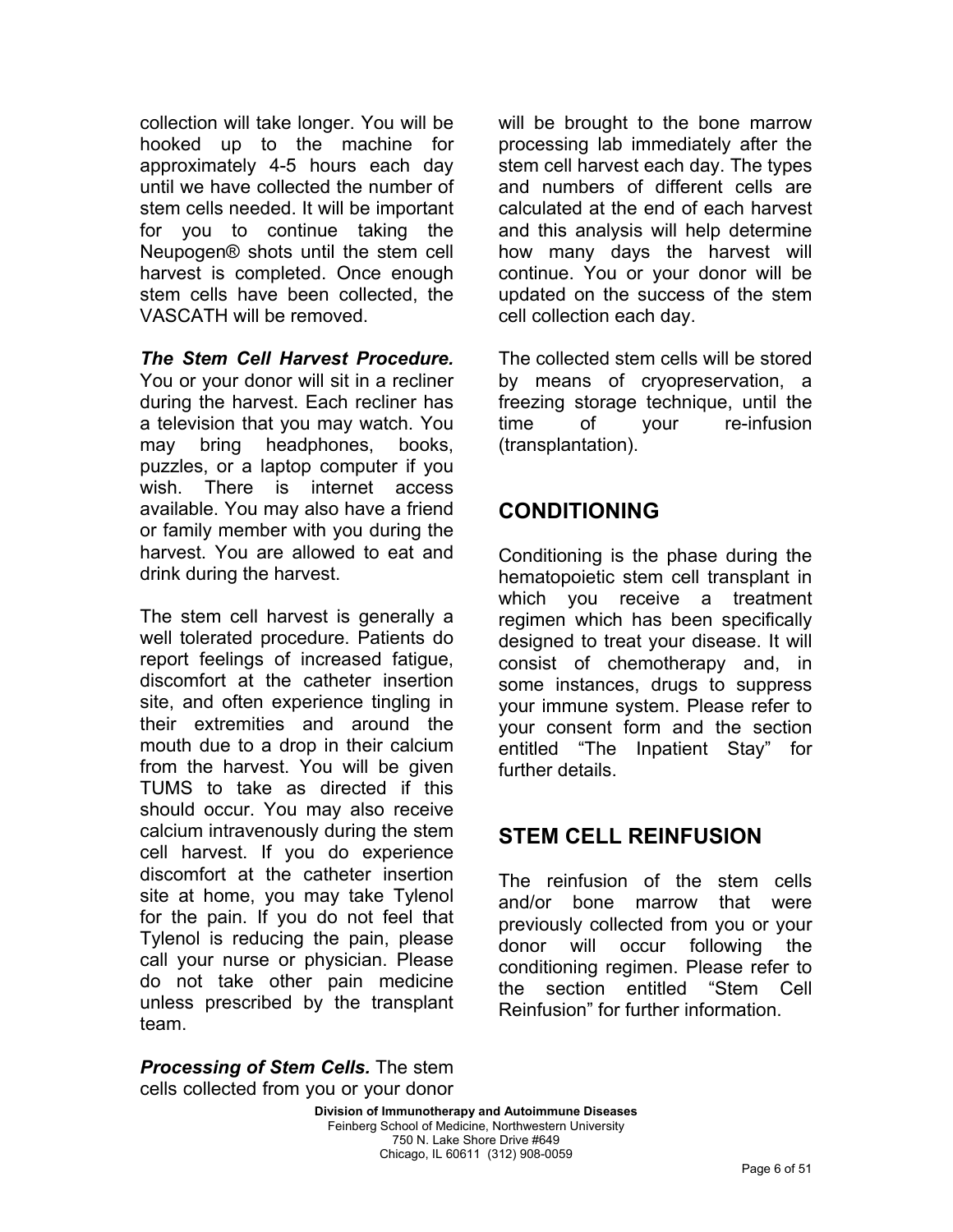### **POINTS TO REMEMBER:**

- 1. For situations that require immediate attention, call the answering service (312/915-8197) and ask for your transplant physician or nurse to be paged. Alternatively, you can call the Division office at 312/908-0059 during normal business hours.
- 2. For non-emergencies, call your outpatient nurse (Kate Quigley or Kim Yaung) at the Division office number (312/908-0059). They are in the office Monday – Friday until 4 PM and will return your call as soon as possible.
- 3. Please call for medication refills during normal business hours (Monday – Friday, 9 AM – 3 PM).
- 4. **If you are experiencing an emergency, please go to your nearest emergency room. Do not wait to call your physician or nurse here at Northwestern. Once at the emergency room, ask the emergency room personnel to contact your transplant team by calling the answering service (312/915- 8197).**

 $\mathcal{L}=\{1,2,3,4,5\}$  $\mathcal{L}=\{1,2,3,4,5\}$  $\mathcal{L}=\{1,2,3,4,5\}$  $\mathcal{L}_\text{max}$  and  $\mathcal{L}_\text{max}$  and  $\mathcal{L}_\text{max}$  $\mathcal{L}_\text{max}$  and  $\mathcal{L}_\text{max}$  and  $\mathcal{L}_\text{max}$ 

 $\mathcal{L}=\{1,2,3,4,5\}$ 

### **NOTES:**

**Division of Immunotherapy and Autoimmune Diseases**  Feinberg School of Medicine, Northwestern University 750 N. Lake Shore Drive #649 Chicago, IL 60611 (312) 908-0059

 $\mathcal{L}_\text{max}$  and  $\mathcal{L}_\text{max}$  and  $\mathcal{L}_\text{max}$ \_\_\_\_\_\_\_\_\_\_\_\_\_\_\_\_\_\_\_\_\_\_\_\_\_\_\_\_\_\_ \_\_\_\_\_\_\_\_\_\_\_\_\_\_\_\_\_\_\_\_\_\_\_\_\_\_\_\_\_\_ \_\_\_\_\_\_\_\_\_\_\_\_\_\_\_\_\_\_\_\_\_\_\_\_\_\_\_\_\_\_  $\mathcal{L}_\text{max}$  and  $\mathcal{L}_\text{max}$  and  $\mathcal{L}_\text{max}$  $\mathcal{L}_\text{max}$  and  $\mathcal{L}_\text{max}$  and  $\mathcal{L}_\text{max}$ 

\_\_\_\_\_\_\_\_\_\_\_\_\_\_\_\_\_\_\_\_\_\_\_\_\_\_\_\_\_\_ \_\_\_\_\_\_\_\_\_\_\_\_\_\_\_\_\_\_\_\_\_\_\_\_\_\_\_\_\_\_  $\mathcal{L}_\text{max}$  and  $\mathcal{L}_\text{max}$  and  $\mathcal{L}_\text{max}$  $\mathcal{L}_\text{max}$  and  $\mathcal{L}_\text{max}$  and  $\mathcal{L}_\text{max}$ \_\_\_\_\_\_\_\_\_\_\_\_\_\_\_\_\_\_\_\_\_\_\_\_\_\_\_\_\_\_ \_\_\_\_\_\_\_\_\_\_\_\_\_\_\_\_\_\_\_\_\_\_\_\_\_\_\_\_\_\_ \_\_\_\_\_\_\_\_\_\_\_\_\_\_\_\_\_\_\_\_\_\_\_\_\_\_\_\_\_\_  $\mathcal{L}_\text{max}$  and  $\mathcal{L}_\text{max}$  and  $\mathcal{L}_\text{max}$  $\mathcal{L}_\text{max}$  and  $\mathcal{L}_\text{max}$  and  $\mathcal{L}_\text{max}$ \_\_\_\_\_\_\_\_\_\_\_\_\_\_\_\_\_\_\_\_\_\_\_\_\_\_\_\_\_\_ \_\_\_\_\_\_\_\_\_\_\_\_\_\_\_\_\_\_\_\_\_\_\_\_\_\_\_\_\_\_ \_\_\_\_\_\_\_\_\_\_\_\_\_\_\_\_\_\_\_\_\_\_\_\_\_\_\_\_\_\_  $\mathcal{L}_\text{max}$  and  $\mathcal{L}_\text{max}$  and  $\mathcal{L}_\text{max}$  $\mathcal{L}_\text{max}$  and  $\mathcal{L}_\text{max}$  and  $\mathcal{L}_\text{max}$ \_\_\_\_\_\_\_\_\_\_\_\_\_\_\_\_\_\_\_\_\_\_\_\_\_\_\_\_\_\_ \_\_\_\_\_\_\_\_\_\_\_\_\_\_\_\_\_\_\_\_\_\_\_\_\_\_\_\_\_\_ \_\_\_\_\_\_\_\_\_\_\_\_\_\_\_\_\_\_\_\_\_\_\_\_\_\_\_\_\_\_

 $\mathcal{L}_\text{max}$  and  $\mathcal{L}_\text{max}$  and  $\mathcal{L}_\text{max}$ \_\_\_\_\_\_\_\_\_\_\_\_\_\_\_\_\_\_\_\_\_\_\_\_\_\_\_\_\_\_ \_\_\_\_\_\_\_\_\_\_\_\_\_\_\_\_\_\_\_\_\_\_\_\_\_\_\_\_\_\_  $\mathcal{L}_\text{max}$  and  $\mathcal{L}_\text{max}$  and  $\mathcal{L}_\text{max}$  and  $\mathcal{L}_\text{max}$  $\mathcal{L}_\text{max}$  and  $\mathcal{L}_\text{max}$  and  $\mathcal{L}_\text{max}$  and  $\mathcal{L}_\text{max}$ \_\_\_\_\_\_\_\_\_\_\_\_\_\_\_\_\_\_\_\_\_\_\_\_\_\_\_\_\_\_ \_\_\_\_\_\_\_\_\_\_\_\_\_\_\_\_\_\_\_\_\_\_\_\_\_\_\_\_\_\_ \_\_\_\_\_\_\_\_\_\_\_\_\_\_\_\_\_\_\_\_\_\_\_\_\_\_\_\_\_\_  $\mathcal{L}_\text{max}$  and  $\mathcal{L}_\text{max}$  and  $\mathcal{L}_\text{max}$  and  $\mathcal{L}_\text{max}$  $\mathcal{L}_\text{max}$  and  $\mathcal{L}_\text{max}$  and  $\mathcal{L}_\text{max}$  and  $\mathcal{L}_\text{max}$ \_\_\_\_\_\_\_\_\_\_\_\_\_\_\_\_\_\_\_\_\_\_\_\_\_\_\_\_\_\_ \_\_\_\_\_\_\_\_\_\_\_\_\_\_\_\_\_\_\_\_\_\_\_\_\_\_\_\_\_\_ \_\_\_\_\_\_\_\_\_\_\_\_\_\_\_\_\_\_\_\_\_\_\_\_\_\_\_\_\_\_  $\mathcal{L}_\text{max}$  and  $\mathcal{L}_\text{max}$  and  $\mathcal{L}_\text{max}$  and  $\mathcal{L}_\text{max}$  $\mathcal{L}_\text{max}$  and  $\mathcal{L}_\text{max}$  and  $\mathcal{L}_\text{max}$  and  $\mathcal{L}_\text{max}$ \_\_\_\_\_\_\_\_\_\_\_\_\_\_\_\_\_\_\_\_\_\_\_\_\_\_\_\_\_\_ \_\_\_\_\_\_\_\_\_\_\_\_\_\_\_\_\_\_\_\_\_\_\_\_\_\_\_\_\_\_ \_\_\_\_\_\_\_\_\_\_\_\_\_\_\_\_\_\_\_\_\_\_\_\_\_\_\_\_\_\_  $\frac{1}{2}$  ,  $\frac{1}{2}$  ,  $\frac{1}{2}$  ,  $\frac{1}{2}$  ,  $\frac{1}{2}$  ,  $\frac{1}{2}$  ,  $\frac{1}{2}$  ,  $\frac{1}{2}$  ,  $\frac{1}{2}$  ,  $\frac{1}{2}$  ,  $\frac{1}{2}$  ,  $\frac{1}{2}$  ,  $\frac{1}{2}$  ,  $\frac{1}{2}$  ,  $\frac{1}{2}$  ,  $\frac{1}{2}$  ,  $\frac{1}{2}$  ,  $\frac{1}{2}$  ,  $\frac{1$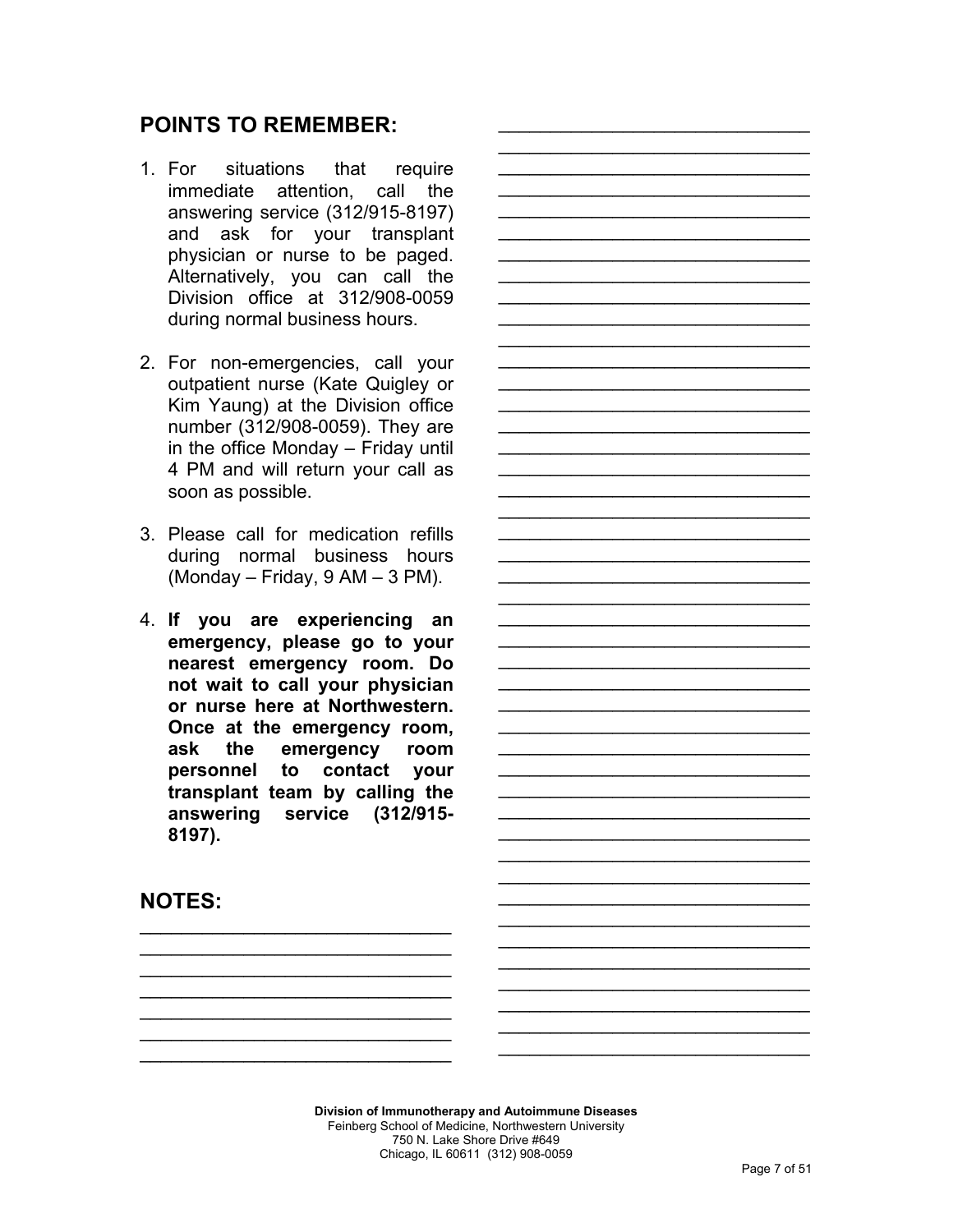#### TRANSPLANT ROADMAP

Contact Transplant Team (312/908-0059)  $\mathbf{\mathcal{L}}$ Send Medical Records to Division of Immunotherapy ⇓ Medical Records Reviewed by Transplant Team ⇓ Initial Pre-Transplant Evaluation and Discussion of Transplant Process in Chicago (1-2 Day Stay) (Appointments, Housing, etc. Arranged by Division Office)  $| \cdot |$ 

Not a Candidate For Transplant ⇓ The Transplant Team Will Discuss Alternative Treatment Options

Potential Candidate For Transplant ⇓

Protocol Consent Given to You to Take Home and Read

⇓ Transplant Physician Will Write Letter of Medical Necessity to Your Insurance Company Requesting Coverage for **Transplant** (It can take weeks to months to get final approval)

⇓ Insurance Approval or Arrangements Made for Self-Pay

# ⇓

Second Visit in Chicago to Meet with Transplant Team and Discuss Transplant Process

#### ⇓

Sign Protocol Consent Form ⇓

Pre-Transplant Testing (Pre-transplant testing will be performed in Chicago and will take several days to complete. Your insurance company may request that some of these tests be completed prior to giving their approval.) ⇓

Successfully Complete Pre-Transplant Testing and Meet Study Requirements (Patients who do not meet study requirements will not be able to proceed to transplant. Alternative treatment options will be discussed.)

⇓

Mobilization of Stem Cells (May take 4-12 days in Chicago)

⇓

Stem Cell Harvest (May take 1-5 days in Chicago)

⇓

Transplant Hospitalization (You will be hospitalized 3-4 weeks)

⇓

Discharge Home or Outpatient Apartment if You Do Not Live in Chicagoland Area (For those living outside the Chicagoland area, you will be required to stay in the area for approximately 1-4 weeks.)

The boxed portion of the Transplant Roadmap is a period of approximately 2-3 months. You may decide to stay in Chicago from the pre-transplant testing phase until the whole process is completed. This would add another 2-3 weeks that you would need to be in Chicago. If you live outside the Chicagoland area, you may go home in the period between "pre-transplant testing" and "mobilization of stem cells" (a period of approximately 2-3 weeks) and the period between the "stem cell harvest" and "transplant hospitalization" (a period of approximately 3 weeks).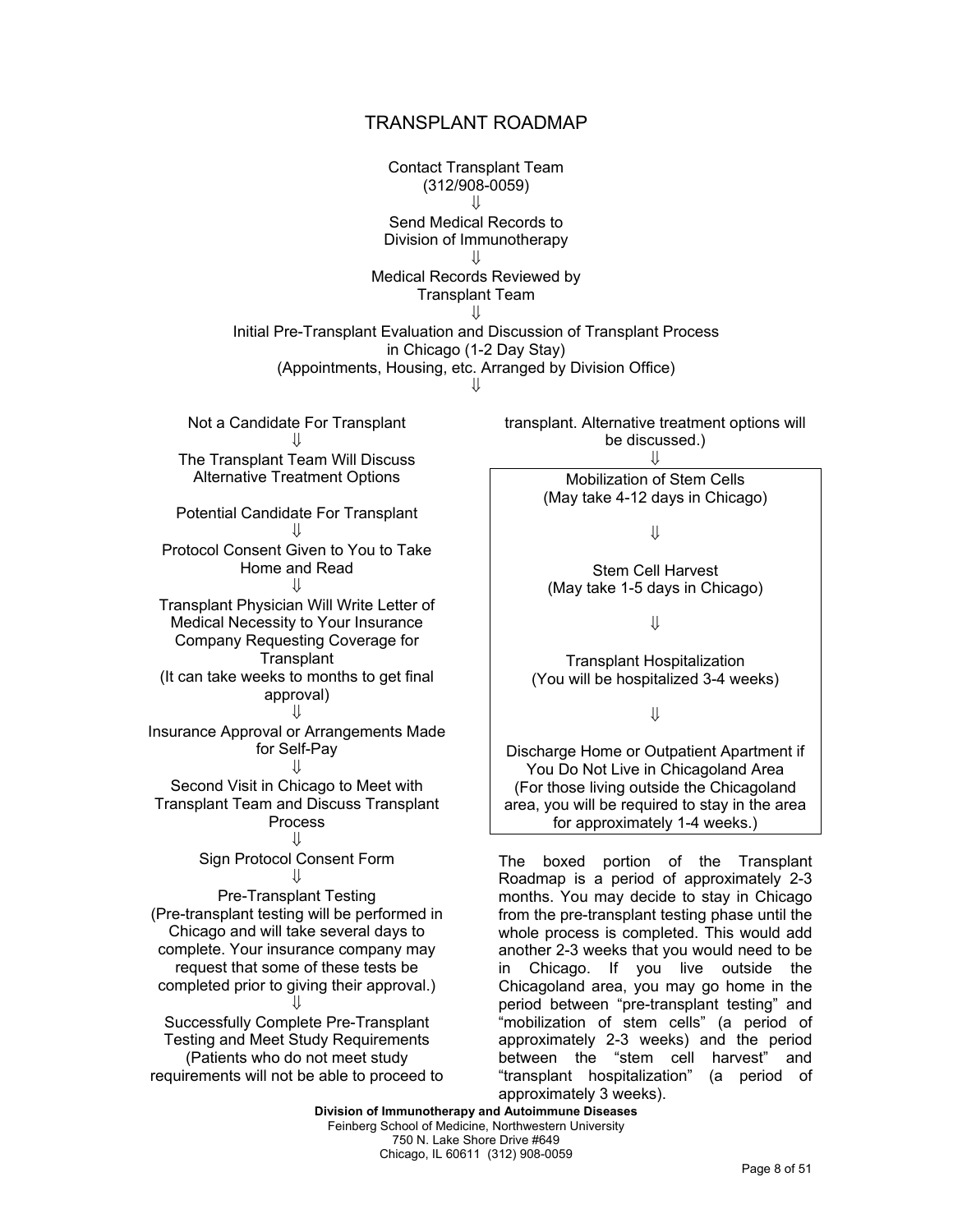# **CHAPTER 2. THE INPATIENT STAY**

*The following sections will give you an overview of what to expect while you are in the hospital. Be sure to share this information with your family.* 

*The inpatient stem cell transplant unit is located on 15 East Feinberg or 10 East Feinberg. The staff on these units are specially trained to care for stem cell transplant patients and their families. The doctors and nursing staff work together to provide you with the best possible care. The team will include your stem cell transplant doctor and his/her associates, advanced practice nurses, consulting doctors, staff nurses, a dietician, and a pharmacist. Support services such as social services, psychiatry, pastoral care, and expressive arts therapists are also available to you and your family. Each room is fitted with an analog phone line, which may be used with computer modems. VCR's are not in each room; however, there are VCR's on carts which are available for your use.* 

The staff nurse will explain the hospital routines to you and your family. You will be examined by several doctors and nurses who will participate in your care. You will be asked many questions by both the nursing and medical staff. The nurse will obtain samples (bacteria cultures) from your skin, throat, nose, urine, and stool. These cultures help identify any possible sources of infection.

You will be in a private room with a special filter in the ceiling. This helps clean the air. The staff will begin measures to help prevent infection. These measures are referred to as *neutropenic precautions*. Please let your family and friends know about the following precautions:

- 1. *Fresh flowers or plants* are not allowed in your room because of the bacteria and mold they contain. Silk flowers and silk plants are allowed as long as they do not have moss at the bottom.
- 2. *Balloons* are not allowed as they attract dust.
- 3. *Fresh fruits or vegetables* are not allowed in your diet because of the bacteria and mold they may contain. Pepper is also not allowed. Cooked food from home is allowed as long as it is stored properly.
- 4. *Staff and visitors must thoroughly wash their hands before touching you.* Handwashing is known to be the most effective means of preventing the spread of germs. *Staff must also put on gloves before touching you or anything used in your care (e.g. IV poles, blankets, etc.).*
- 5. *Visitors must wear masks if they have been exposed to colds. No one with a cold or temperature should visit.*
- 6. *You must wear a mask and gloves if you leave your room.*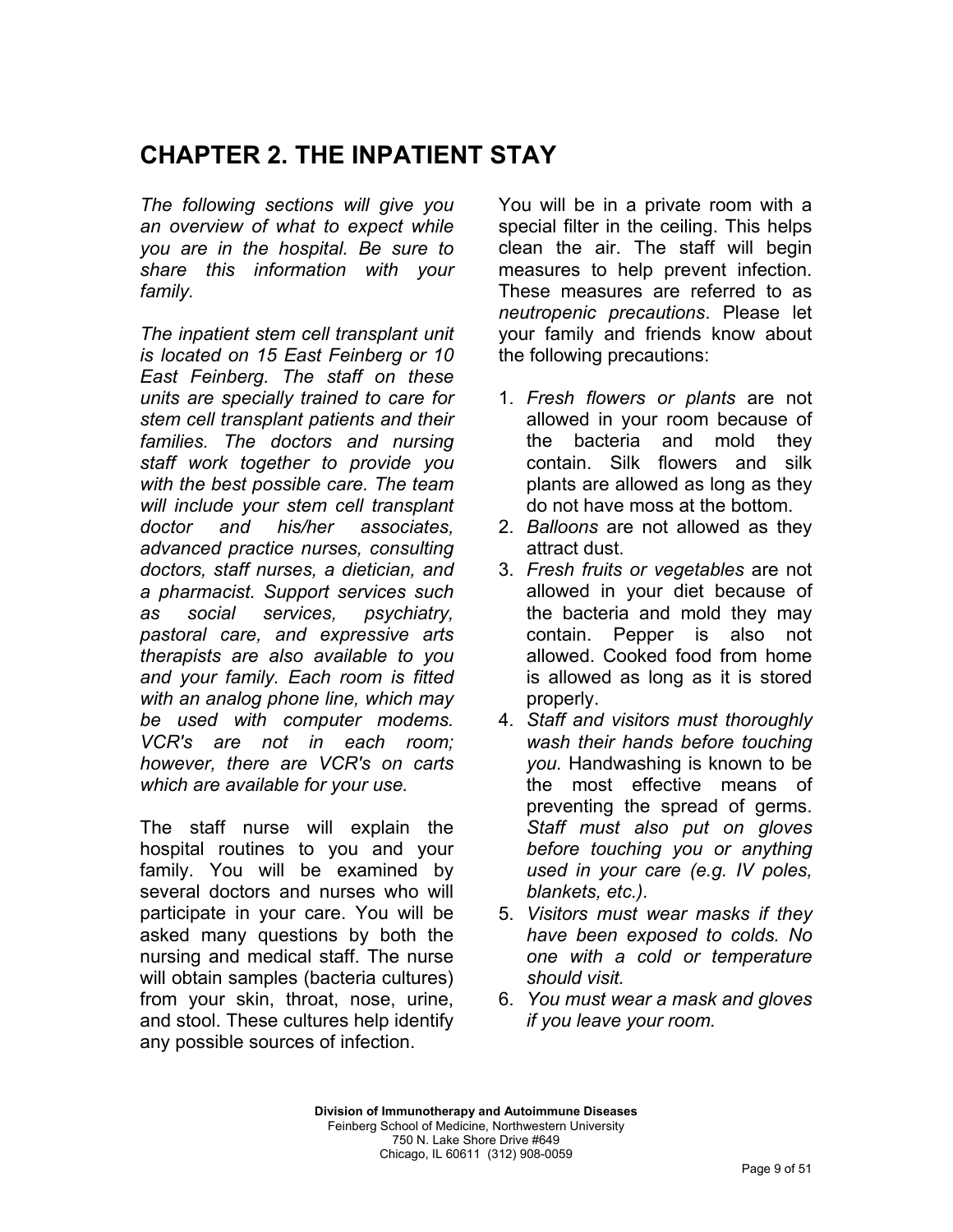The following is a list of items you may want to bring to make your hospital stay more comfortable:

- 1. Bathrobe, slippers, pajamas
- 2. Gym shorts, sweatpants
- 3. Wig, scarf, cap
- 4. Toiletry items
- 5. Reading materials
- 6. Stationary and scratch paper
- 7. Crafts/sewing
- 8. Cards/games
- 9. Telephone numbers of family and friends
- 10. Electric razor
- 11. Posters or pictures
- 12. Movie videotapes
- 13. Radio/cassettes/CD's
- 14. Laptop computer

Each patient room has a closet to store your personal belongings. We ask that you limit the amount of personal belongings that you bring from home because these items collect dust and place you at additional risk for infection once your blood counts decrease.

## **YOUR TREATMENT REGIMEN**

Your treatment regimen has been specifically designed to treat your disease. It will consist of chemotherapy and, in some instances, drugs to suppress your immune system. Some patients may also receive radiation therapy. The purpose for choosing a particular treatment regimen varies. In the case of cancer, chemotherapy and/or radiation therapy are used to kill cancer cells. In autoimmune diseases, chemotherapy and/or radiation therapy is used to kill the

immune cells that are causing your disease and may be damaging vital organs such as the lungs, brain, kidney, etc.. In both instances, these treatments will also kill normal cells that grow rapidly such as hair follicles, cells in the gastrointestinal tract (mouth and rectum), and bone marrow.

During chemotherapy and radiation, damage to your normal cells may result in side effects. The severity and type of side effects vary from person to person. Major side effects include nausea, vomiting, diarrhea, hair loss, and suppression of bone marrow function. Nausea, vomiting, and diarrhea can be controlled with medications. Hair loss cannot be prevented, but hair will re-grow in three to six months after treatment is completed. (You may want to bring wigs, turbans, or caps to the hospital with you.) Bone marrow suppression is usually the most serious side effect of the treatment plan.

The bone marrow is responsible for making red blood cells (RBCs), white blood cells (WBCs), and platelets. After treatment, your blood counts will be low while you are waiting for your new bone marrow to "engraft" or begin producing new blood cells. Until this occurs, you will receive blood transfusions. Some of the different blood products that are used are described below. They are all carefully screened for human immunodeficiency virus (HIV), and hepatitis. All of the blood or blood products you receive will be carefully tested to make sure that they are compatible with your blood.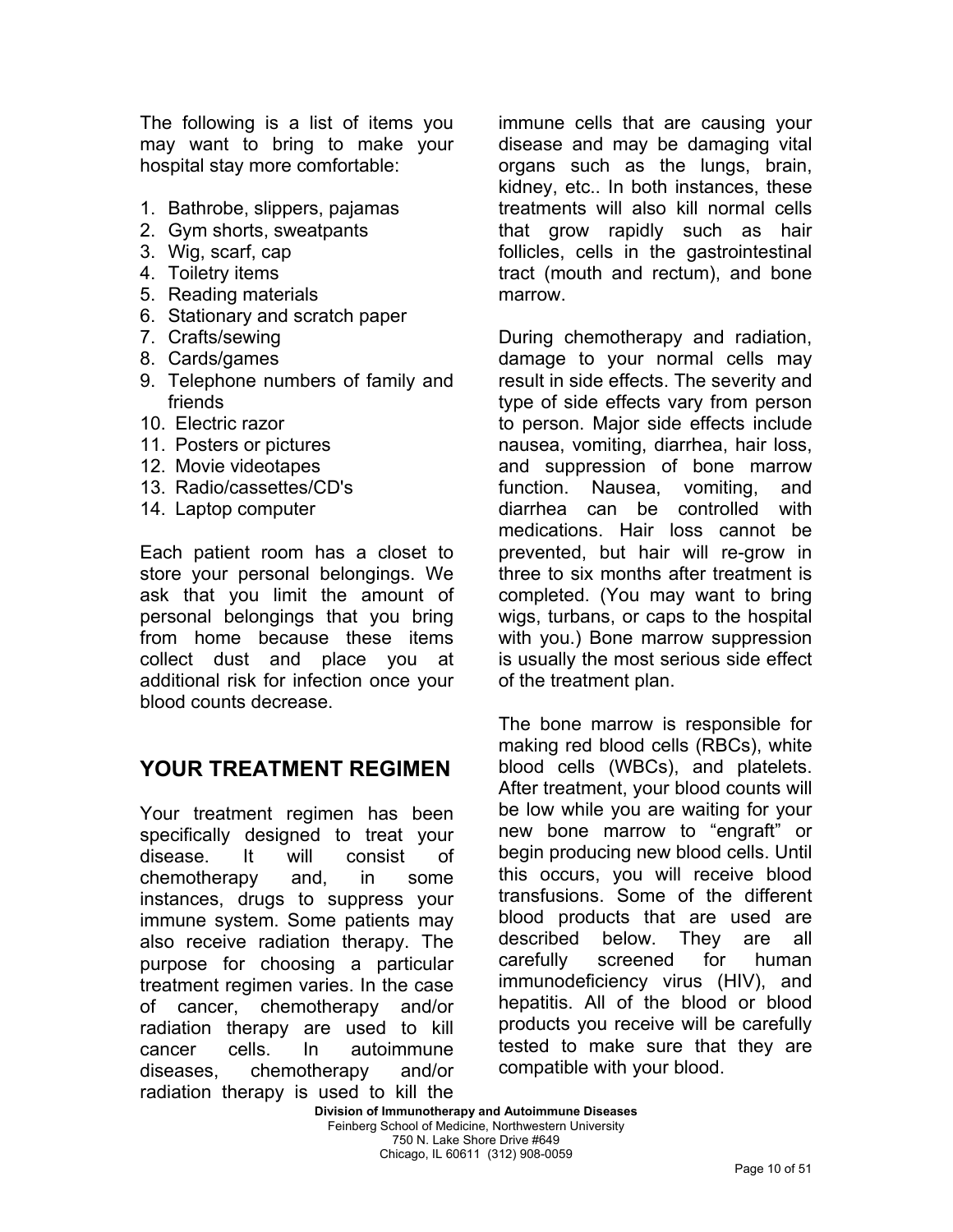## **Red Blood Cell (RBC) Transfusion**

RBCs carry oxygen to your vital organs and other tissues. When your red blood cell count is low you may feel weak and tired. We will monitor your RBC count and hemoglobin by drawing blood daily and more often if needed. Hemoglobin is the portion of the RBC that carries oxygen. RBCs will be replaced by a blood transfusion if your hemoglobin falls below a certain level.

## **Platelet Transfusion**

Platelets help your blood clot and prevent you from bleeding. Your nurse and doctor will examine you everyday for any signs or symptoms of bleeding. *It is very important that you notify your nurse or doctor immediately if you notice any bleeding from your mouth, nose, or rectum. You also should report any bruises or headaches.* 

To reduce the chances of bleeding, you will need to use a soft toothbrush and an electric razor when your platelet count falls below 50,000. Use of dental floss when the platelet count falls below 50,000 is not recommended.

## **White Blood Cells (WBCs)**

WBCs fight bacteria that cause infections. It is important that while your white blood cell count is low, that measures are taken to help prevent infections. These preventive measures are necessary until your new bone marrow produces enough WBCs to fight infection. These measures include thorough handwashing, wearing masks and gloves when you leave your room, no fresh flowers or plants, no balloons, and a special diet that does not contain pepper or fresh fruits and vegetables.

All hospital staff who touch you or anything in your room are required to wash their hands thoroughly and to put on gloves. (Visitors need only wash their hands thoroughly.) Hospital staff and visitors are not required to wear gowns or masks unless you are in special isolation (in which case a sign will be posted on your door indicating the precautions to be taken).

Most infections that occur during the transplant period are caused by an overgrowth of bacteria that we normally have in our own bodies. The first sign of infection is usually a fever. Most stem cell transplant patients develop a fever at some point during their stay. This is called "spiking a fever". It refers to any fever greater than 100.5°F. When you spike a fever, blood will be drawn from your catheter and vein in your arm. This test can determine if there is an infection in your bloodstream. You may also have a chest x-ray and give sputum samples to determine if there is an infection in your lungs. You will be asked to give a urine sample to test for a urinary tract infection. Finally, you may be asked to give stool samples to test for infection in the digestive tract. Antibiotics will be given to you through your catheter to fight the infection. Your nurses will keep you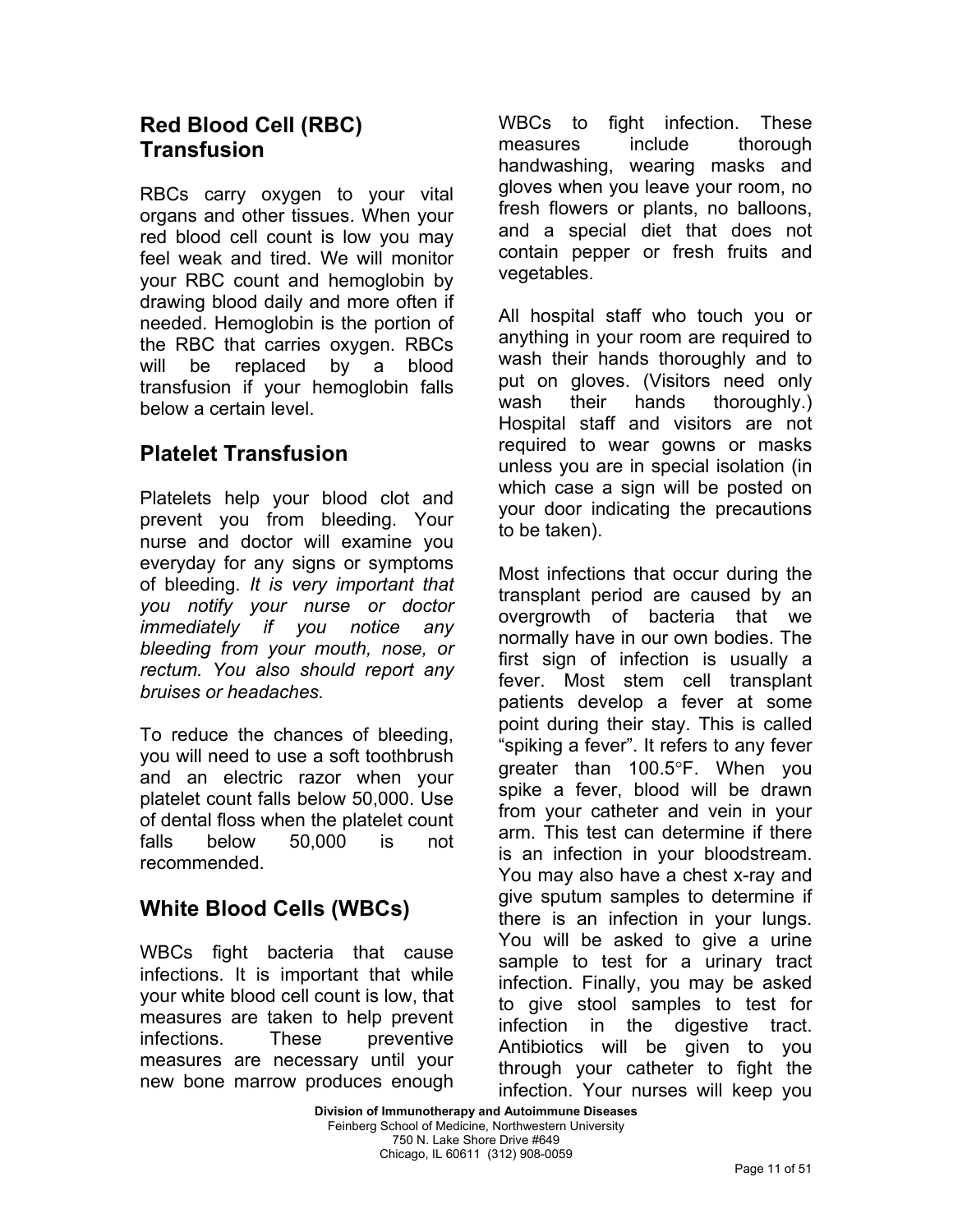informed of your blood counts on a daily basis.

In addition to thorough handwashing by patients, family members, visitors, and health care workers, an important part of our infection control program is an ongoing check for resistant microorganisms (germs). Since the early 1940's, when antibiotics first became available to fight infections, germs have been changing to develop resistance (immunity) to antibiotics. One of the most resistant microorganisms in hospitals today is Enterococcus. Enterococci are bacteria that are found in all normal people and live in the large intestine. Under certain conditions, these Enterococci may develop resistance to many antibiotics. Preventing the spread of resistant Enterococcus is a priority on the transplant unit. Each Tuesday, rectal swabs will be performed on all patients in order to identify the presence of resistant microorganisms. If you are found to harbor resistant microorganisms, you will be put on special gown and glove isolation so that the resistant organism will not be spread to other patients on the transplant unit.

## **YOUR RESPONSIBILITIES**

Just as your nurses and doctors have responsibility in your care, so do you. Some of your responsibilities include:

## **Hygiene**

It is very important that you take a bath or shower daily. It is also important to wash your hands before and after going to the bathroom. You should clean thoroughly from front to back after each bowel and bladder movement. Since patients often develop diarrhea, you may notice tenderness and redness in your rectal area. It is important to notify your nurse and doctor if this occurs.

### **Mouth Care**

Good oral hygiene is important to help prevent mouth infections. *You will receive special mouthwashes please use them as directed by your nurse or doctor.* Rinsing with the mouthwashes at least two or three times a day along with brushing your teeth carefully and gently, will further decrease the possibility of developing an infection. *Use a soft, nylon bristle toothbrush* and remember to brush your teeth without causing bleeding of the gums and increasing the risk of infection. (*The nylon bristles on the toothbrush can be made even softer by running the toothbrush under hot water for several minutes prior to applying the toothpaste.) The toothbrush should be new.* Old toothbrushes carry many germs that can cause an infection.

### **Exercise**

While you are in the hospital, it is important that you keep your strength up. Take walks in the corridor with your visitors. It is acceptable to leave your room as long as you have a mask on to protect yourself from infection. (We ask, however, that you not leave the unit.) Exercise also encourages full lung expansion and helps prevent lung infections. You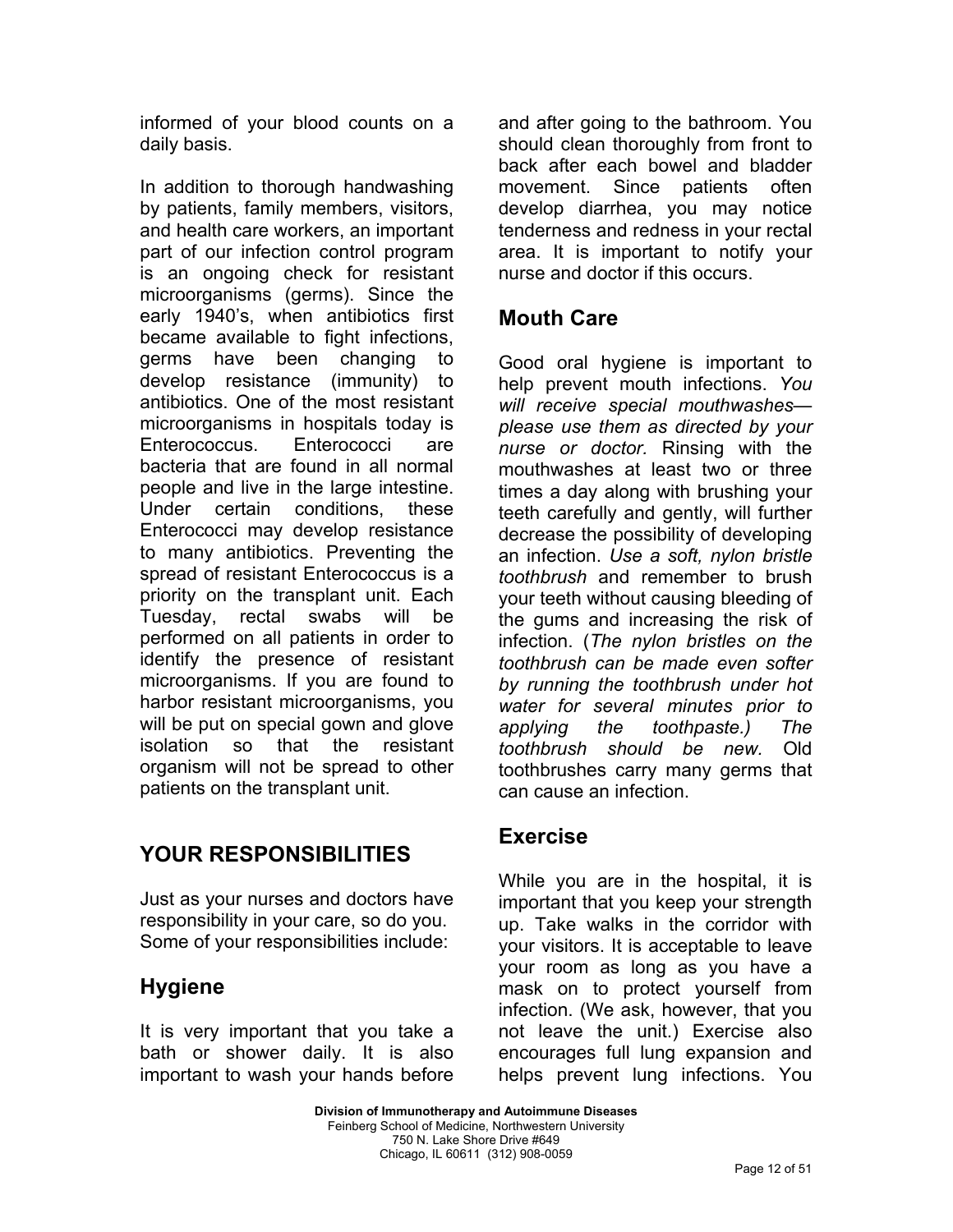may also work with a physical therapist to develop a more extensive exercise program.

## **Diversion**

Activities that divert your attention will help you pass the time and focus on other things. Reading, television, hobbies, as well as visits from your friends and family are helpful. There is an expressive arts therapist on the unit who can also help you find ways to pass the time.

## **Nutrition**

During your inpatient stay, it is important that you maintain good nutrition. *Your family can bring cooked food for you, which can be stored in the refrigerator on the unit as long as the container is labeled with your name, date, and room number.* 

There is a microwave available on the unit to heat food. The dietician will work closely with you to make sure that you are receiving enough protein and calories.

## Emotions

It is normal for you to experience a wide range of emotions during hospitalization. You may be worried about progress, or feel depressed, angry, or frustrated. Many patients feel scared about going home or concerned over the success of the transplant. We can help you sort through these many feelings. Please feel free to share your concerns and issues with us. We are also available

to help your family members with their concerns. Pastoral care and counseling through psychiatry and social work is available as well. There is also an expressive arts therapist who can help you with relaxation techniques.

## **WHAT TO EXPECT WHILE YOU ARE AN INPATIENT**

- 1. Because patients receiving stem cell transplants are easily dehydrated or overhydrated, we will weigh you twice daily around 6:00 AM and 6:00 PM. We will ask you to keep track of what you eat and drink, and we will measure your urine, stool, and vomit.
- 2. Your vital signs (temperature, blood pressure, respirations, and pulse) will be checked every four hours. If you are running a fever or have other changes in your vital signs, they may be checked more often.
- 3. Every morning, a group of doctors and nurses will visit you. There may be other visitors during the day, including social workers, physical therapists, expressive arts therapist, pharmacists, and other doctors who may be consulted on your care to ensure the highest quality care.
- 4. You will have a continuous intravenous drip for most of your hospitalization. This drip will be connected to a pump and pole, and it will take some time to adjust to always being connected to it.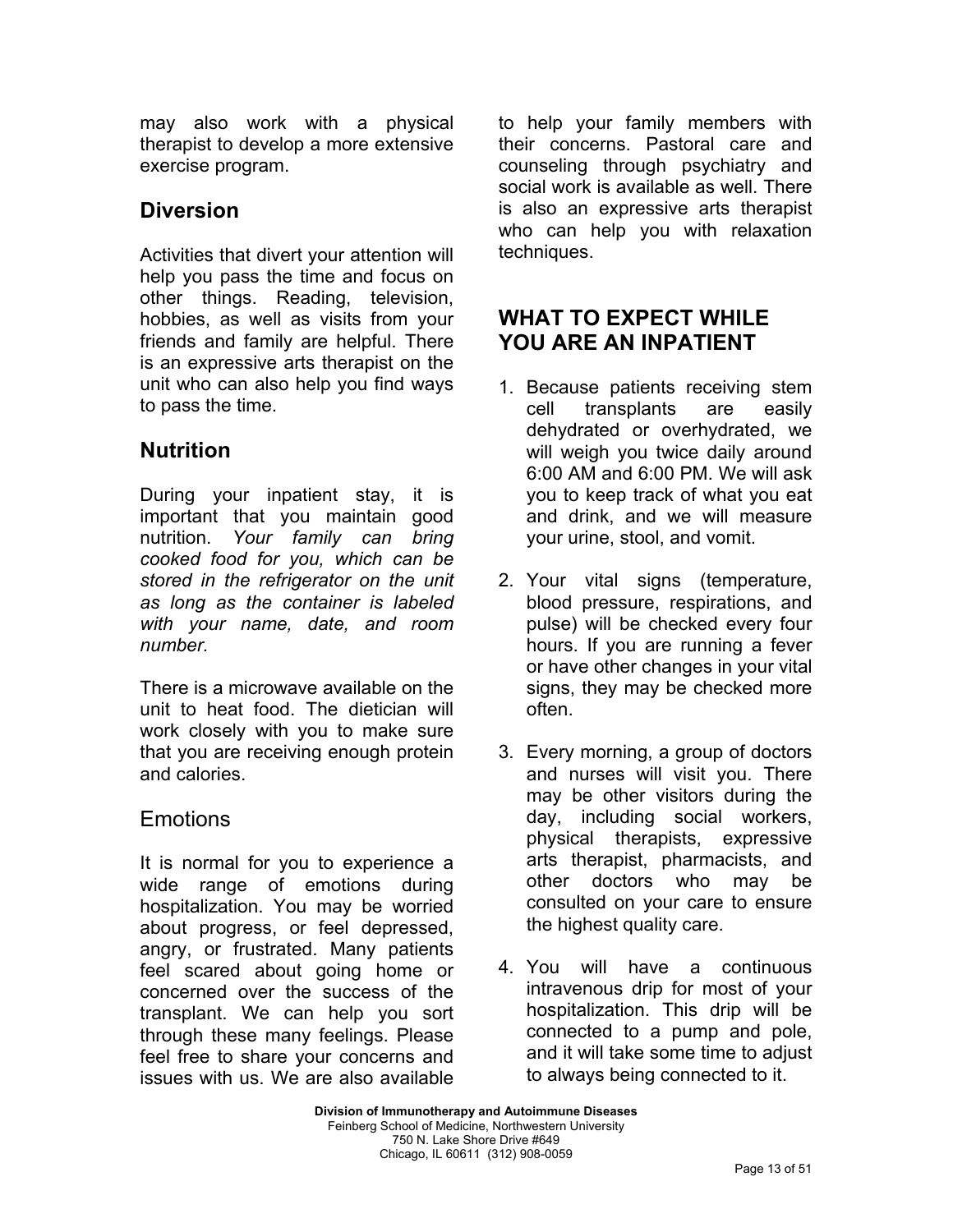- 5. Daily blood work will be drawn between 4 and 6 AM. Additional blood work may be drawn throughout the day if needed.
- 6. Meals will be delivered to your room at approximately 7:00 AM, 11:15 AM, and 5:45 PM. If you are consistently unable to eat because of mouth sores, nausea or vomiting, an intravenous nutrition called hyperalimentation may be started. We will stop the hyperalimentation when you are able to eat again.
- 7. The main goal of the nurses and doctors is to make the transplant process as comfortable for you as possible. While some of the rules may seem stringent, they are put into place to protect your health and safety. *Please note, because of the many procedures and treatments that are necessary in your care, there may be disruptions of sleep. While we will do everything possible to keep these disruptions at a minimum, please remember that they are being done in order to provide you with the best care possible.*
- 8. Your transplant doctor works with a team of doctors within the Division of Immunotherapy. These doctors rotate the care of inpatients. As a result, it is possible that while you are an inpatient, your care may be managed by an associate of your transplant doctor. Although you may not see your transplant doctor while an inpatient, the doctor managing your care will

discuss aspects of your care with your transplant doctor as necessary.

## **VISITOR GUIDELINES**

Visitors are allowed at the patient's discretion. Children 12 years and older are allowed to visit as long as they are with an adult, and are free of illness. Children under 12 years of age are not encouraged to visit due to the increased infection risk of many of our patients. However, special permission may be granted by the Clinical Nurse Manager or the resource coordinator. One adult is allowed to stay overnight in your room. Please remember it is important to rest, and do not overextend yourself while you are an inpatient.

- 1. Hospital visiting hours are from 11:00 AM to 8:30 PM seven days a week. Visitors must check in at the main lobby desk in Feinberg and with the  $15<sup>th</sup>$  floor secretary.
- 2. Visitors must wash their hands when entering and leaving your room.
- 3. No visitors should use your bathroom. All visitors are required to use the guest bathrooms located on the unit because of infection control guidelines.
- 4. Discourage people who are not feeling well from visiting you. Because you will be more susceptible to infection, even a mild case of the flu in your visitor could make you very ill.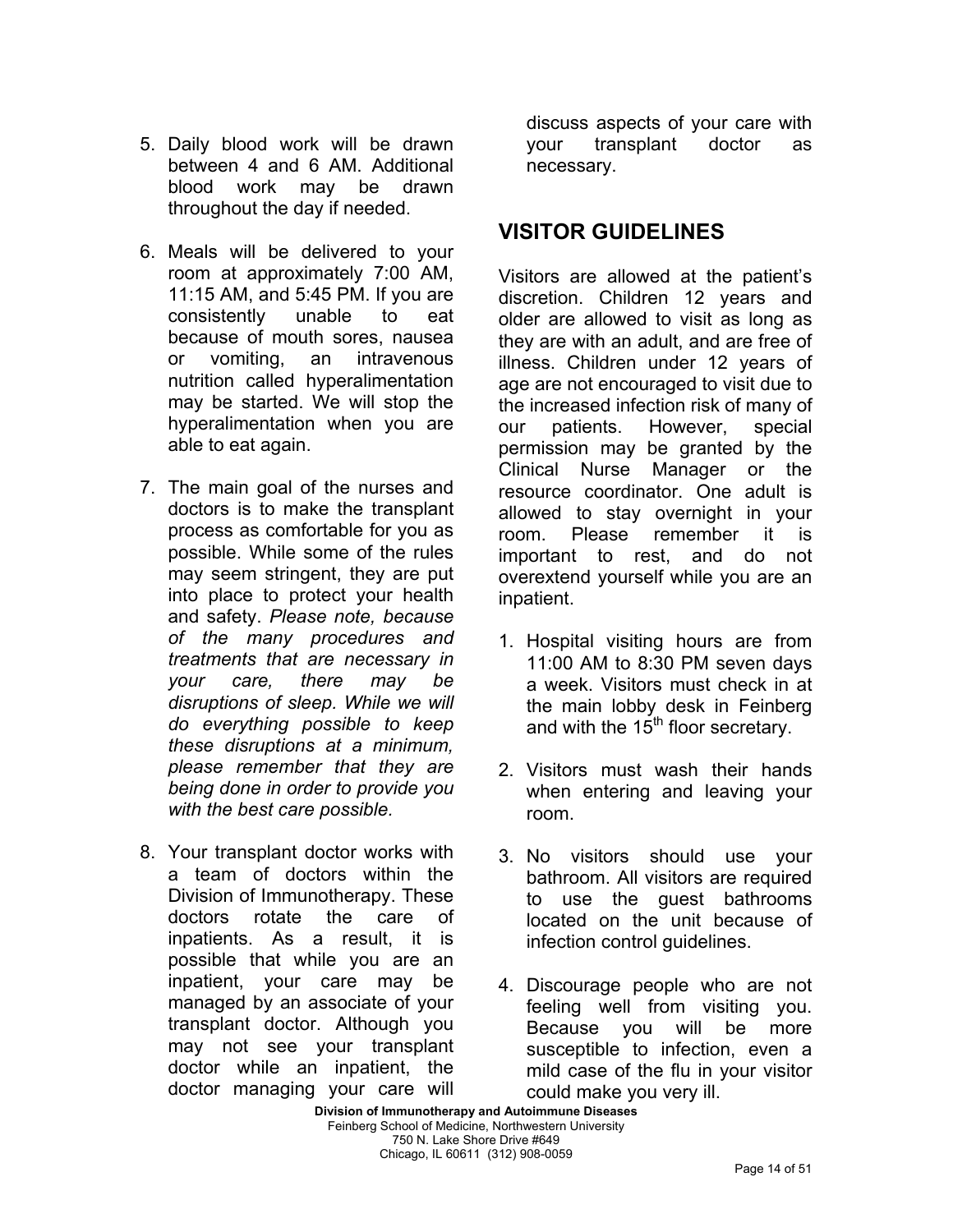| <b>NOTES:</b> |
|---------------|
|---------------|

| Division of Immunotherapy and Autoimmune Diseases |
|---------------------------------------------------|
|                                                   |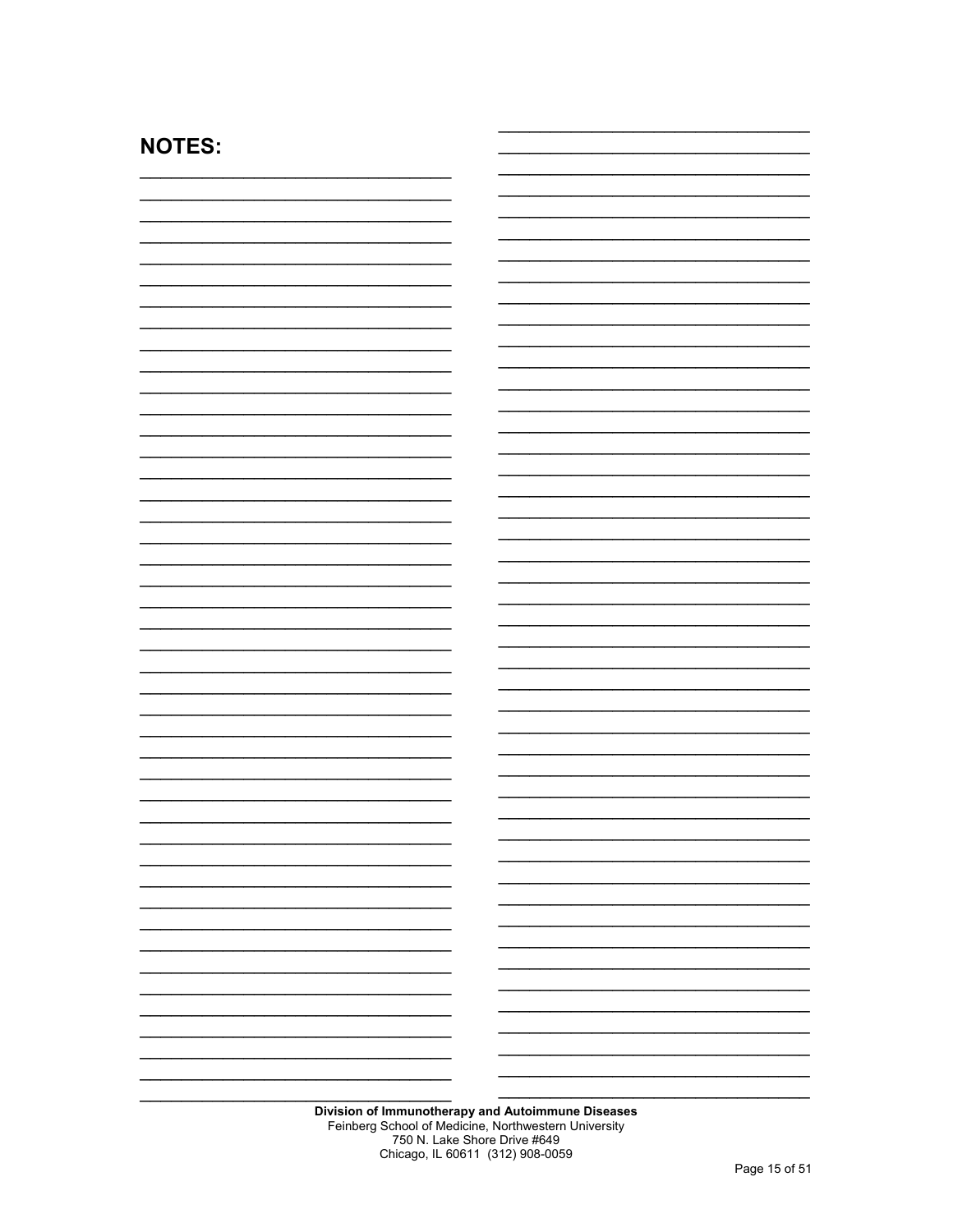# **CHAPTER 3. REINFUSION OF STEM CELLS**

*The day of the reinfusion, better known as the transplant day or day 0, is looked forward to with excitement and sometimes, anxiety. The reinfusion process, however, is very simple and relatively short. Many patients compare the reinfusion of stem cells and/or bone marrow to receiving a blood or platelet transfusion. The day of the reinfusion is thought of as a type of birthday. In follow-up visits with the doctor or nurse, this date will be referred to frequently.* 

The stem cells and/or bone marrow previously collected from you or your donor have been frozen in special blood bags since the collection. Depending on the number of bags you have to be reinfused, intravenous fluids may or may not be started prior to the procedure. The amount of bags to be reinfused is not directly proportional to the amount of cells which will be reinfused. Your doctor will determine the appropriate amount of cells to be reinfused.

The staff nurse will administer premedications (e.g., Tylenol®, Benadryl<sup>®</sup>) to you about thirty minutes prior to the actual reinfusion. These pre-medications are given to prevent complications during the reinfusion, such as an allergic reaction, and may make you feel sleepy.

At the time of the reinfusion, an advanced practice nurse (or a specially trained staff nurse) will connect you to a small machine that monitors your blood pressure, heart rate, and oxygen level every 15 minutes. In addition, your temperature and respirations will be checked every 15 minutes. A technologist will bring the collected stem cells and/or bone marrow to your room where they will be thawed. Once thawed, the stem cells and/or bone marrow will be infused through your intravenous catheter. This is a painless procedure. The entire procedure generally lasts 15-30 minutes, although it could take up to 3 hours depending on the number of bags you have for reinfusion. Your vital signs (temperature, respirations, pulse, blood pressure) will be monitored every 15 minutes during the procedure and for one hour after the completion of the reinfusion.

Some possible side effects of the reinfusion include:

- 1. Pink- to red-tinged urine for up to 24 hours (this is unlikely if the stem cells and/or bone marrow have gone through a special selection process).
- 2. Fever
- 3. Chills
- 4. Allergic reactions (due to the DMSO used to preserve the stem cells and/or bone marrow after collection). Allergic reactions may include itching, hives, swelling, facial flushing, and shortness of breath. Emergency medications are kept at your bedside and are used immediately if an allergic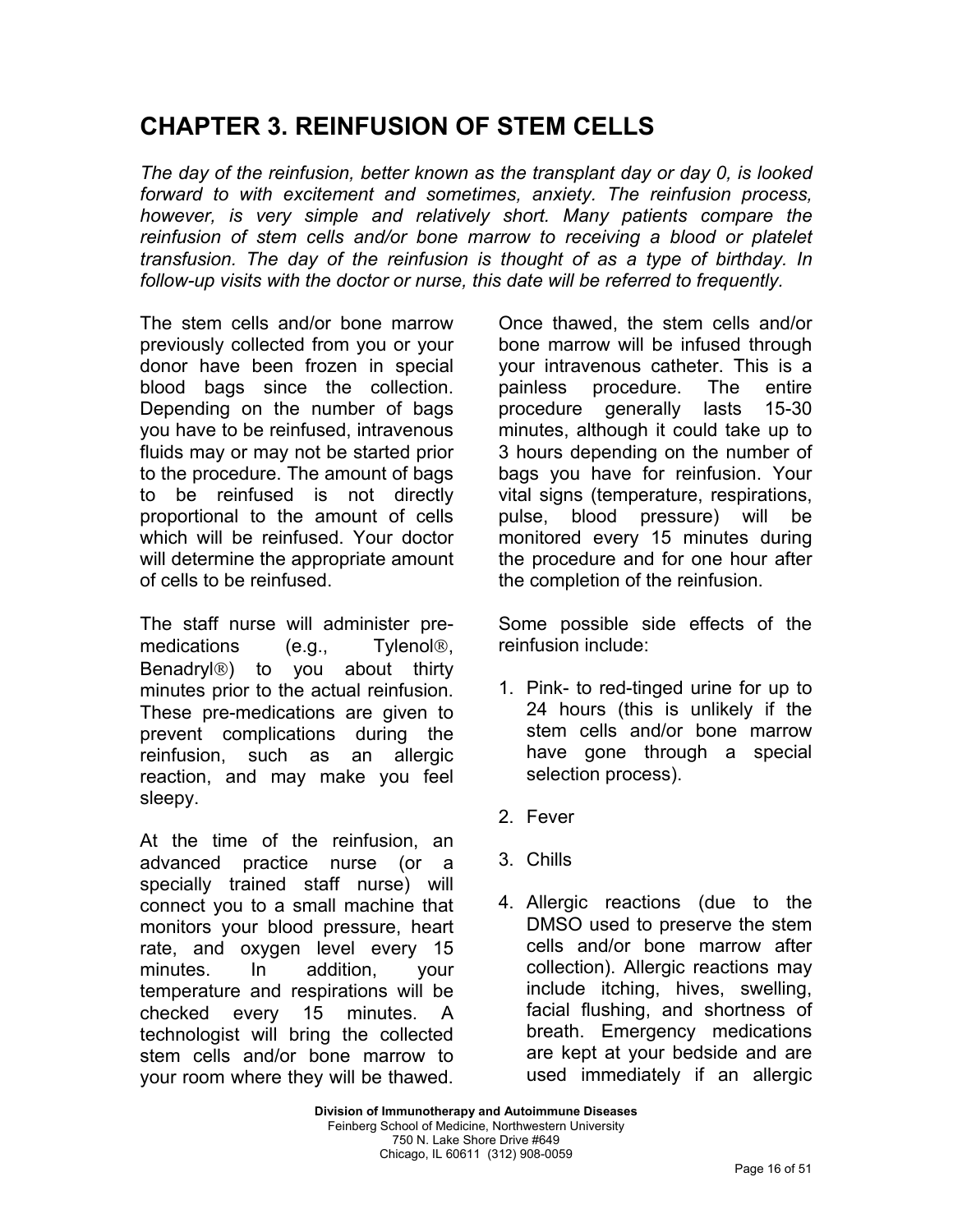reaction occurs. **Medications** given prior to the reinfusion should prevent this reaction.

- 5. Nausea, vomiting, diarrhea
- 6. Slow or rapid heart rate
- 7. Low or high blood pressure
- 8. Smell of creamed corn or garlic for 1 to 2 days
- 9. Bitter taste
- 10. Tickling sensation in your throat during reinfusion

Most patients tolerate the reinfusion process without side effects or problems. The advanced practice nurse (or staff nurse) will be at your bedside during the entire procedure. The nurse will also review the reinfusion process with you, and answer any of your questions. You are more than welcome to have visitors during the reinfusion.

## **NOTES:**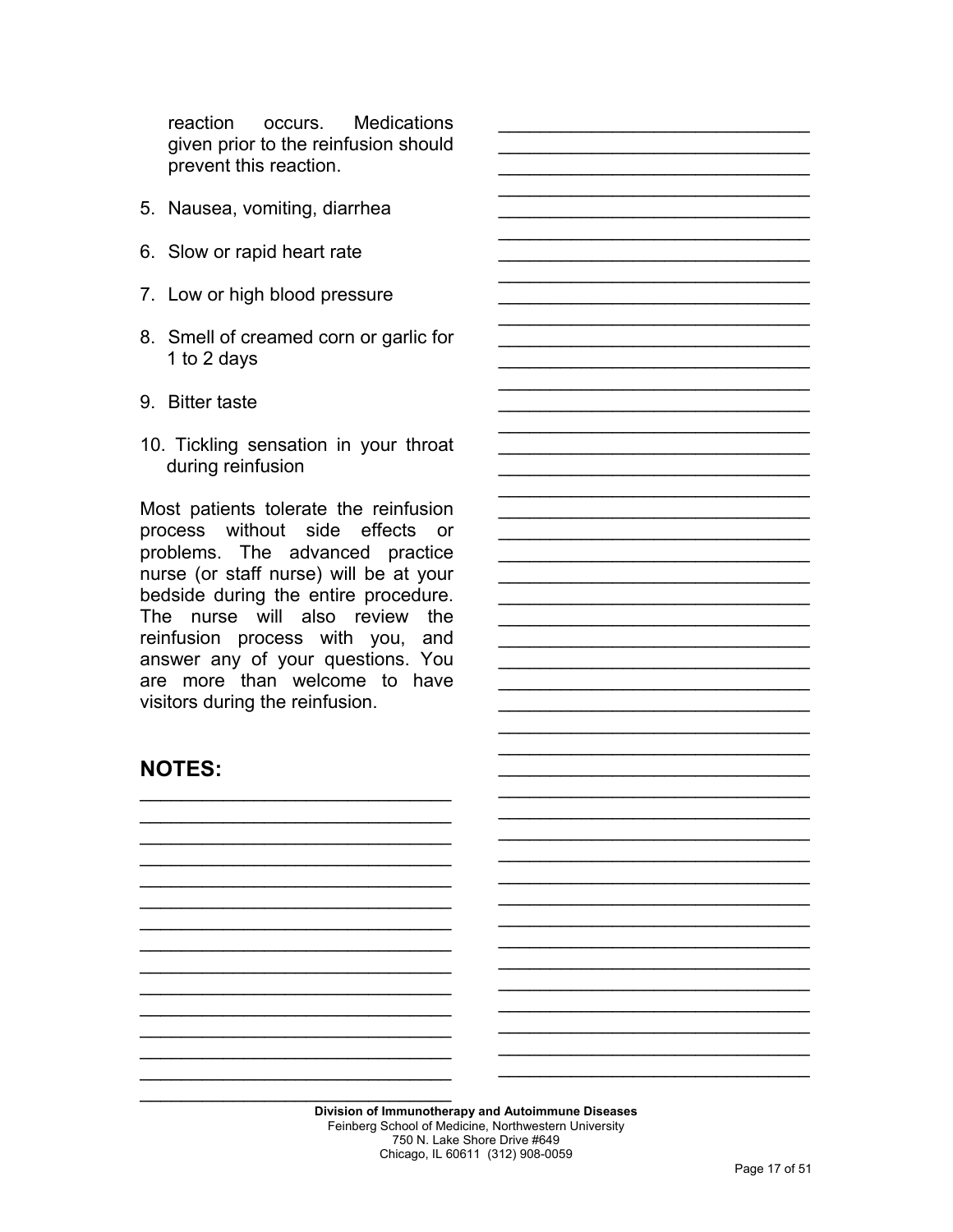### \_\_\_\_\_\_\_\_\_\_\_\_\_\_\_\_\_\_\_\_\_\_\_\_\_\_\_\_\_\_ \_\_\_\_\_\_\_\_\_\_\_\_\_\_\_\_\_\_\_\_\_\_\_\_\_\_\_\_\_\_ **CHAPTER 4. ENGRAFTMENT AND COMPLICATIONS**

*Engraftment is a term used to describe the process after the reinfusion of stem cells by which the new marrow starts working in your body to start producing red blood cells, white blood cells, and platelets start being produced. The initial sign of engraftment is a rising white blood cell count. Usually, the red blood cells and platelets engraft more slowly than the white blood cells. On day 0, (the day of the stem cell reinfusion), we begin to administer growth factor (G-CSF). This helps the bone marrow engraft the new stem cells and start producing blood cells and platelets. The growth factor is generally given until the white blood cell count is normal.* 

Signs that the new stem cells are growing (engrafting) are expected approximately 1 to 3 weeks after the stem cell reinfusion. Often the first sign of engraftment is a rising white blood cell count. The red blood cells and platelets take 10 days to 4 weeks to engraft. This process may take longer in some patients, and this does not mean that anything is wrong. It is possible that some patients may even need red blood cell and platelet transfusions after being discharged.

During the time it takes the body to engraft the new marrow, several complications may occur. Some are temporary and relatively minor, but others may be life-threatening. The doctors and nurses on the transplant team will work to prevent as many complications as possible, and will monitor you for complications that can not be prevented.

Most patients experience the uncertainty of waiting for engraftment as stressful. Feeling defenseless and vulnerable are common experiences. Associated with daily monitoring, medical procedures, and treatments is a feeling of loss of personal control. Coping at this time can be a challenge. Some patients find that working out the details of the day such as the timing of baths, walks, and treatments will help them maintain control and give structure to the period. Other patients say that it helps to talk with others and engage in activities that take your mind off things for a while. It is important for you to let us know how you are feeling so that we can establish a plan that will make this waiting period less stressful.

Most patients experience fatigue as they are recovering. They may find it hard to focus on reading a book, watching television, or having a conversation. Keep in mind that this is common and it is important to have reasonable expectations for yourself. Periods of rest, balanced with light exercise, help recovery and prevent the complications of bed rest. Sit up in the chair and take walks around the unit. Do not lie in bed all day. Inactivity can increase the chance for complications such as infection, appetite loss, and fatigue.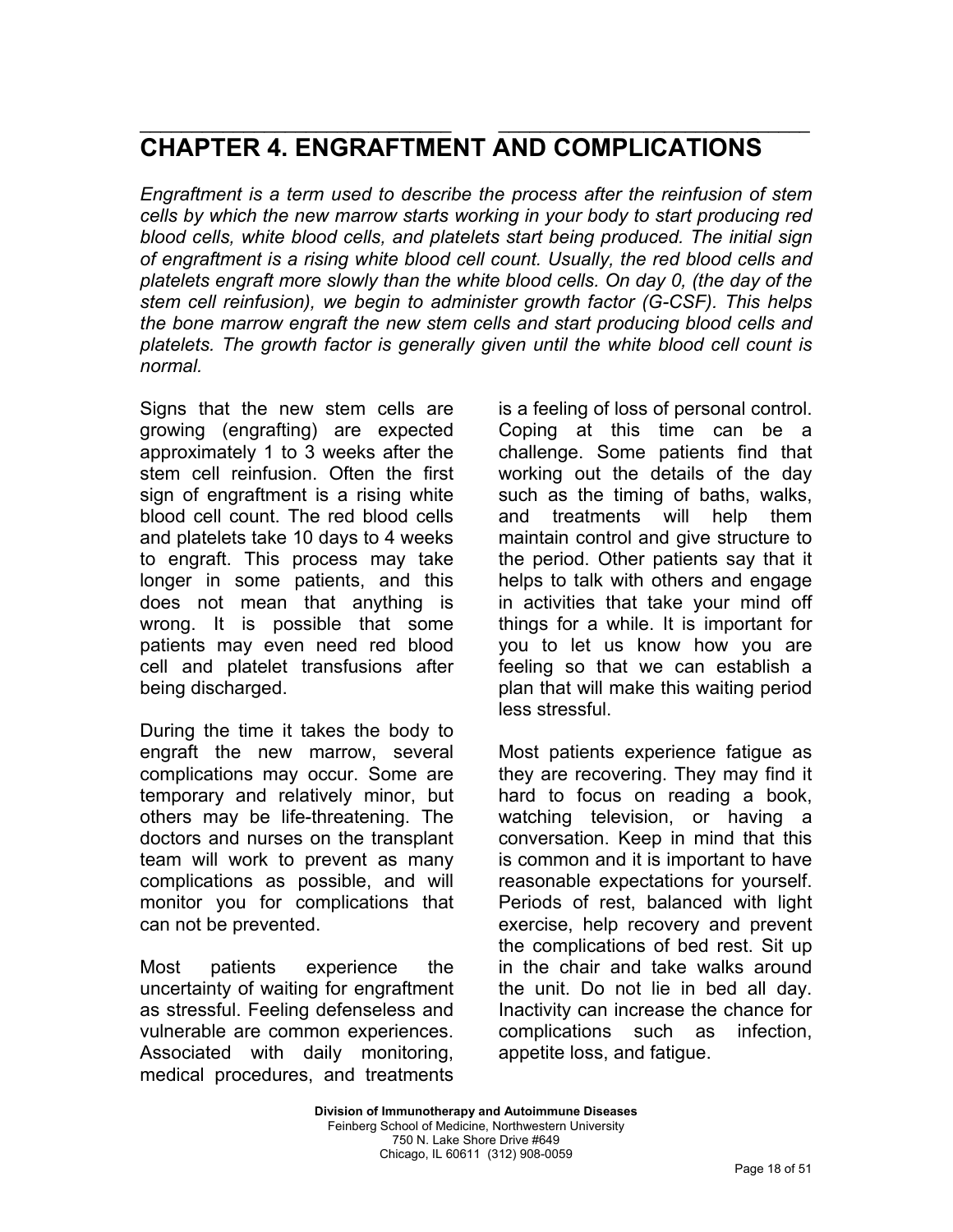Some patients may experience temporary side effects from the chemotherapy, immune suppressant drugs, and/or radiation therapy administered prior to the reinfusion, or from medications used to prevent or treat the more serious complications of transplant. These side effects vary depending on the type of medications used. They include nausea, diarrhea, high blood pressure, high blood glucose (sugar) levels, and bone pain or flu-like symptoms (most common with growth factor). These side effects usually will end once the medication has been discontinued.

The following is an overview of the more serious complications that may occur:

## **NAUSEA**

Nausea may occur as a result of chemotherapy or radiation therapy. It also can be caused by medications that are used to protect you from more serious complications. The nursing staff, along with the transplant pharmacist, will work closely with you to prepare an antinausea regimen. It is important to try to control the nausea early, as it can be more difficult to control if left until the nausea is severe. Taste and appetite may also change. Foods may not taste the same, and this may decrease your desire to eat. Your appetite will return in time. Until then, the staff will work with you to try to find appealing meal choices. If you are unable to take adequate nutrition by mouth, your doctor may order nutrition through your central venous catheter (hyperalimentation).

## **DIARRHEA**

Diarrhea may occur from chemotherapy, radiation therapy, medications, or infections. If you start having diarrhea, let your nurse or doctor know immediately. They will collect a stool specimen and send it to the laboratory to determine if an infection is causing the diarrhea. If an infection is present, antibiotics will be started. If no infection is present, medications such as Imodium may be given to stop the diarrhea. Diarrhea can be one of the most distressing side effects occurring during the transplant period as it is often frequent and urgent. Although every attempt will be made to lessen the frequency of diarrhea, it is often impossible to stop it completely until the white blood cells engraft.

## **SKIN AND HAIR CHANGES**

Skin changes may show up in several ways. First, your skin may be very dry or flaky. If this occurs, use a fragrance-free, mild lotion such as Eucerin<sup>®</sup> or Lubriderm<sup>®</sup> to moisturize your skin. Your skin may also be more sensitive. In some individuals, medications may cause a skin rash. If a rash develops, notify your doctor or nurse immediately.

After bowel movements, you may feel as though you are developing a diaper rash. If this soreness occurs, let your nurse know immediately.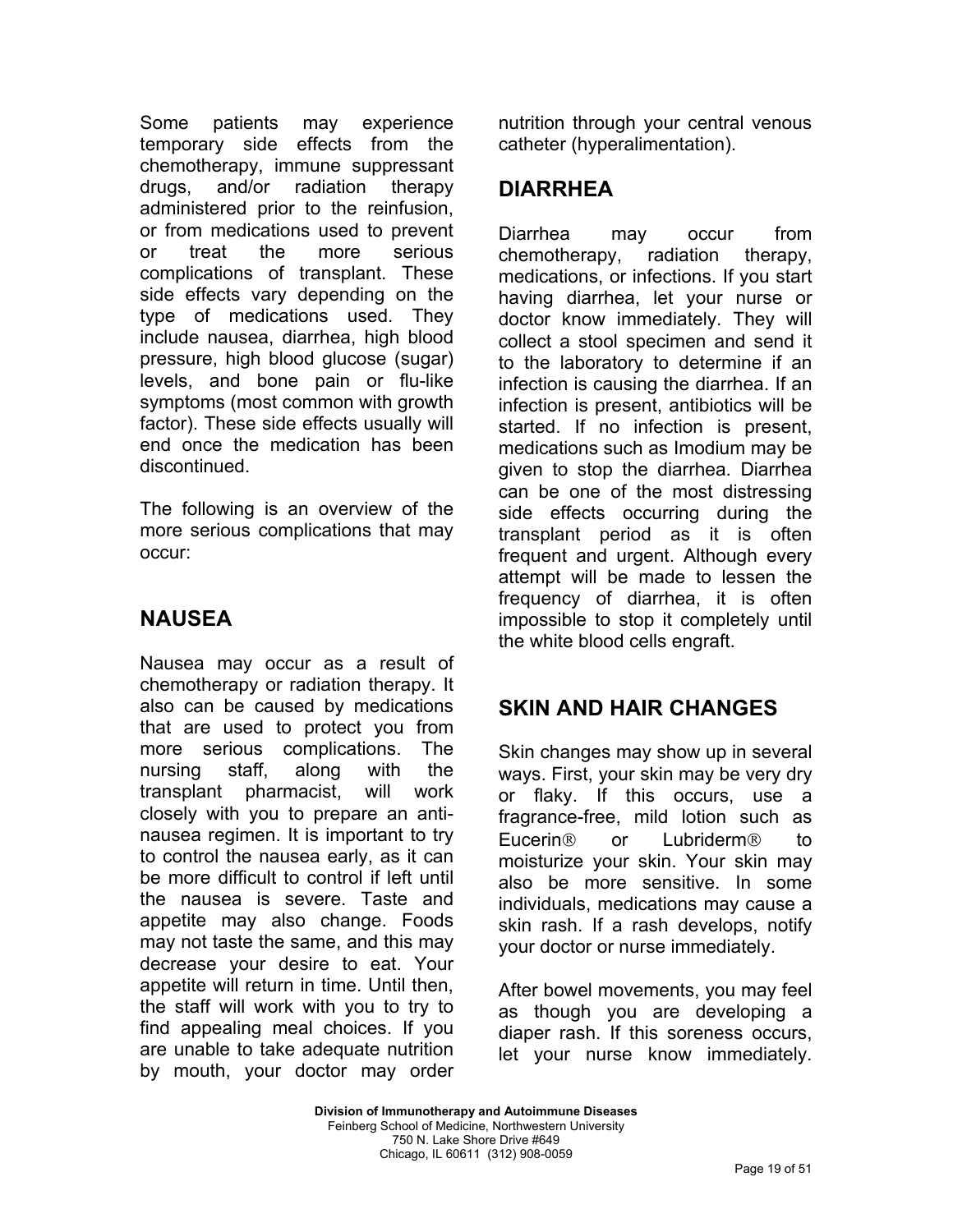Several special skin care products can be used to treat this.

Mouth changes also may occur as a result of chemotherapy and radiation therapy. You may develop mouth lesions or general mouth and throat soreness. If you develop mouth or throat pain, let your doctor or nurse know. Several medications can be used to help ease this discomfort.

Hair loss will occur with high doses of chemotherapy and radiation therapy. You may notice this hair loss anywhere from 10 days to four weeks after the chemotherapy or radiation therapy has been given. Generally, hair growth begin 3-6 months after transplant.

## **INFECTION**

Patients are at risk for developing infections while their blood counts are low and after the transplant when the counts are higher but their immune system is suppressed. It is very important to monitor for signs and symptoms of infection while you are in the hospital and after discharge from the hospital.

You are at risk for different infections, but the most common ones include:

- Bacterial infections
- Herpes infections, such as cold sores and shingles
- Cytomegalovirus
- Fungal infections
- Pneumocystis carinii, which is a lung infection

Because you are at increased risk for infection, you will be started on medications to help prevent infections while you are in the hospital. Some of these medications will also be continued after you are discharged. You will also have blood drawn daily while in the hospital to monitor your blood counts. Your vital signs will be closely monitored, and the doctors and nurses will perform daily physical assessments to check for any signs or symptoms of infection. It is important that you notify your doctor or nurse immediately if you detect any sign or symptom of any infection.

## **BLEEDING**

Bleeding may occur because platelet production has been greatly reduced by the chemotherapy or radiation therapy. Platelets may engraft within 10 days to 4 weeks, but this is highly variable. Daily blood draws in the hospital will let the stem cell transplant team monitor your platelet count. You will be transfused with platelets, as needed, to prevent or stop bleeding.

It is important to take an active role in monitoring for bleeding by checking for:

- Pink- or red-tinged urine
- Black stools
- Bleeding from your gums or nose
- Vaginal bleeding
- Pink dots on the skin called petechiae
- **Bruising**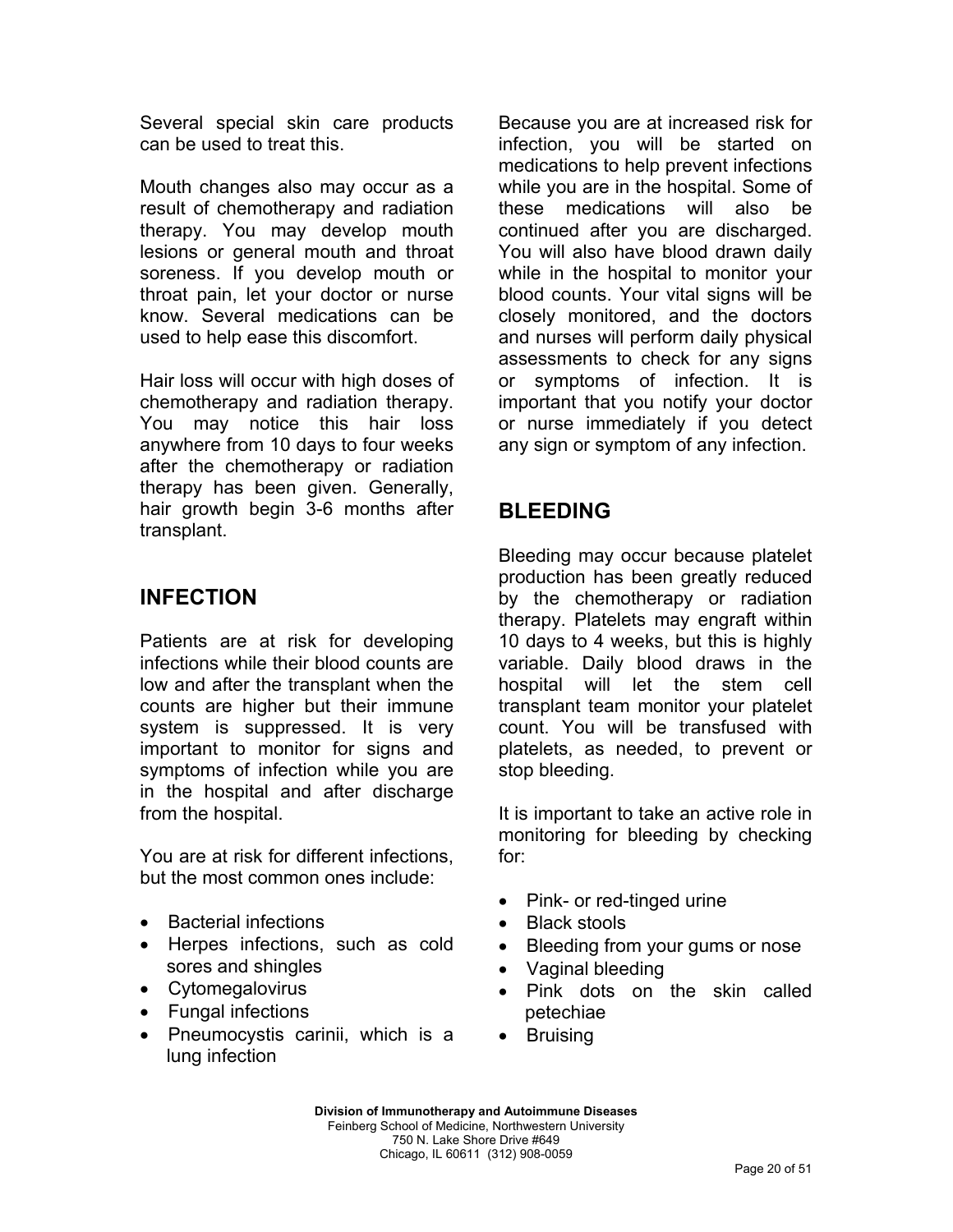The stem cell transplant team and the staff nurse will assess you daily for any signs of bleeding. To prevent bleeding, only use an electric razor once your platelet count falls below 50,000. Suppositories or medications injected into your muscle will not be given. Mouth care must be performed using a very soft toothbrush and no flossing is permitted once your platelet count falls below 50,000.

## **ORGAN COMPLICATIONS**

### **Liver**

Chemotherapy and radiation therapy can cause complications in the liver. One serious complication results from the deposit of materials into the veins of the liver. This obstructs blood flow out of the liver and is called venoocclusive disease (VOD). The signs and symptoms of this complication are weight gain, abdominal pain and swelling, and changes in the liver function. This can be monitored by checking blood levels. Other potential liver complications include graft versus host disease (only seen in patients undergoing allogeneic stem cell transplant), hepatitis, inflammation of the liver, and infections. Antibiotics, diuretics to help rid the body of extra fluid, and steroids may be used to help treat these complications.

## **Kidneys**

Chemotherapy, radiation therapy, antibiotics, and drugs used to suppress the immune system can cause kidney problems. Signs and symptoms of kidney problems include pink or red urine, weight gain, swelling, and decreased urine output. Blood levels can help monitor kidney complications. If symptoms of kidney problems do develop, the staff will carefully check your weight and urine output.

### **Lungs**

Infections, chemotherapy, and radiation therapy can cause changes in the lungs making them inflamed, congested, or fibrous. Signs and symptoms of lung complications include shortness of breath, cough, and fever. Antibiotics, diuretics, and steroids may help in the treatment of lung complications.

## **Heart**

Chemotherapy and infections can cause heart complications that reduce the ability of the heart to pump effectively. If this occurs, fluid may build up in the lungs, and you may notice shortness of breath and swelling in your legs. Depending on the cause, antibiotics, diuretics, and heart medications may be used to treat the heart complications.

## **GRAFT REJECTION/FAILURE**

*Graft rejection* is a term used to describe a complication in allogeneic stem cell transplants in which the body rejects the newly donated marrow. To reduce the risk for graft rejection, a Human Leukocyte Antigen test (HLA) is performed to insure you and your donor are a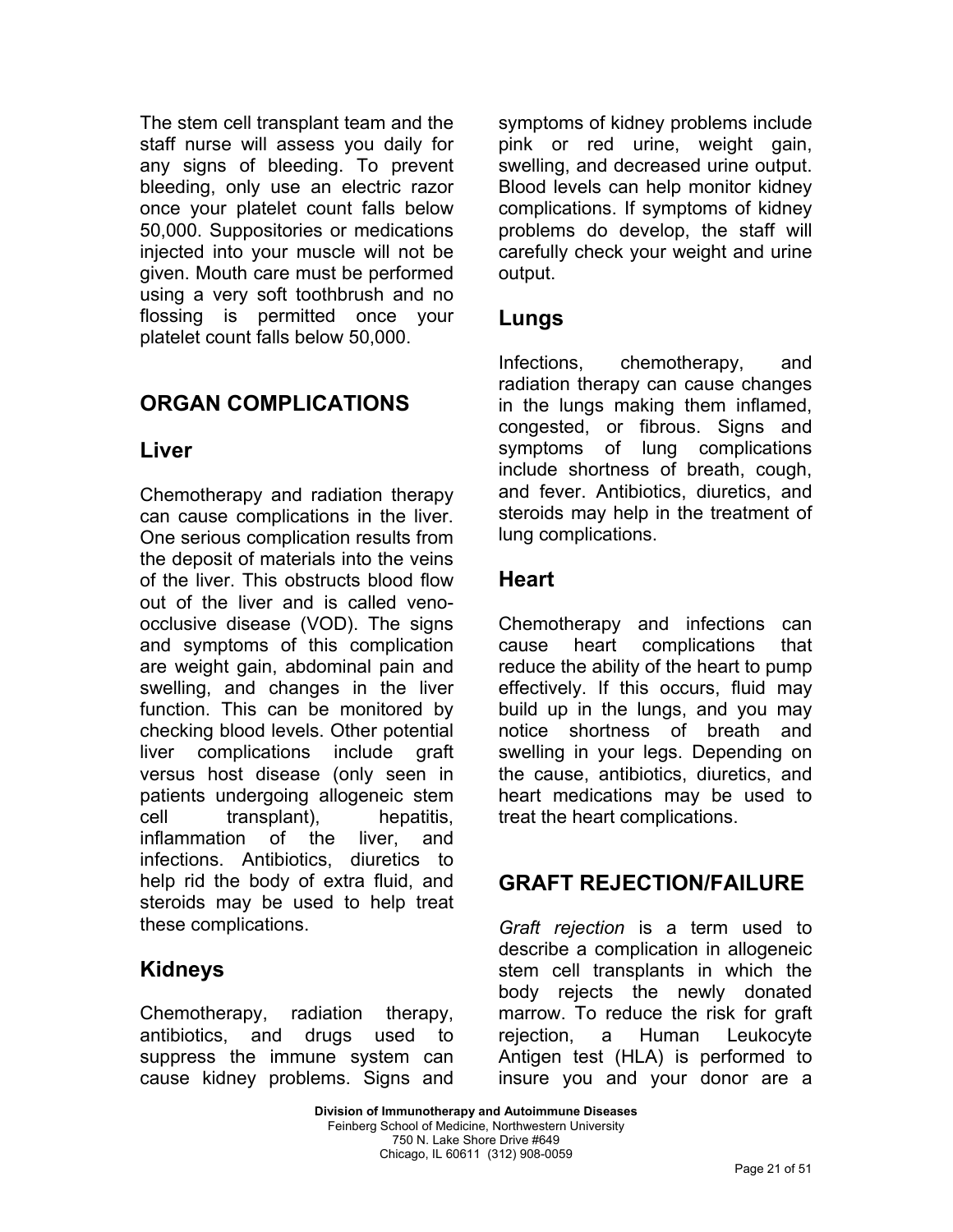compatible match. Despite HLA matching and other precautions, graft rejection may still occur.

*Graft failure* occurs when the new marrow does not begin or continue to produce new cells, including white blood cells, red blood cells, and platelets. This can occur in autologous and allogeneic stem cell transplants. To prevent this complication, a minimum number of stem cells must be collected prior to the transplant in order to proceed. This reduces the risk for graft failure.

Many of our transplant protocols have been designed so that if the transplanted stem cells fail to grow, your own stem cells will eventually grow. The process will just take longer. For those protocols where there is a reasonable concern that the transplanted stem cells may not grow, we have collected extra cells to be given later if the need arises. Finally, if you have undergone an allogeneic stem cell transplant, and the transplanted stem cells fail to grow, we may collect more cells from your donor to be given to you if necessary.

## **OTHER LONG TERM SIDE EFFECTS**

## **Infertility**

Infertility may be temporary or permanent. Sperm banking and egg harvesting are options to consider prior to admission to the hospital for transplant. Many women who undergo transplant develop menstrual irregularities and menopausal symptoms. Hormone replacement may be an option, and should be discussed with your transplant doctor.

## **Fatigue**

Fatigue may be related to low red blood cell counts, or may be caused by recovering from the transplant experience. Make sure to exercise and give yourself rest periods each day. Studies have shown that mild to moderate exercise can actually decrease fatigue. Eating a balanced diet also decreases fatigue. If fatigue is related to a low red blood cell count, transfusions may be given. You also may be given an injection called Epogen<sup>®</sup> to help your bone marrow produce red blood cells.

## **SUMMARY**

*If you have any questions or concerns regarding any of the potential complications associated with stem cell transplantation, please do not hesitate to contact your transplant nurse or doctor.* 

*If your transplant is a part of a research study, please be sure to read in detail the consent form your doctor and nurse has provided you. This consent form has been written to specifically detail the treatments and procedures you will undergo, as well as the potential risks of the transplant.*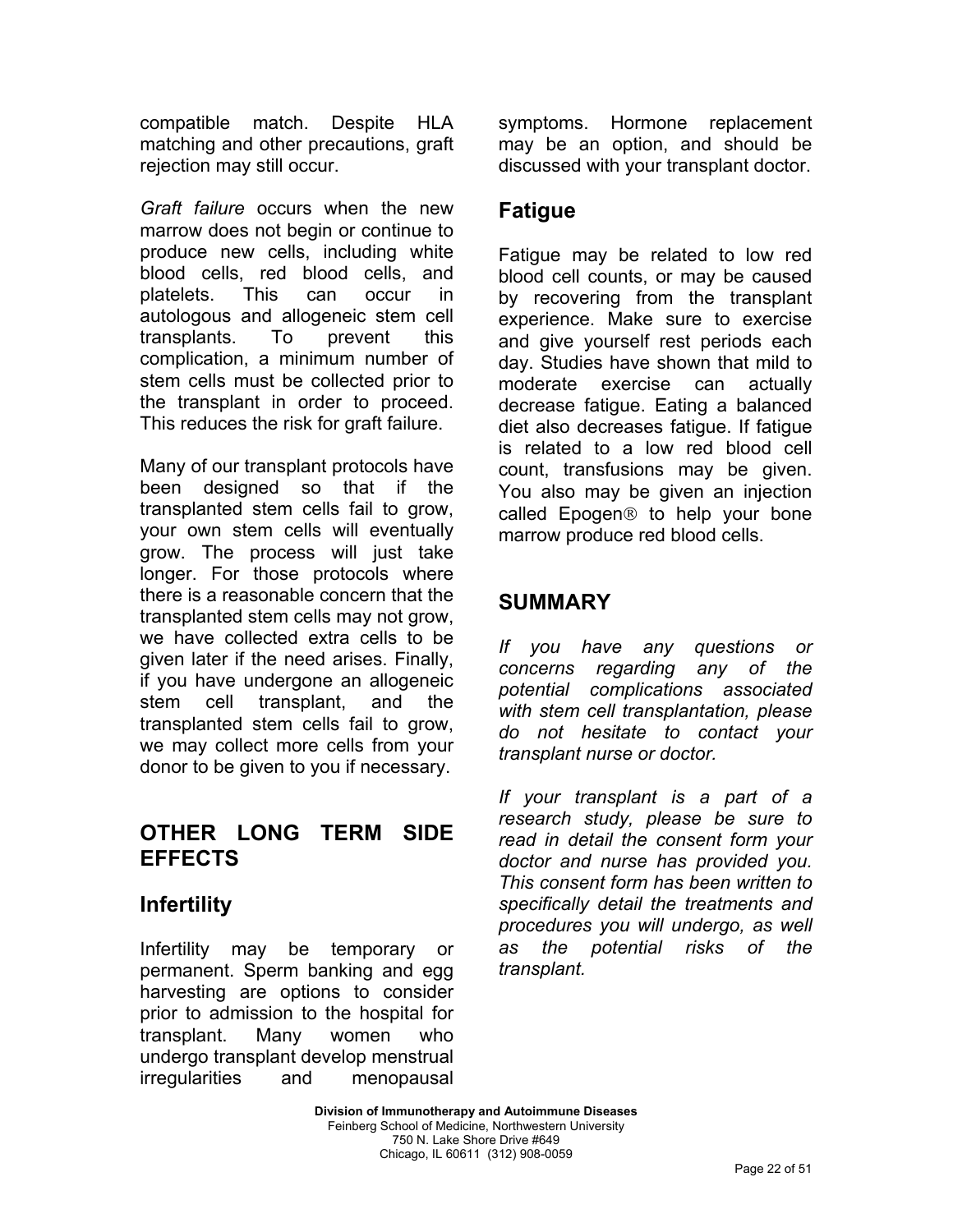## **NOTES:**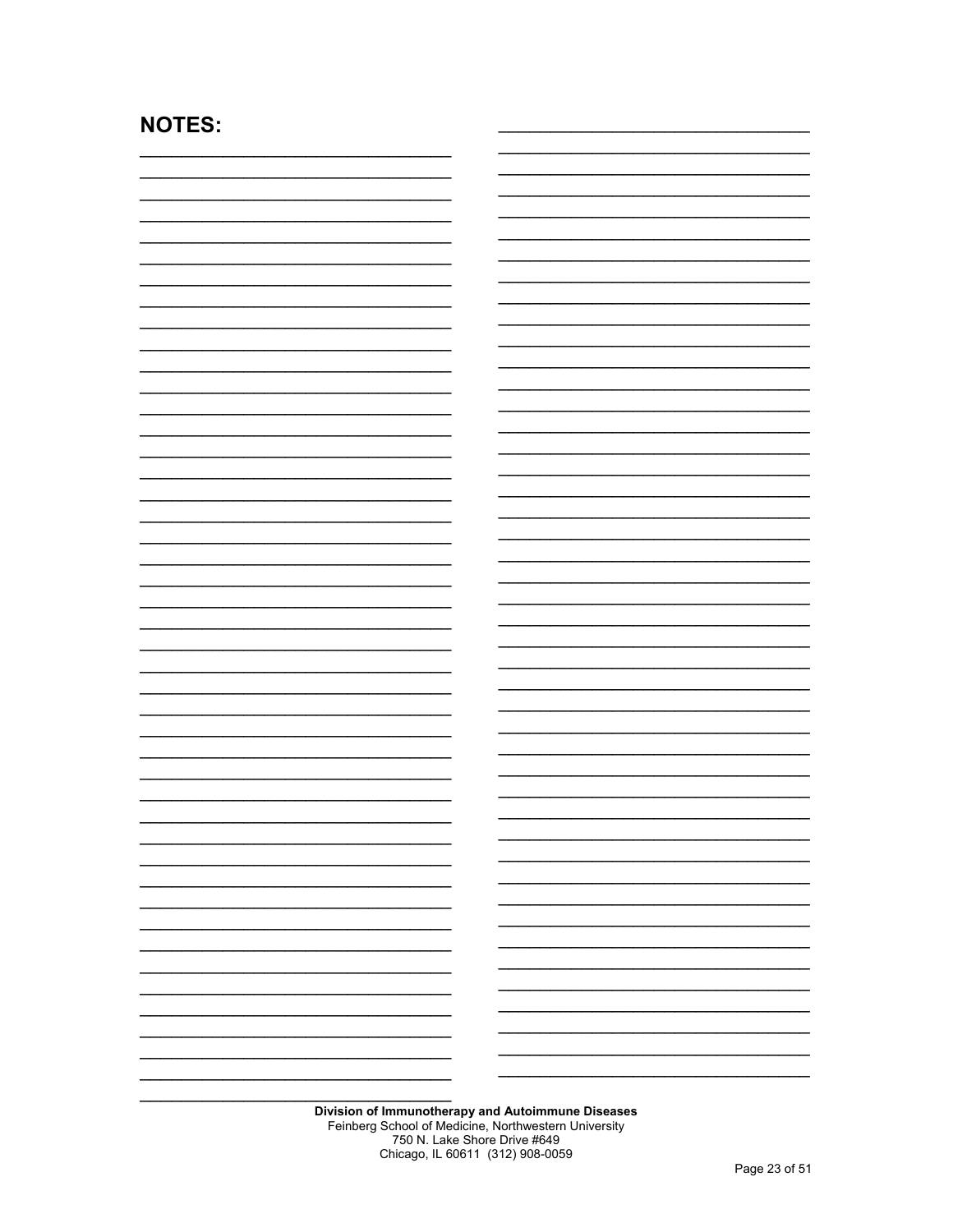# **CHAPTER 5. GRAFT VERSUS HOST DISEASE (GVHD)**

Graft versus host disease, or GVHD, is a common complication of an allogeneic hematopoietic stem cell transplant. GVHD is not seen following an autologous hematopoietic stem cell transplant. To understand GVHD, the function of the T-lymphocytes must be described.

T-lymphocytes, commonly called Tcells, are a type of white blood cell that recognize foreign matter in the body. T-cells normally protect the body from bacteria, viruses, and other foreign substances. They can also help distinguish what belongs in a person's body ("self") from what does not belong ("non-self").

On the surface of many human cells is an inherited set of genetic markers called human leukocyte antigens (HLA). Thousands of small proteins are presented on the HLA molecules to your T-cells. Like a fingerprint, no two people have exactly the same HLA and protein markers (except for identical twins). The T-cells use these HLA markers to distinguish "self" from "non-self". If a "non-self" human cell is encountered in the body, the T-cells quickly activate the immune system to destroy it.

Prior to allogeneic hematopoietic stem cell transplantation, extensive testing is done between you and your donor to try to make sure that you match immunologically (that is, that you have the same HLA type). Unless the donor is an identical twin, his or her tissue type (the HLA markers or genetic fingerprints) will have differences that the transplant team cannot detect. These differences, however, can be detected by you or your donor's T-cells.

If your T-cells identify your donor's stem cells as foreign, or "non-self", they may attack the donated stem cells. This is called *graft rejection*. Your treatment (conditioning) regimen has been designed to disrupt the ability of your T-cells to recognize your donor's stem cells as "non-self" thereby preventing graft rejection.

During a stem cell harvest, T-cells are frequently collected along with the stem cells. These T-cells may be infused during the stem cell reinfusion. If the donor's T-cells identify the HLA markers on your cells as "non-self", they may unleash an attack on your tissues and organs. Because your own immune system is suppressed prior to the transplant, it cannot respond with a counterattack. This condition is called graft versus host disease. The "graft" is the donated cells and you are the "host". To prevent GVHD, you will receive medications before and after the stem cell reinfusion. These medications, which will suppress your immune system, will continue for at least one year following the stem cell transplant.

GVHD is often discussed as though it were one disease. In fact, it is two diseases (acute GVHD and chronic GVHD) and may involve different organs in different people. Acute and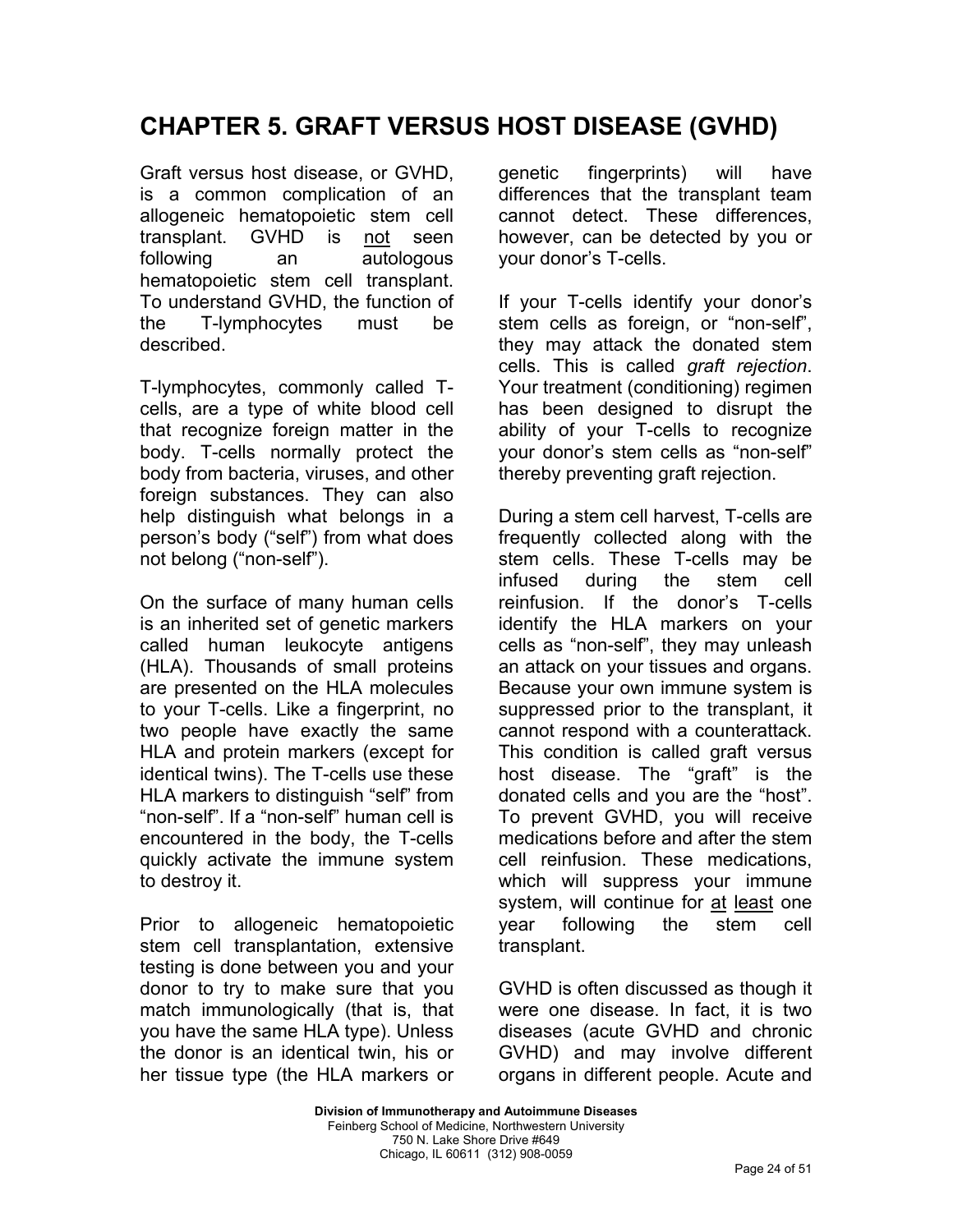chronic GVHD differ in their symptoms, clinical signs, and time of onset. You may develop one, both, or neither.

GVHD can be a temporary inconvenience or a serious, lifethreatening disease. Older individuals undergoing allogeneic hematopoietic stem cell transplantation are more likely to develop GVHD than younger individuals. The incidence and severity of GVHD is also higher for transplant recipients whose stem cell donor is unrelated or is not perfectly matched. GVHD is not a complication of autologous or syngeneic hematopoietic stem cell transplants.

The symptoms of GVHD are numerous and varied. Most individuals who undergo allogeneic hematopoietic stem cell transplantation, with a related HLAmatched donor, only develop a mild to moderate case of GVHD. Although GVHD can be life-threatening or fatal, most individuals survive the disease without long-term, disabling side effects. In the case of leukemia, a mild case of GVHD may also be beneficial as it may indicate that your donor's stem cells are also fighting your leukemia cells. This is called graft vs. leukemia. It has also been proposed that this effect may also help fight autoimmune diseases and is called graft vs. autoimmunity.

**Acute GVHD** 

Acute GVHD generally occurs within the first 30 to 40 days following the stem cell reinfusion, but can occur up to 100 days or later. It may occur as

early as 7 days after the stem cell reinfusion. Acute GVHD often affects the skin, liver, and the gut. The earliest sign of acute GVHD is usually a skin rash, with or without itching, that first appears on your face, hands, and feet. The rash eventually may spread to other parts of the body and develop into a general redness similar to a sunburn. Blistering skin, similar to a third degree burn, is a symptom of severe GVHD. This is potentially life-threatening. Other early symptoms of acute GVHD are nasal stuffiness, congestion, and conjunctivitis (redness of the eyes). The liver is the second most common organ affected by acute GVHD. Early acute GVHD is first seen by abnormalities in liver function blood tests. As the GVHD worsens, jaundice (yellowing of the skin and eyes) becomes evident. Severe GVHD of the liver may be potentially life-threatening.

The gastrointestinal tract is the third most common organ affected by acute GVHD. Watery and bloody diarrhea, abdominal cramping, nausea/vomiting, heartburn, lack of appetite, and an inability to eat may develop. Watery and bloody diarrhea in large amounts is a symptom of severe GVHD of the gastrointestinal tract. This, too, is potentially lifethreatening.

## **Chronic GVHD**

Chronic GVHD generally occurs after the first 100 days following stem cell reinfusion, although it can occur as early as 50 days after stem cell reinfusion. As many as 50-60% of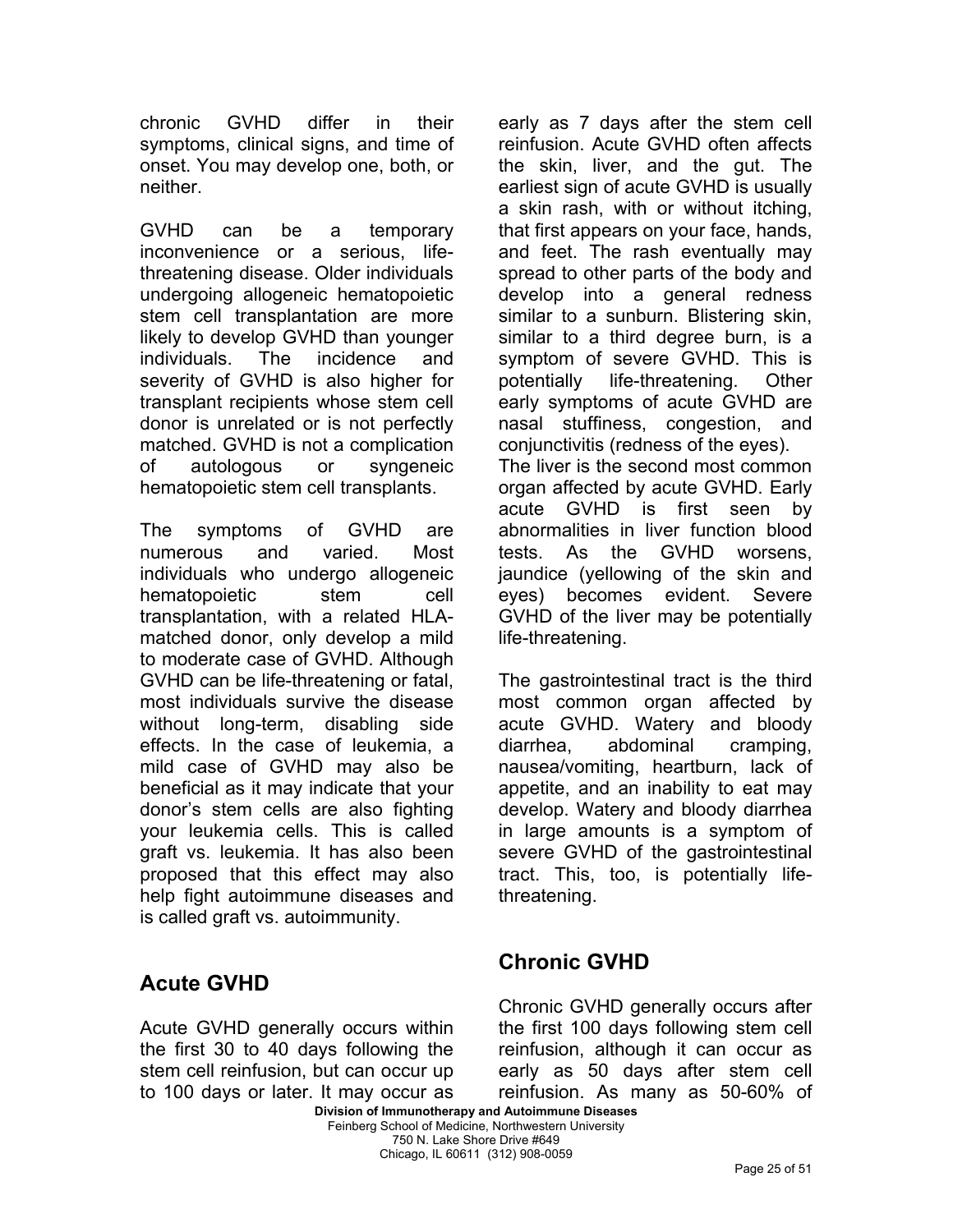individuals who undergo an allogeneic hematopoietic stem cell transplant develop chronic GVHD. Like acute GVHD, older individuals are more likely to develop chronic GVHD than are younger individuals. Seventy to 80 percent of individuals who develop chronic GVHD have had acute GVHD. Chronic GVHD is more common if the donor is unrelated or if the stem cells are not perfectly matched. The risk of chronic GVHD is markedly decreased by depleting the T-cells in the graft.

Most individuals with chronic GVHD experience skin problems that include a dry, itchy rash, change in skin color, and tautness or tightening of the skin. Partial loss of hair or premature graying also may occur. If chronic GVHD of the skin continues to progress, the skin may become stiff, making it very difficult to move the arms and legs in a normal manner. The skin also may breakdown, causing ulcerations and possible infections that may be life threatening.

Chronic GVHD also can attack glands in the body that secrete mucous, saliva, or other lubricants. Individuals with chronic GVHD usually experience dryness or stinging in their eyes because the glands that secrete tears are impaired.

Glands that secrete saliva in the mouth are also frequently affected by chronic GVHD. It is common to experience a burning sensation in the mouth when using toothpaste or eating acidic foods. This dryness also may affect the esophagus, and make it difficult to swallow and eat.

Chronic GVHD may affect the liver. This is usually evidenced by jaundice (yellowing of the skin and eyes) and abnormal liver function blood tests.

Finally, chronic GVHD may affect the gastrointestinal tract. Although this may result in diarrhea, the most common symptoms of chronic GVHD of the gastrointestinal tract are nausea, inability to absorb food, weight loss, and inability to perform normal activities of daily living.

Although GVHD is not always preventable, steps can be taken to markedly reduce its intensity and severity. Your doctor will prescribe medications that will suppress your immune system in order to reduce the incidence and severity of GVHD. These drugs will weaken the ability of your donor's T-cells to launch an attack on your organs and tissues. It is extremely that you can these medications as prescribed by your doctor. If you are unable to take these medications as prescribed, due to an inability to swallow, nausea or vomiting, or inability to tolerate the side effects of the medications, it is extremely important that you let your doctor or nurse know immediately.

## **Treatment of GVHD**

The treatment of GVHD varies depending on the site of the disease, whether it is acute or chronic, and the drugs that you are currently taking to prevent GVHD. In general, most individuals will be treated with immunosuppressive drugs and/or steroids. Complications of GVHD,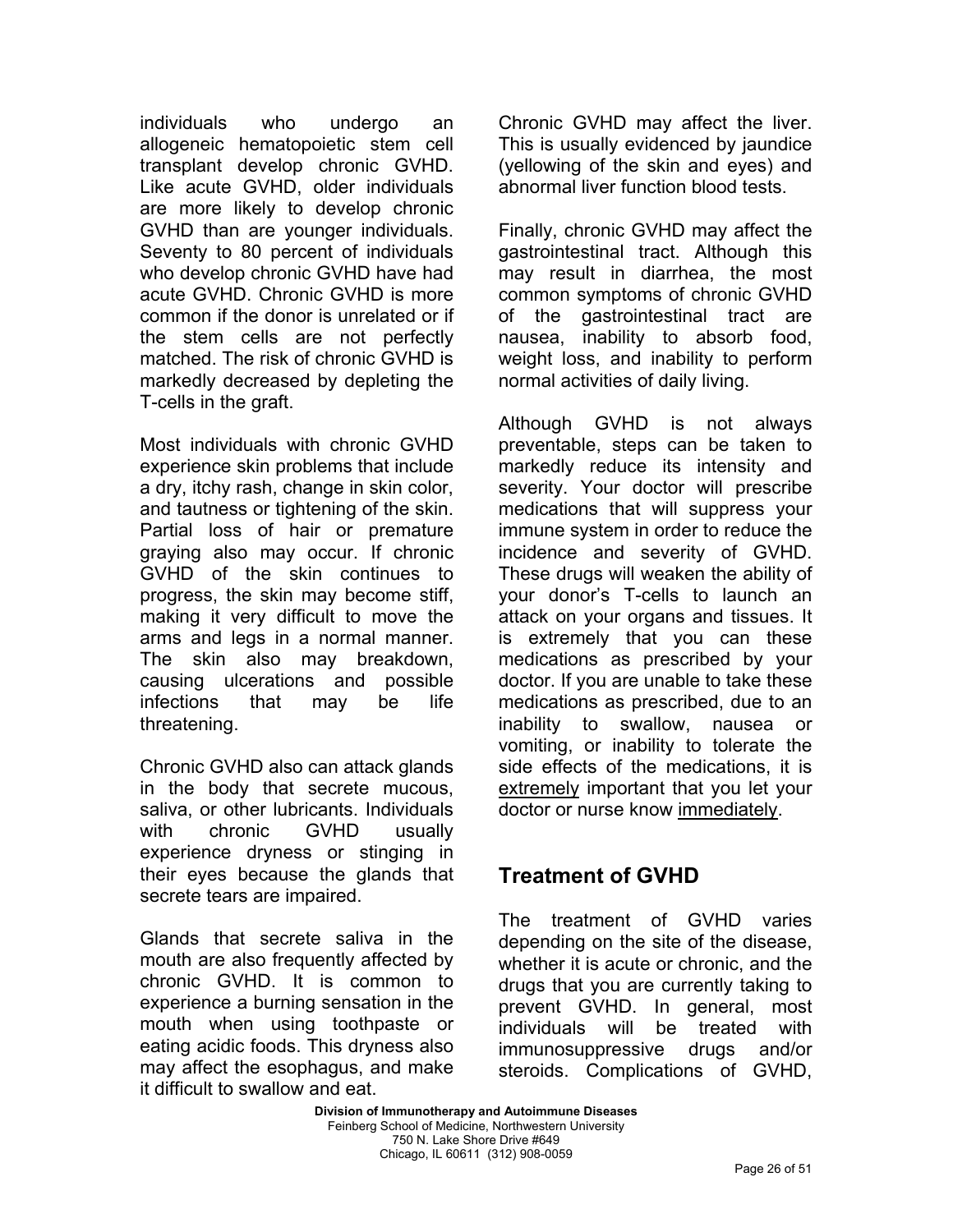such as infection, will be treated in an appropriate manner.

**NOTES:**

\_\_\_\_\_\_\_\_\_\_\_\_\_\_\_\_\_\_\_\_\_\_\_\_\_\_\_\_\_\_ \_\_\_\_\_\_\_\_\_\_\_\_\_\_\_\_\_\_\_\_\_\_\_\_\_\_\_\_\_\_ \_\_\_\_\_\_\_\_\_\_\_\_\_\_\_\_\_\_\_\_\_\_\_\_\_\_\_\_\_\_  $\mathcal{L}_\text{max}$  and  $\mathcal{L}_\text{max}$  and  $\mathcal{L}_\text{max}$  and  $\mathcal{L}_\text{max}$  $\mathcal{L}_\text{max}$  and  $\mathcal{L}_\text{max}$  and  $\mathcal{L}_\text{max}$  and  $\mathcal{L}_\text{max}$ \_\_\_\_\_\_\_\_\_\_\_\_\_\_\_\_\_\_\_\_\_\_\_\_\_\_\_\_\_\_ \_\_\_\_\_\_\_\_\_\_\_\_\_\_\_\_\_\_\_\_\_\_\_\_\_\_\_\_\_\_ \_\_\_\_\_\_\_\_\_\_\_\_\_\_\_\_\_\_\_\_\_\_\_\_\_\_\_\_\_\_  $\mathcal{L}_\text{max}$  and  $\mathcal{L}_\text{max}$  and  $\mathcal{L}_\text{max}$  and  $\mathcal{L}_\text{max}$  $\mathcal{L}_\text{max}$  and  $\mathcal{L}_\text{max}$  and  $\mathcal{L}_\text{max}$  and  $\mathcal{L}_\text{max}$ \_\_\_\_\_\_\_\_\_\_\_\_\_\_\_\_\_\_\_\_\_\_\_\_\_\_\_\_\_\_ \_\_\_\_\_\_\_\_\_\_\_\_\_\_\_\_\_\_\_\_\_\_\_\_\_\_\_\_\_\_ \_\_\_\_\_\_\_\_\_\_\_\_\_\_\_\_\_\_\_\_\_\_\_\_\_\_\_\_\_\_  $\mathcal{L}_\text{max}$  and  $\mathcal{L}_\text{max}$  and  $\mathcal{L}_\text{max}$  and  $\mathcal{L}_\text{max}$ 

\_\_\_\_\_\_\_\_\_\_\_\_\_\_\_\_\_\_\_\_\_\_\_\_\_\_\_\_\_\_ \_\_\_\_\_\_\_\_\_\_\_\_\_\_\_\_\_\_\_\_\_\_\_\_\_\_\_\_\_\_ \_\_\_\_\_\_\_\_\_\_\_\_\_\_\_\_\_\_\_\_\_\_\_\_\_\_\_\_\_\_  $\mathcal{L}_\text{max}$  and  $\mathcal{L}_\text{max}$  and  $\mathcal{L}_\text{max}$  and  $\mathcal{L}_\text{max}$  $\mathcal{L}_\text{max}$  and  $\mathcal{L}_\text{max}$  and  $\mathcal{L}_\text{max}$  and  $\mathcal{L}_\text{max}$ \_\_\_\_\_\_\_\_\_\_\_\_\_\_\_\_\_\_\_\_\_\_\_\_\_\_\_\_\_\_ \_\_\_\_\_\_\_\_\_\_\_\_\_\_\_\_\_\_\_\_\_\_\_\_\_\_\_\_\_\_ \_\_\_\_\_\_\_\_\_\_\_\_\_\_\_\_\_\_\_\_\_\_\_\_\_\_\_\_\_\_  $\mathcal{L}_\text{max}$  and  $\mathcal{L}_\text{max}$  and  $\mathcal{L}_\text{max}$  and  $\mathcal{L}_\text{max}$  $\mathcal{L}_\text{max}$  and  $\mathcal{L}_\text{max}$  and  $\mathcal{L}_\text{max}$  and  $\mathcal{L}_\text{max}$ \_\_\_\_\_\_\_\_\_\_\_\_\_\_\_\_\_\_\_\_\_\_\_\_\_\_\_\_\_\_ \_\_\_\_\_\_\_\_\_\_\_\_\_\_\_\_\_\_\_\_\_\_\_\_\_\_\_\_\_\_

 $\mathcal{L}_\text{max}$  and  $\mathcal{L}_\text{max}$  and  $\mathcal{L}_\text{max}$  and  $\mathcal{L}_\text{max}$  $\mathcal{L}_\text{max}$  and  $\mathcal{L}_\text{max}$  and  $\mathcal{L}_\text{max}$  and  $\mathcal{L}_\text{max}$ \_\_\_\_\_\_\_\_\_\_\_\_\_\_\_\_\_\_\_\_\_\_\_\_\_\_\_\_\_\_ \_\_\_\_\_\_\_\_\_\_\_\_\_\_\_\_\_\_\_\_\_\_\_\_\_\_\_\_\_\_ \_\_\_\_\_\_\_\_\_\_\_\_\_\_\_\_\_\_\_\_\_\_\_\_\_\_\_\_\_\_  $\mathcal{L}_\text{max}$  and  $\mathcal{L}_\text{max}$  and  $\mathcal{L}_\text{max}$  and  $\mathcal{L}_\text{max}$  $\mathcal{L}_\text{max}$  and  $\mathcal{L}_\text{max}$  and  $\mathcal{L}_\text{max}$  and  $\mathcal{L}_\text{max}$ \_\_\_\_\_\_\_\_\_\_\_\_\_\_\_\_\_\_\_\_\_\_\_\_\_\_\_\_\_\_ \_\_\_\_\_\_\_\_\_\_\_\_\_\_\_\_\_\_\_\_\_\_\_\_\_\_\_\_\_\_ \_\_\_\_\_\_\_\_\_\_\_\_\_\_\_\_\_\_\_\_\_\_\_\_\_\_\_\_\_\_  $\mathcal{L}_\text{max}$  and  $\mathcal{L}_\text{max}$  and  $\mathcal{L}_\text{max}$  and  $\mathcal{L}_\text{max}$  $\mathcal{L}_\text{max}$  and  $\mathcal{L}_\text{max}$  and  $\mathcal{L}_\text{max}$  and  $\mathcal{L}_\text{max}$ \_\_\_\_\_\_\_\_\_\_\_\_\_\_\_\_\_\_\_\_\_\_\_\_\_\_\_\_\_\_ \_\_\_\_\_\_\_\_\_\_\_\_\_\_\_\_\_\_\_\_\_\_\_\_\_\_\_\_\_\_  $\mathcal{L}_\text{max}$  and  $\mathcal{L}_\text{max}$  and  $\mathcal{L}_\text{max}$  and  $\mathcal{L}_\text{max}$  $\mathcal{L}_\text{max}$  and  $\mathcal{L}_\text{max}$  and  $\mathcal{L}_\text{max}$  and  $\mathcal{L}_\text{max}$  $\mathcal{L}_\text{max}$  and  $\mathcal{L}_\text{max}$  and  $\mathcal{L}_\text{max}$  and  $\mathcal{L}_\text{max}$ 

## **Coping With the Stress of GVHD**

GVHD and the side effects of the drugs used to treat this disease can create further stress on a person's emotional state. Depression, confusion, anxiety, mood swings, and exaggerated feelings (such as anger, excitement, or sadness) are common. This can make the recovery period extremely trying for patients and their loved ones. Keep in mind that GVHD eventually subsides for most individuals and that the side effects of the drugs are generally temporary.

## **What You Should Report**

Notify your doctor or nurse if you are unable to take your medications as prescribed. In addition, notify your doctor or nurse if you notice any of the symptoms highlighted in the following table.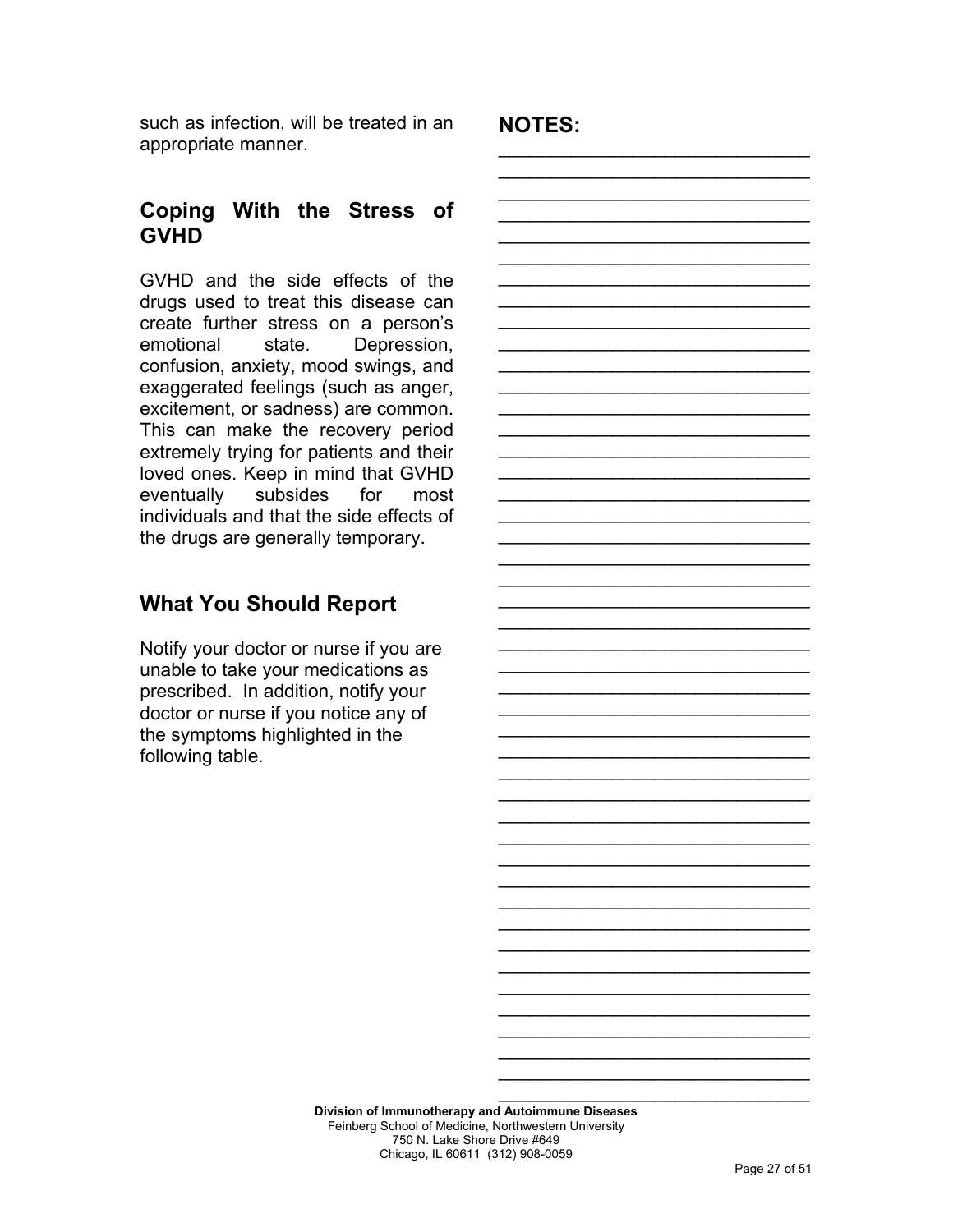| SIGNS/SYMPTOMS OF GRAFT VERSUS HOST DISEASE:                                                  |                                                  |  |
|-----------------------------------------------------------------------------------------------|--------------------------------------------------|--|
|                                                                                               | <b>QUICK REFERENCE GUIDELINES</b>                |  |
| <b>Early GVHD</b>                                                                             | <b>Late GVHD</b>                                 |  |
| Usually occurs before day 100 following                                                       | Usually occurs after day 100 following stem cell |  |
| reinfusion - termed "Chronic Graft Versus Host<br>stem cell reinfusion - termed "Acute Graft" |                                                  |  |
| Versus Host Disease"                                                                          | Disease"                                         |  |
| <b>Skin</b>                                                                                   | <b>Skin</b>                                      |  |
| Blotchy, raised, reddened skin rash on                                                        | Dry or scaly skin<br>-<br>Reddened rash          |  |
| the palms, soles, ears, and trunk (with                                                       | Changes in skin color                            |  |
| or without itching)                                                                           | Skin tightening/hardening                        |  |
|                                                                                               | Loss of sweating function                        |  |
|                                                                                               | White patchy skin changes                        |  |
|                                                                                               | Skin ulcerations                                 |  |
|                                                                                               | Difficulty moving joints                         |  |
|                                                                                               | <b>Nail loss</b>                                 |  |
|                                                                                               | Thinning hair                                    |  |
| <b>Gastrointestinal Tract</b>                                                                 | <b>Gastrointestinal Tract</b>                    |  |
| Large amounts of green mucous, watery                                                         | - Lack of appetite                               |  |
| diarrhea                                                                                      | Difficulty swallowing liquids or solids          |  |
| Painful swallowing<br>Stomach cramps, pain                                                    |                                                  |  |
| Blood in stools                                                                               | Mid chest burning or pain                        |  |
| Nausea/vomiting                                                                               | Weight loss                                      |  |
| Lack of appetite                                                                              | Nausea/vomiting                                  |  |
| Weight loss<br>Abdominal pain                                                                 |                                                  |  |
| Liver<br>Liver                                                                                |                                                  |  |
| Jaundice (yellow skin or eyes)<br>Jaundice (yellow skin or eyes)                              |                                                  |  |
| Dark, coke-colored urine                                                                      |                                                  |  |
| Light, tan-colored stool                                                                      |                                                  |  |
| <b>Potential</b><br>Other<br><b>Causes</b><br><b>of</b><br><b>These</b>                       | <b>Eyes</b>                                      |  |
| <b>Symptoms:</b>                                                                              | Dry, irritated eyes                              |  |
| Infection                                                                                     | Sensitivity to light                             |  |
| Food intolerance                                                                              | <b>Burning sensation</b>                         |  |
| <b>Medication sensitivity</b>                                                                 | Pain                                             |  |
|                                                                                               | <b>Mouth</b>                                     |  |
|                                                                                               | Dry mouth                                        |  |
| Sensitivity to acidic or spicy foods                                                          |                                                  |  |
|                                                                                               | Pain                                             |  |
| Mouth sores                                                                                   |                                                  |  |
| Lungs                                                                                         |                                                  |  |
| - Shortness of breath at rest or during exertion                                              |                                                  |  |
|                                                                                               | <b>Other</b>                                     |  |
|                                                                                               | Vaginal dryness/painful intercourse              |  |
|                                                                                               | Low platelets<br>Increased risk of infection     |  |
|                                                                                               |                                                  |  |

**Any of the above changes may result from other causes. Talking with your doctor or nurse is important to identify the cause and get appropriate treatment.**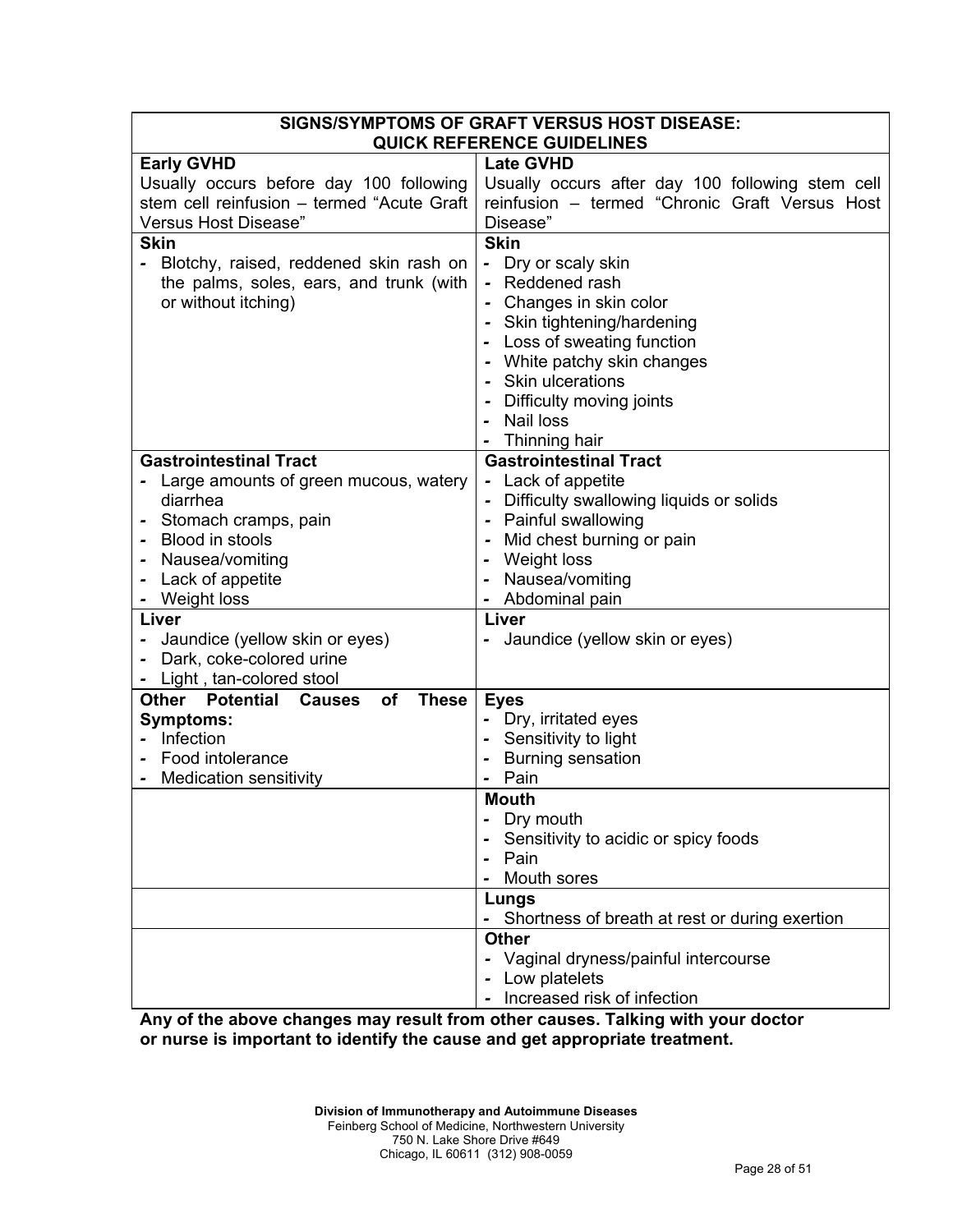# **CHAPTER 6. DISCHARGE GUIDELINES**

Congratulations! You are preparing to be discharged from the hospital. The following information will help you during this very important and exciting transition. Please read the following material carefully. Before you are discharged, one of the advanced practice nurses will review the material with you and answer any questions you may have.

When your doctor determines that your blood counts have reached a safe level, and you are able to eat enough calories to sustain yourself, you will be discharged from the hospital to the outpatient apartment. (If you live in the Chicagoland area, you will be discharged directly to home.) You will need to have a caregiver as you transition from the hospital, to the outpatient apartment, to home. Once discharged from the hospital, you may need to have red blood cell and platelet transfusions. Your blood levels will be checked regularly at the clinic or at home. These arrangements will be made before you leave the hospital.

The central line catheter that was placed prior to transplant may be left in place upon discharge from the hospital so that you can have your blood drawn and receive blood transfusions or fluid hydration. Each lumen of the catheter will need to be flushed daily with a heparin solution to prevent clogging. This is done with a pre-measured syringe through the cap on the lumen. These caps and the clear plastic dressing must be changed once a week. You or your caregiver will be taught how to care for the central line catheter prior to discharge from the hospital. The catheter will be removed on an outpatient basis after it is no longer needed for frequent blood draws, blood transfusions, or fluid hydration.

## **CLINIC FOLLOW UP**

Clinic visits will focus on how you are feeling and will be a time to assess your progress and any side effects from chemotherapy and/or radiation therapy. Bring your medications with you and a list of any questions you may have to each visit.

You will be scheduled to see your transplant doctor and outpatient nurse in clinic the first week after you are discharged from the hospital. Please call (312) 695-6120 to schedule a clinic appointment. The clinic is located in the Galter Pavilion on the  $14<sup>th</sup>$  floor.

When your doctor feels that you have recovered sufficiently from the transplant, arrangements will be made for you to return to your referring doctor for care. You will be required to return to Chicago on a periodic basis for at least the first five years following transplant. Your doctor and outpatient nurse will inform you of when you should make an appointment here in Chicago for follow up visits.

Most patients who live outside the Chicagoland area will need to stay in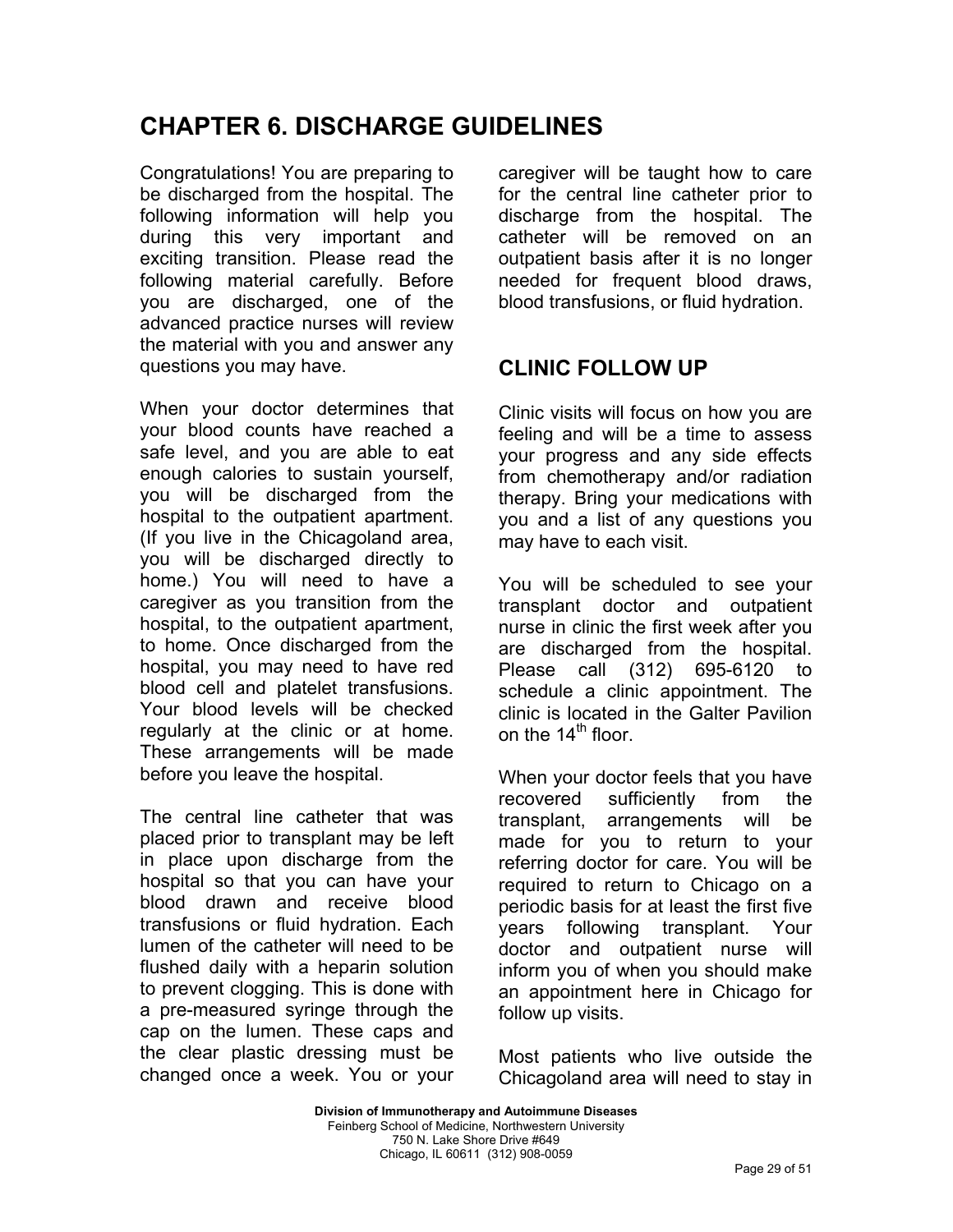an outpatient apartment near the hospital for a minimum of 1-4 weeks after the transplant. If you are having several transplant related problems after discharge from the hospital, your stay in Chicago could last 4-8 weeks. You will need to have a caregiver stay with you during this initial posttransplant phase.

#### **IMPORTANT PHONE NUMBERS**

#### **Clinic:**

Call (312) 695-1855 anytime Monday – Friday 9:00 AM – 4:00 PM for an appointment.

#### **Emergency:**

Call (312) 915-8197 and ask to speak to the doctor on call for the Division of Immunotherapy.

### **Non-Emergency:**

Division of Immunotherapy Office: (312) 908-0059 (Leave a message on the voice mail. If it is the weekend, someone will return your call on Monday.)

## **DIVISION OF IMMUNOTHERAPY STAFF**

#### **Physicians:**

- Dr. Richard Burt, Chief
- Dr. Robert Craig
- Dr. Yu Oyama

#### **Nurses:**

- Mary Brush, RN, MS, AOCN
- Kate Quigely, RN, MBA
- Kim Yaung, RN

### **Secretaries:**

- Kim Bracy
- Arlene Leitner

## **PROBLEMS THAT SHOULD BE REPORTED IMMEDIATELY**

- Temperature over 100.5 F
- Chills, sweating
- Change in the appearance of your central line catheter such as redness, swelling, pain or discharge
- Persistent cough, with or without sputum
- Shortness of breath or chest pain
- First sign of cold, flu, or sore throat
- Persistent nausea, vomiting, or diarrhea
- Frequent urination or burning or itching with urination
- Blood in the urine
- Frequent nose bleeds, blood in the stool, or bleeding that does not stop
- White coating on your tongue, or sores in your mouth or on your lips
- Exposure to chicken pox
- Abnormal discharge from your ears, nose, or vagina
- Sinus pain
- Skin rash
- Yellowing of the skin or the whites of your eyes
- Painful blisters on the skin
- Dizziness
- Inability to take keep fluids or medications down due to nausea or vomiting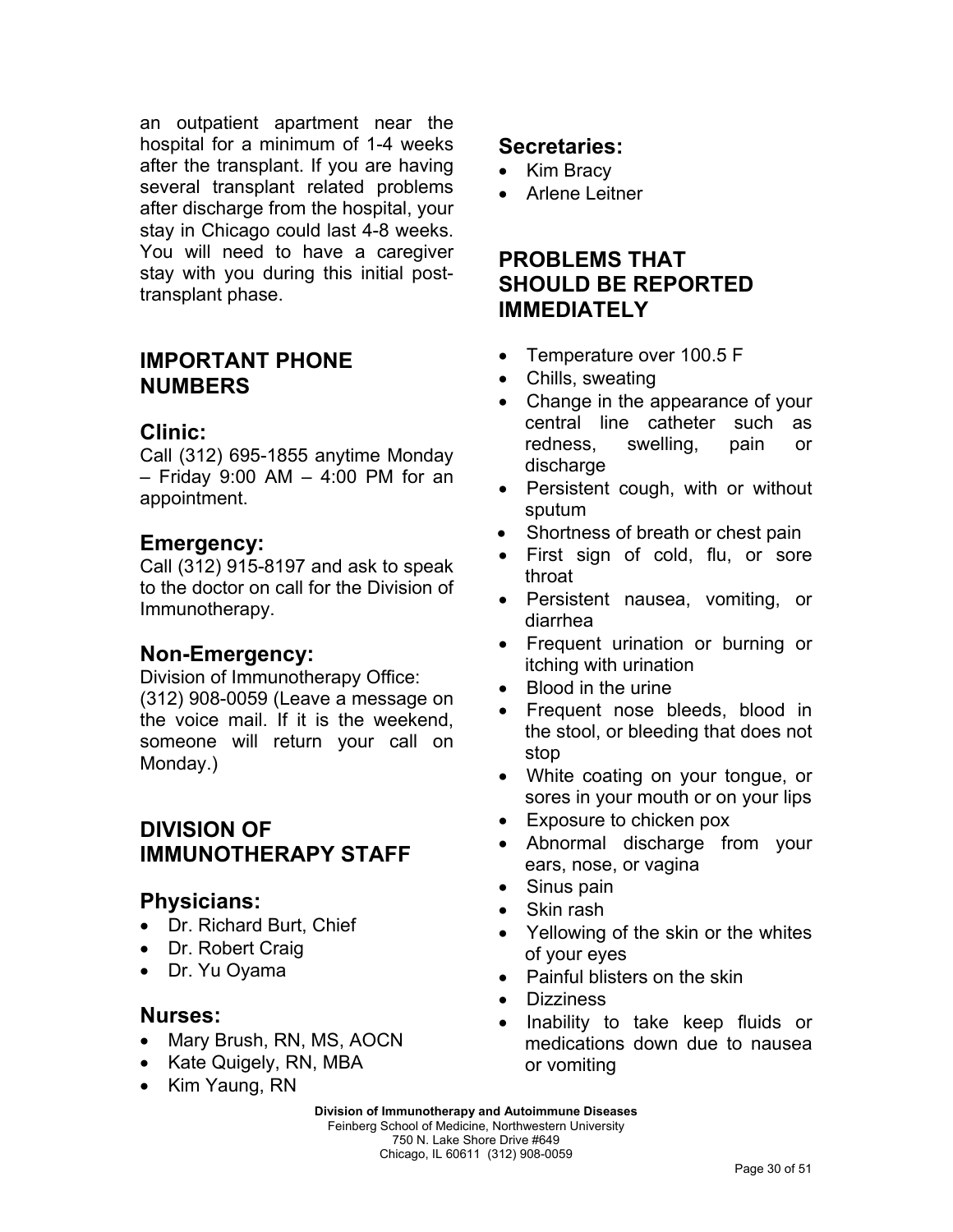**Be prepared to go to the emergency room if instructed to do so. Tell the emergency room staff that you are a stem cell transplant patient.** 

## **INFECTION PRECAUTIONS**

Infection is one of the biggest risks that patients face during and after stem cell transplant. The high dose chemotherapy and/or radiation therapy given before the transplant temporarily disable the body's immune system making it more difficult to fight infection. Although your white blood cell count is at a safe level for you to leave the hospital, your immune system, overall, will not function normally for one year or longer.

Upon discharge from the hospital, you will be given medications to prevent infection while your immune system is temporarily disabled. However, certain germs are getting very hard to control and treat. Therefore, we will ask you to institute other measures in an attempt to prevent infection. The following guidelines are designed to help you stay healthy.

## **Antibiotics**

You will be asked to take an anti-viral medication (e.g., acyclovir, cytovene, or valacyclovir) for a period of one year. In addition, you will be asked to take an anti-fungal medication (e.g., fluconazole or voriconazole) for a period of six months. To prevent pneumocystis carinii pneumonia, you will be asked to take Bactrim every Monday, Wednesday, and Friday for six months. If you are allergic to sulfa drugs, or if your disease is sensitive to sulfa drugs, you may be asked to have a breathing treatment with pentamidine once a month for six months. Your transplant doctor may change these medications or ask you to take them for a longer period of time based on your own particular circumstances.

## **Home Environment**

#### *Cleaning:*

Before you return home, your house must be thoroughly cleansed (dusted, vacuumed, mopped, etc.). Avoid any new construction on your home, or changing the carpeting, immediately prior to undergoing transplant or within the first year following transplant. You should avoid house cleaning activities for at least the first 3 months following transplant and should not be in a room that is being cleaned. Things to remember about keeping the home clean:

- Clean your home (e.g., dust, vacuum, mop) at least once a week. The bathroom and eating areas may need to be cleaned more often.
- Extreme cleaning measures are not necessary – just perform routine cleaning activities.
- Keep dust to a minimum. Use a damp cloth when dusting. Do not use a feather duster as it will stir up dust and disburse it into the air.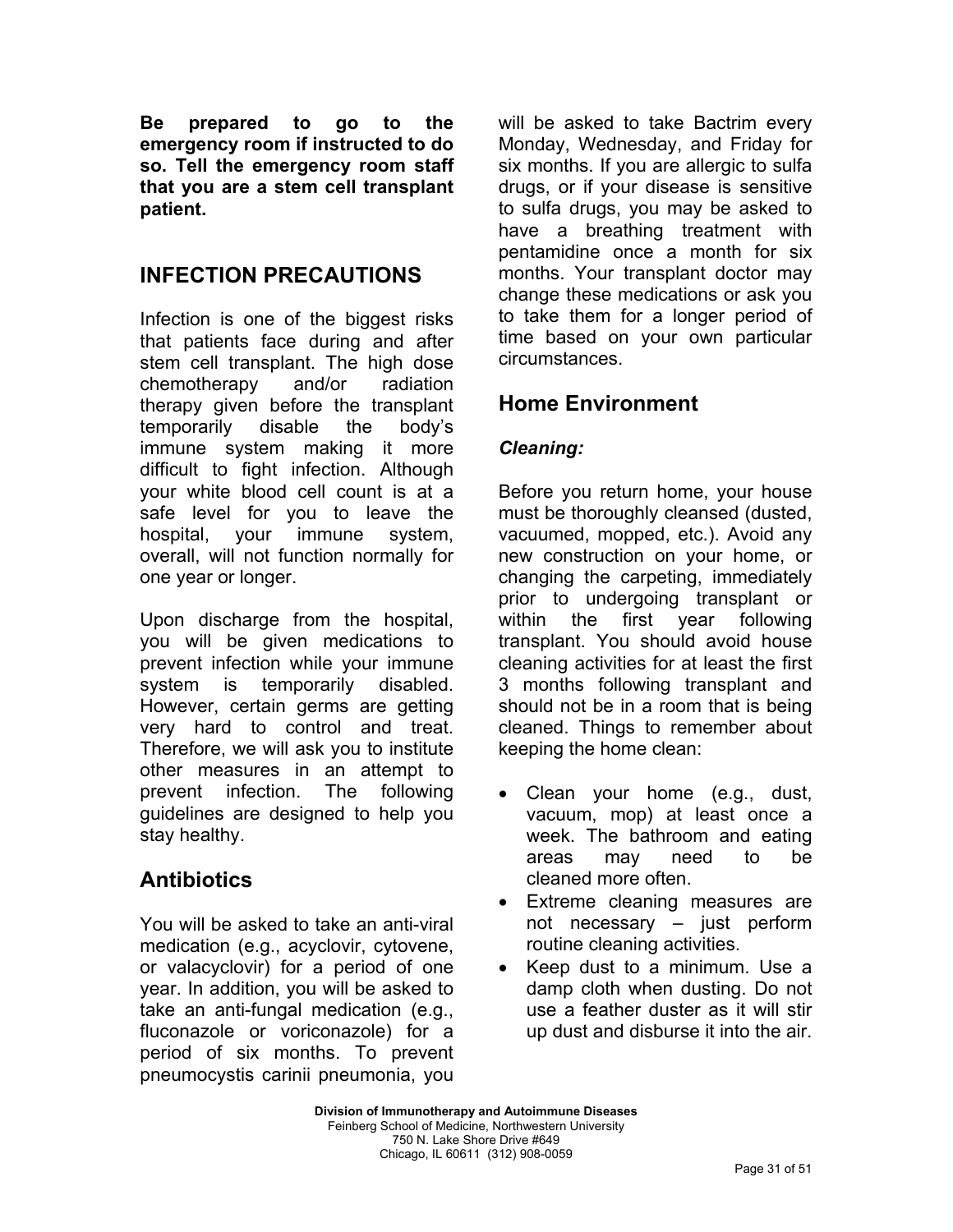• Avoid intense and prolonged exposure to any chemical sprays and fumes.

#### *Pets:*

Animals can be carriers of bacteria that could potentially lead to infections. If you have had a pet for an extended period of time, this risk should be lessened. However, it is recommended that you do not introduce any new pets into your home for at least one year after stem cell transplant or for as long as you are on immunosuppressant drugs (e.g., prednisone or other drugs used to prevent graft versus host disease). Do not handle excretions of animals for up to one year post-transplant (e.g., litter boxes). Remember to always wash your hands after petting any animals.

#### *Plants:*

Plants can carry harmful bacteria and fungi. Established houseplants and flowers are allowed. You can water your plants, but you should not have direct contact with the soil. Avoid contact with outside plants (e.g., gardening, lawn mowing) for at least 3 months or for as long as you are on immunosuppression.

### *Visitors:*

While you have been in the hospital, friends and family have been anxiously awaiting your arrival home. Although they may mean well, too many and too frequent visitors can be physically and psychologically exhausting. Have a close relative restrict the number of people who

visit you until you are feeling stronger. No more than 2 or 3 people outside of your immediate family should be visiting you each day for the first few weeks. It may be helpful to prepare for visitors by taking a nap before they arrive and resting after they leave. Remember, your visitors must be healthy in order to avoid passing an infection on to you. If your visitor has any signs or symptoms of infection, or if someone that they have been in recent close contact with has an infection, they should not visit you.

## **Handwashing**

The best way to decrease exposure to possible sources of infection is HANDWASHING! You and everyone who comes in contact with you should wash hands carefully to avoid the transmission of bacteria and viruses from hand to mouth, hand to nose, or hand to eye. Handwashing should include plenty of soap and warm water and you should scrub for at least 15 seconds. Then rinse your hands well and dry thoroughly. Turn off the water using a towel. NOTE: It is not necessary to use antibacterial soap.

Who should wash their hands? Yourself, your caregivers, family members, friends, nurses, doctors …. everyone!

When should hands be washed?

- Prior to any contact with you
- Prior to medication preparation
- Prior to food preparation
- Prior to central line care
- Before and after eating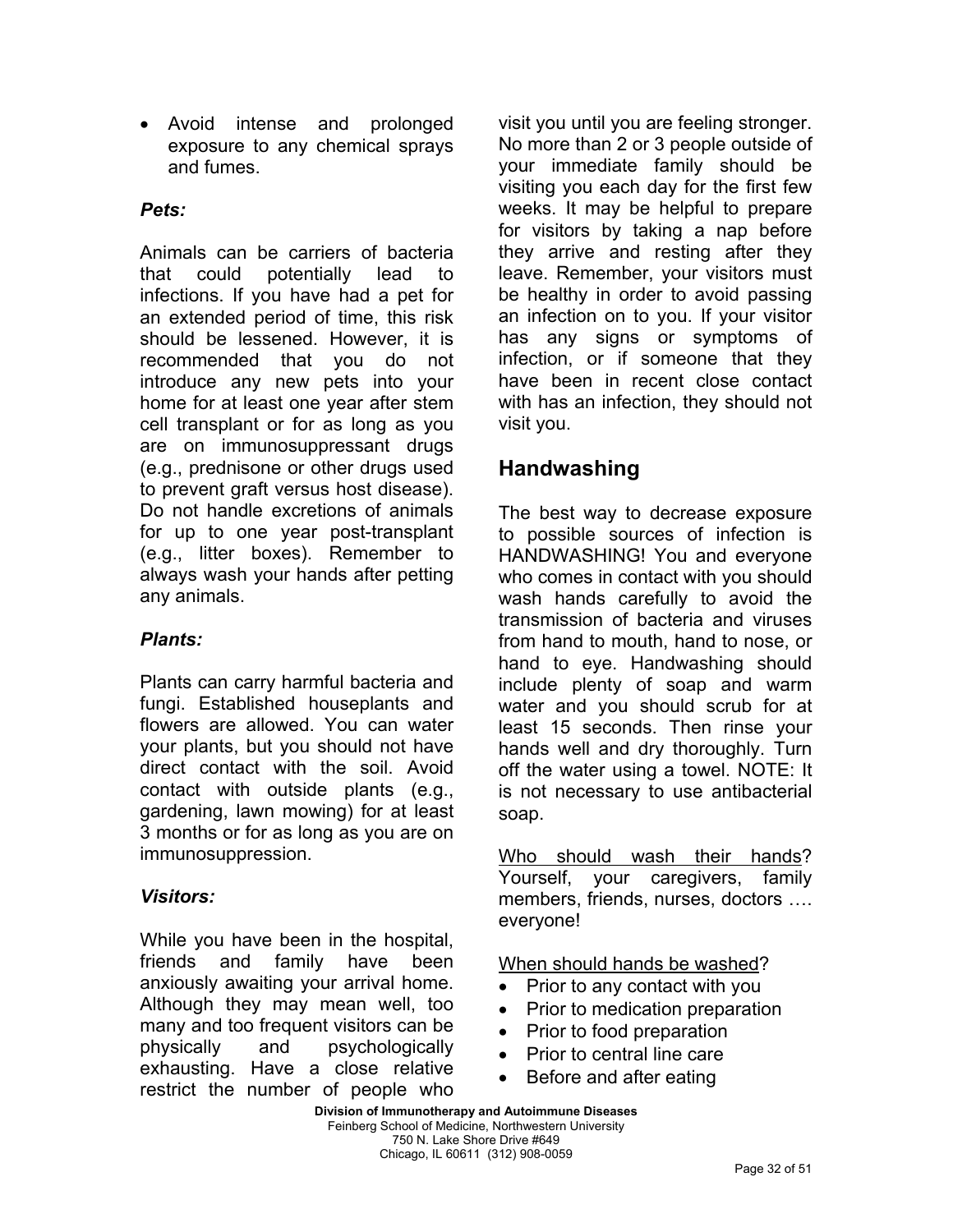- After petting the dog, cat, etc
- After using the bathroom
- After touching anything that may carry germs

## **Activities With High Risk For Infection**

There are some activities and exposures that carry a higher risk for a person who has just undergone a stem cell transplant and is immunocompromised. For instance, there is a higher risk of infection from contact with human or animal feces. Aspergillus fungi, a fungus that can cause pneumonia, is present in the soil and can cause a very serious and life-threatening infection in the immunocompromised person. Therefore, contact with soil, lawn waste, and compost is very risky and should be avoided. Even exposure to construction sites, including homes and buildings that are being destroyed or remodeled, is very risky as these sites can contain many germs that can cause infection.

To prevent infection, the following activities should be avoided:

- Touching human or animal feces such as:
	- $\triangleright$  Changing a baby's diaper
	- $\triangleright$  Touching bird droppings
	- $\triangleright$  Cleaning a fish tank
	- $\triangleright$  Emptying and cleaning litter boxes. Cleaning up after pets
	- $\triangleright$  Allowing pets to lick you
- Contact with soil, lawn waste, compost, grass, or logs such as:
	- $\triangleright$  Gardening
	- $\triangleright$  Turning or spreading compost
	- $\triangleright$  Sitting directly on grass or dirt
- $\triangleright$  Repotting plants or working with soil
- $\triangleright$  Pruning plants
- $\triangleright$  Mowing the lawn
- $\triangleright$  Raking leaves
- Exposure to large crowds within enclosed areas such as:
	- $\triangleright$  Restaurants
	- $\triangleright$  Church or Temple
	- $\triangleright$  Food, clothing, and other stores
	- $\triangleright$  Public transportation
- Exposure to potentially serious infections such as:
	- $\triangleright$  Respiratory syncytial virus
	- $\triangleright$  Influenza
	- $\triangleright$  Tuberculosis
	- $\triangleright$  Chicken pox
	- $\triangleright$  Shingles
	- $\triangleright$  Parvovirus
	- $\triangleright$  Meningitis

If you should come in contact with any of the above, wash your hands immediately. If it is absolutely necessary to change a baby's diaper, wear gloves and then wash your hands immediately after disposing of the gloves. If you are going to the park, take a blanket or mat to place on the grass for protection. If friends or family members send silk flower arrangements, ask them to omit the moss at the bottom. If it is necessary to go into enclosed areas such as a food store, wear a mask or shop when there will be fewer people in the store.

Finally, if you must use public transportation, such as an airplane or train, the use of a respirator mask is recommended until your immune system has returned to normal.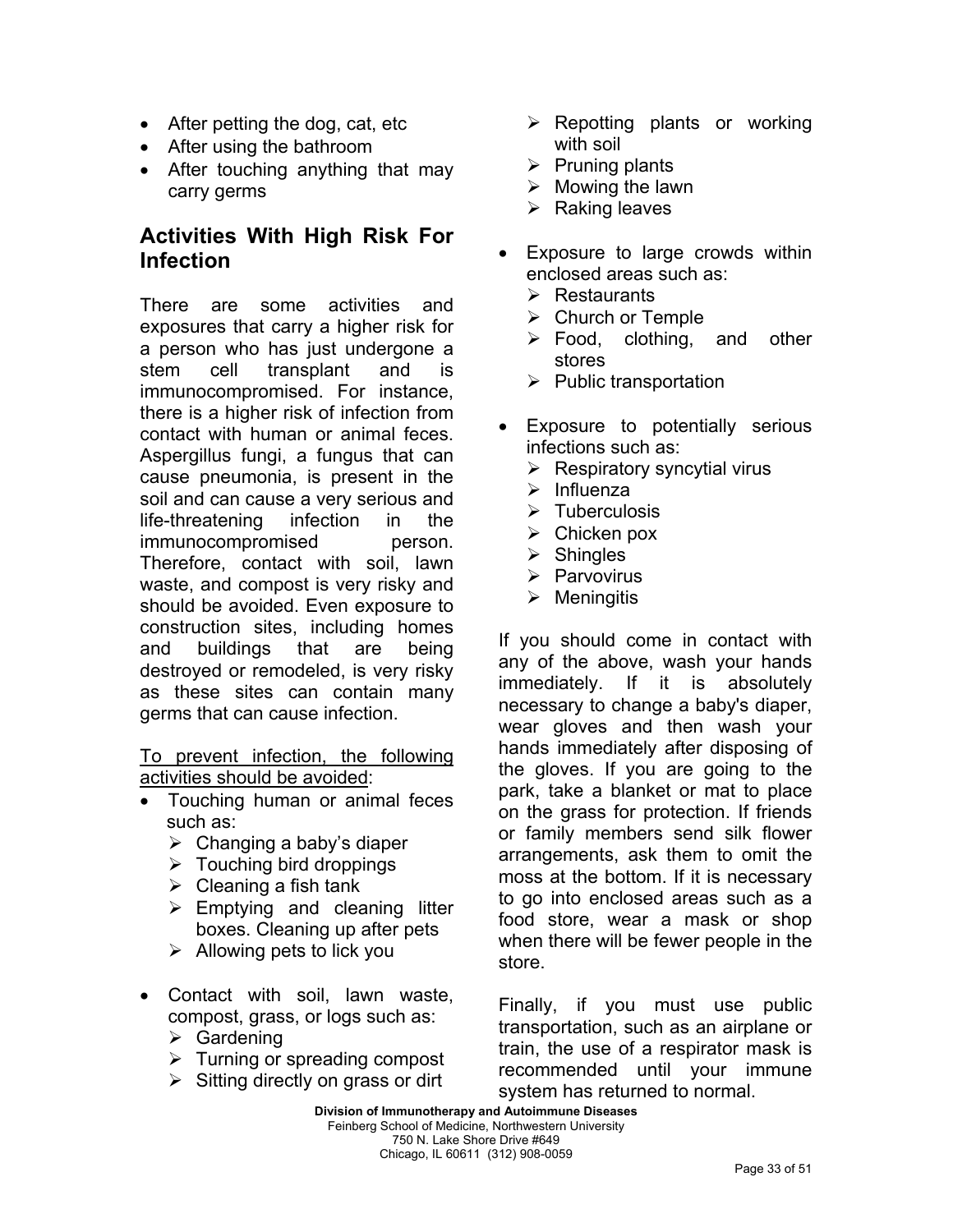## **Temperature**

In the first 2-3 weeks following transplant, take your temperature twice a day, once in the morning and once in the evening. In addition, take your temperature whenever you are feeling ill or suspect a fever. *If your temperature is greater than 38.3 C or 100.5 F, call the transplant team immediately.* 

## **Swimming**

Swimming may expose you to microorganisms capable of causing infections. Therefore, you should avoid swimming in lakes, rivers, swimming pools, or hot tubs, public or private, for the first six months following transplant or for as long as you are on immunosuppressive medications. You should never swim while you have a central line catheter in place.

## **Personal Hygiene**

Your skin is your first line of defense against infections, therefore, it is very important that you take good care of it. Guidelines to follow include:

- Shower or bathe daily to reduce the amount of bacteria on your skin. Use soap and warm water and rinse thoroughly. Use a mild soap so that your skin does not become dry.
- Use your own towel for drying and dry yourself thoroughly. Change the towel daily.
- Pay special attention to skin folds and genital and rectal areas.
- Apply a moisturizing lotion to your skin after the shower or bath and as needed throughout the day for dry skin. Use perfume-free, mild lotions such as Eucerin<sup>®</sup> or Lubriderm<sup>®</sup>
	- Shampoo your head/hair once a day. Use a cream rinse or conditioner after shampooing to moisturize your hair and scalp.
	- Change clothing once a day. Wear nonrestrictive. comfortable clothing and wear good-fitting shoes.
	- DO NOT self-treat for vaginal infections or discharge. DO NOT douche unless it is prescribed by your doctor.

## **Illness In The Family**

Avoid exposure to persons who are sick, or who have been around others who have been sick. Be especially careful around school-aged children since they are often exposed to other children who are ill. If someone in your immediate family is sick, avoid close contact. Stay in another room or, if possible, go to stay at another family member's or friends home until your family member is no longer sick.

Avoid contact with babies and children who have been recently vaccinated with the live-virus oral polio vaccine for at least 8 weeks. They can shed the virus in body excretions (saliva, stool) and infect you. If a child living with you needs a polio vaccination, they should be given the inactivated polio vaccine by injection.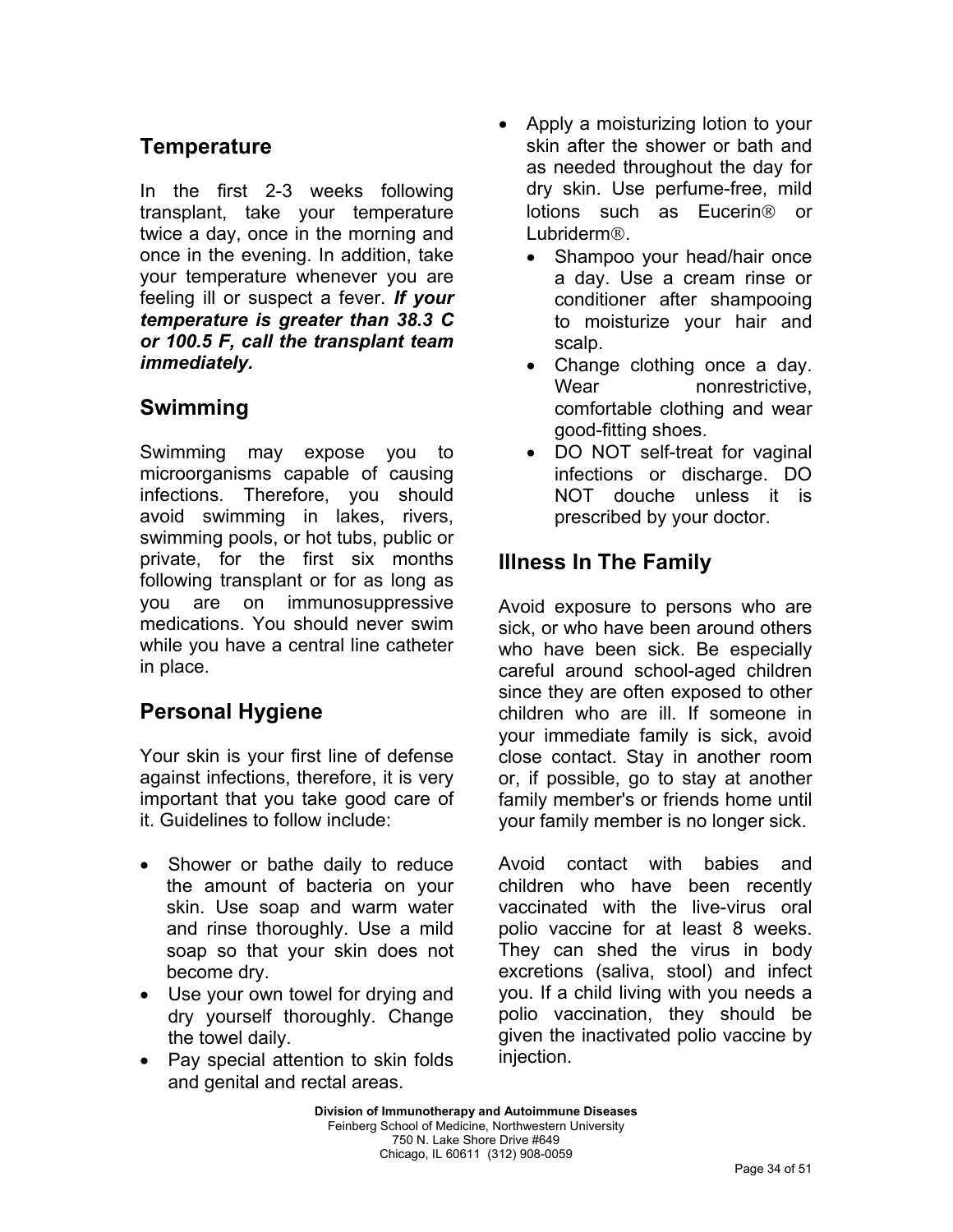## **BLEEDING PRECAUTIONS**

Although your platelet count is high enough for you to be discharged from the hospital, you may still require platelet transfusions or continue to be at risk for bleeding problems.

The following precautions are suggested to help prevent bleeding. As your platelet count gradually reaches normal levels (150,000 – 300,000), your doctor or nurse will discuss which precautions are still important.

- Do not take over the counter medications without consulting your doctor or nurse. Certain medications may increase your risk of bleeding. Do not take aspirin, ibuprofen, amproxin (Aleve®), Alka-Seltzer®, or cold remedies containing these drugs.
- Take blood pressure medications as ordered. High blood pressure can trigger bleeding.
- Do not engage in sexual intercourse or until your platelet count is above 50,000. If women have any breakthrough vaginal bleeding within the previous two weeks, they should not engage in sexual intercourse.
- No anal sex until platelets are stable.
- Use an electric razor rather than a straight edge razor for shaving.
- Do not blow your nose hard or scratch the inside of your nose.
- Use a soft bristle toothbrush.
- *Use caution to avoid falls.*

Avoid contact sports or strenuous exercises that might result in injury.

- Do not use rectal thermometers, suppositories, enemas, or tampons.
- Do not use motor vehicles that have a high risk for injury such as snowmobiles, waterjets, or motorcycles.

#### If bleeding starts:

- Apply pressure to the bleeding site. For example, if you have a nosebleed, pinch or put pressure over the bridge of the nose for 10 minutes. Or wrap ice in a soft cloth and press it firmly against the nostrils.
- If you cut yourself, wash the area with cold water and put pressure over the site for 10 minutes before checking to see if the bleeding has stopped.
- Stay calm!

Call the transplant team within 24 hours if any of the following develop:

- You bruise easily or have blood blisters
- You notice small, red spots under the skin (called petechiae)
- You bleed from your gums or nose

Call the transplant team immediately if any of the following develop:

- You see blood in your stool, urine, vomit, or eyes
- You fall or hit yourself and begin to develop swelling in the injured area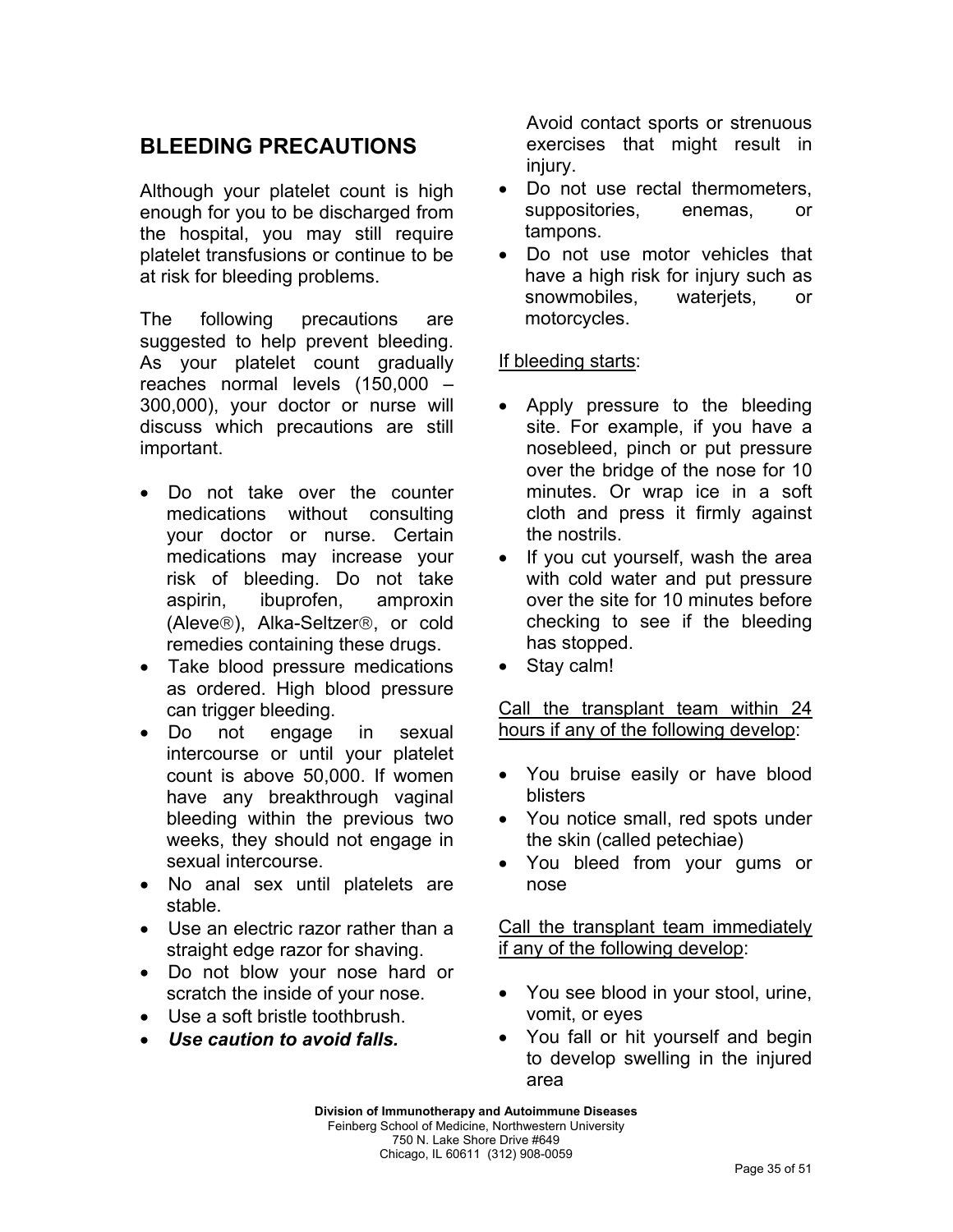- You fall and hit your head
- You have a nosebleed or other site of bleeding that does not stop after 30 minutes of pressure

### **PHYSICAL ACTIVITY**

Throughout your stay in the hospital, you have been encouraged to exercise and stay active. Although you may feel strong when you are discharged, you may notice that you tire easily at home. You will need to build your strength and endurance slowly. The following suggestions will guide you in returning to your normal, active life.

## **Fatigue**

Fatigue is a common complaint of individuals with chronic illnesses. While in the hospital, the fatigue may seem to lessen. However, once you return home, it is not uncommon to feel increasingly tired, perhaps even more so than prior to your transplant. Some patients may even begin to feel that the transplant was unsuccessful because of the amount of fatigue that they are experiencing. It is important for you to know that fatigue following stem cell transplant is very common and can last 3-6 months following the transplant. There are a number of possible causes for the fatigue: the intensive treatments, medications, a lower than normal number of circulating red blood cells, disruption of normal resting and sleep habits, or feeling depressed. As your body adjusts to increasing activity levels, you will find that you gradually have

more energy. Steps you can take include:

- Set up a regular daily schedule for nap and sleep times.
- Keep active during the day so that you will sleep better at night.
- Play soft music, put on the TV as background sound, engage in meditation or prayer, or ask a family member for a back rub to help you sleep or rest.
- Rest between bathing, treatments, exercise, and other activities.
- Space your activities do not try to do everything at once.
- Do not overdo it. Be realistic. Decide on the most important activities for the day.
- Get regular exercise.
- Eat snacks between meals to keep up energy.

Call the transplant team if you feel your fatigue is getting worse or if you find yourself staying in bed all day.

#### **Exercise**

Exercise is an important part of your recovery following stem cell transplant. Regular exercise is important to improve your strength. Walking and cycling are excellent ways to slowly improve your strength and energy level. Choose slowpaced, easily controllable exercises that will not exert unnecessary stress on your body. Avoid contact sports, or strenuous exercises, until your platelet count is greater than 100,000 without transfusions. Remember, do not overdo it. Too much exercise on one day may leave you too fatigued to do much of anything for days to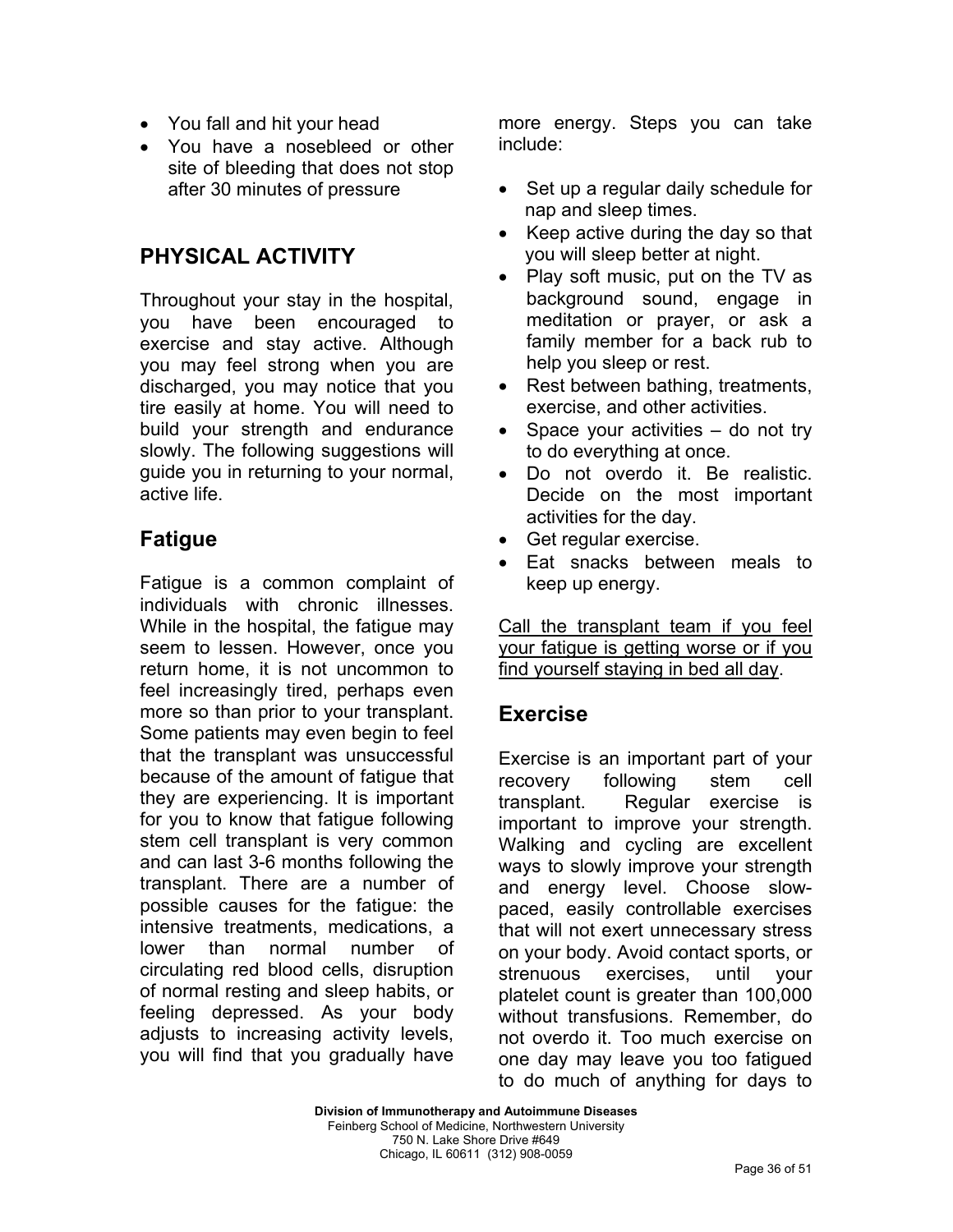come. Slowly build up the amount of exercise you do each day.

## **Driving A Motor Vehicle**

Since some medications may cause drowsiness or affect concentration and reflexes, check with your doctor before driving any motor vehicle.

### **Work/School**

If you are interested in returning to work or school, first check with your doctor. Many people who return to work do so on a part-time basis initially.

It is not unusual to be unable to return to work/school for a period of 3 months or longer following stem cell transplant. Your doctor will make recommendations based on the type of transplant you received, your profession, and your medical needs. Please contact the transplant team if you need a letter or telephone call to your employer or teacher.

## **SUN EXPOSURE**

Following chemotherapy and/or radiation therapy, your skin will be very sensitive to the sun. Certain medications can increase this sensitivity. If you have had an allogeneic hematopoietic stem cell transplant, sun exposure can trigger graft versus host disease. When outside, please follow these instructions:

- Use a sunscreen with a skin protective factor (SPF) of 30 or higher.
- Notify your doctor if you have a severe reaction from the sun.

### **NAILS AND HAIR**

Chemotherapy and radiation therapy can cause changes in the appearance and texture of your nails and hair. If this happens, healthy nails will regrow as your body recovers. The regrowth of hair may occur three to six months after transplant. The new hair may be a different texture and color from your previous hair. Although it is most common to lose hair on your head, you may lose hair anywhere on your body (e.g., face, arms, legs, pubic area).

### **NUTRITION**

Good nutrition plays an important role in helping you recover from the intensive chemotherapy and/or radiation therapy you have received. A sound diet also will help you to feel better, quicker! Unfortunately, your appetite may not have returned by the time you leave the hospital, so you may have to try harder to get the calories you need. If you are having difficulty eating a normal amount of food, or if you have lost a significant amount of weight while in the hospital, here are some guidelines to help improve your nutritional status:

- Limit your exposure to sunlight.
- Always wear protective clothing.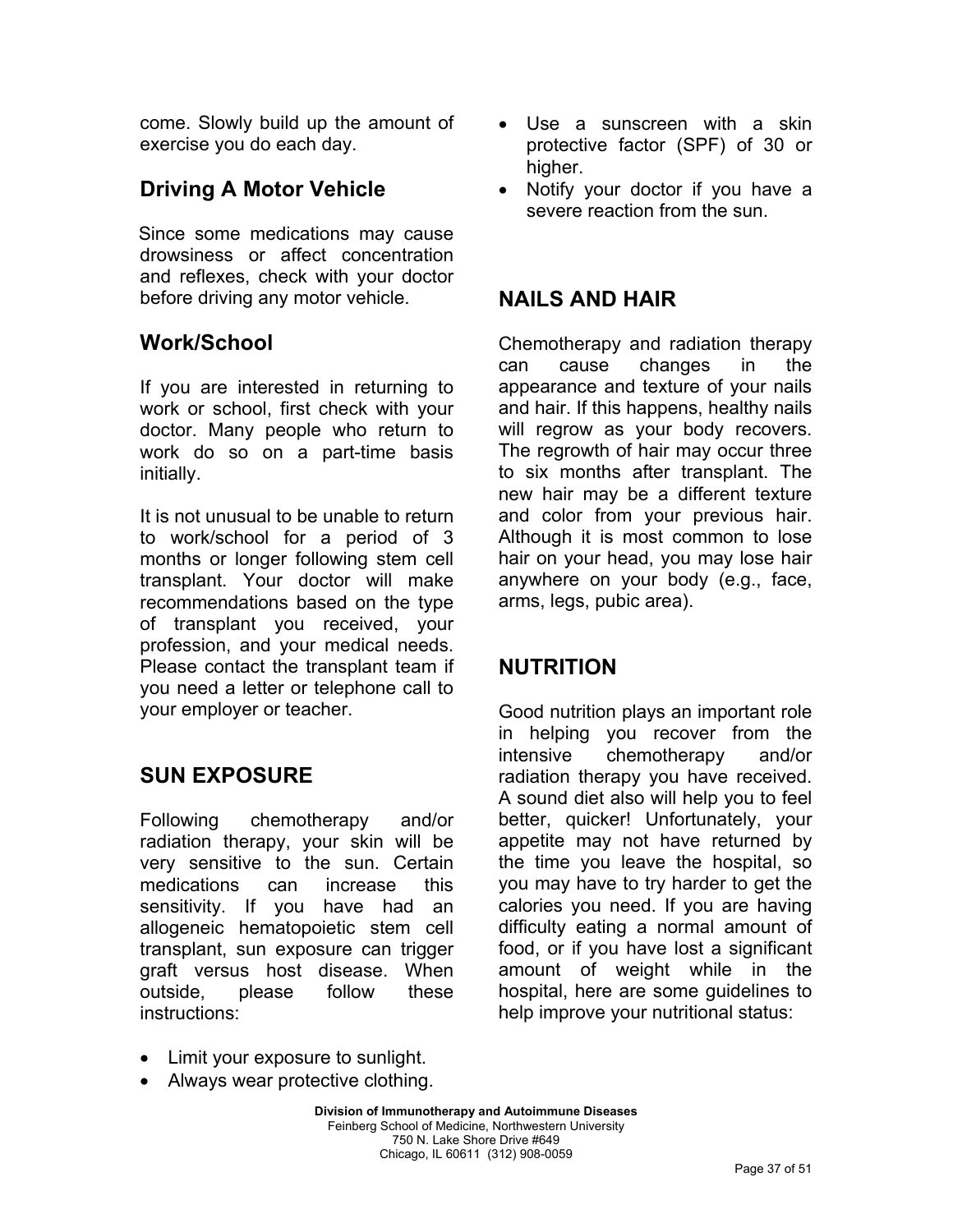- Eat small snacks and five or six small meals daily instead of three large meals.
- Eat high-calorie, high-protein snacks such as milk shakes, cheese and crackers, nuts, highcalorie supplements, etc.. Melt cheese on sandwiches, meats, fish, vegetables and desserts or add it to casseroles, vegetables, potatoes, breads, or sauces.
- Blend whole milk and skim milk powder together. Use this high protein milk as a beverage and as a cooking substitute for water.
- Add powdered milk to casseroles, meat loaf, breads, soups, puddings, cakes, cookies, and milkshakes.
- Spread cream cheese on fruits. crackers, or sandwiches; roll cream cheese into balls and coat them with nuts, granola, or wheat germ.
- Add small pieces of meat to soups, salads, biscuits, souffles, omelets, quiches, or stuffed baked potatoes.
- Spread peanut butter on toast, sandwiches, crackers, fruit slices; use it as a dip for raw vegetables or blend it with milk drinks.
- Drink high protein, high calorie supplements (2 to 3 eight ounce servings per day).
- Use margarine, mayonnaise, oil, sour cream, salad dressings, and gravies whenever possible.
- Add ice cream to desserts (cakes, pies) or try custards and puddings.
- Drink eight large glasses of fluid daily. Try to include fluids with calories (instant breakfast, sports drinks, etc.) and avoid excessive

amounts of caffeine (e.g., colas, coffee, tea).

• Avoid alcoholic beverages. They can have some unpleasant interactions with your medications.

Inform your transplant team if you find you are unable to eat and drink adequately. Weigh yourself once a week and let the transplant team know if you have a weight loss of five pounds or more.

# **Food Safety Guidelines**

- Always wash your hands before, during, and after preparing food.
- Wash your hand before eating.
- Keep foods at safe temperatures: hot food above 140° F and cold food below 40° F.
- Cook meat until well done. Red meat should reach an internal temperature of 165° F and poultry to 180° F. There should be no pink coloration. The juices should run clear.
- Do not eat raw meats, fish, or sushi.
- Thaw meat, fish, or poultry in the refrigerator or microwave. Place on a dish to catch drips. Cook defrosted meat right away; do not refreeze.
- Never leave perishable food out of the refrigerator longer than two hours. Egg dishes, meat, fish, poultry, cream- and mayonnaisebased foods should not be left unrefrigerated for more than one hour.
- Never use raw eggs, nonpasteurized, homemade Ceasar salad dressing or mayonnaise.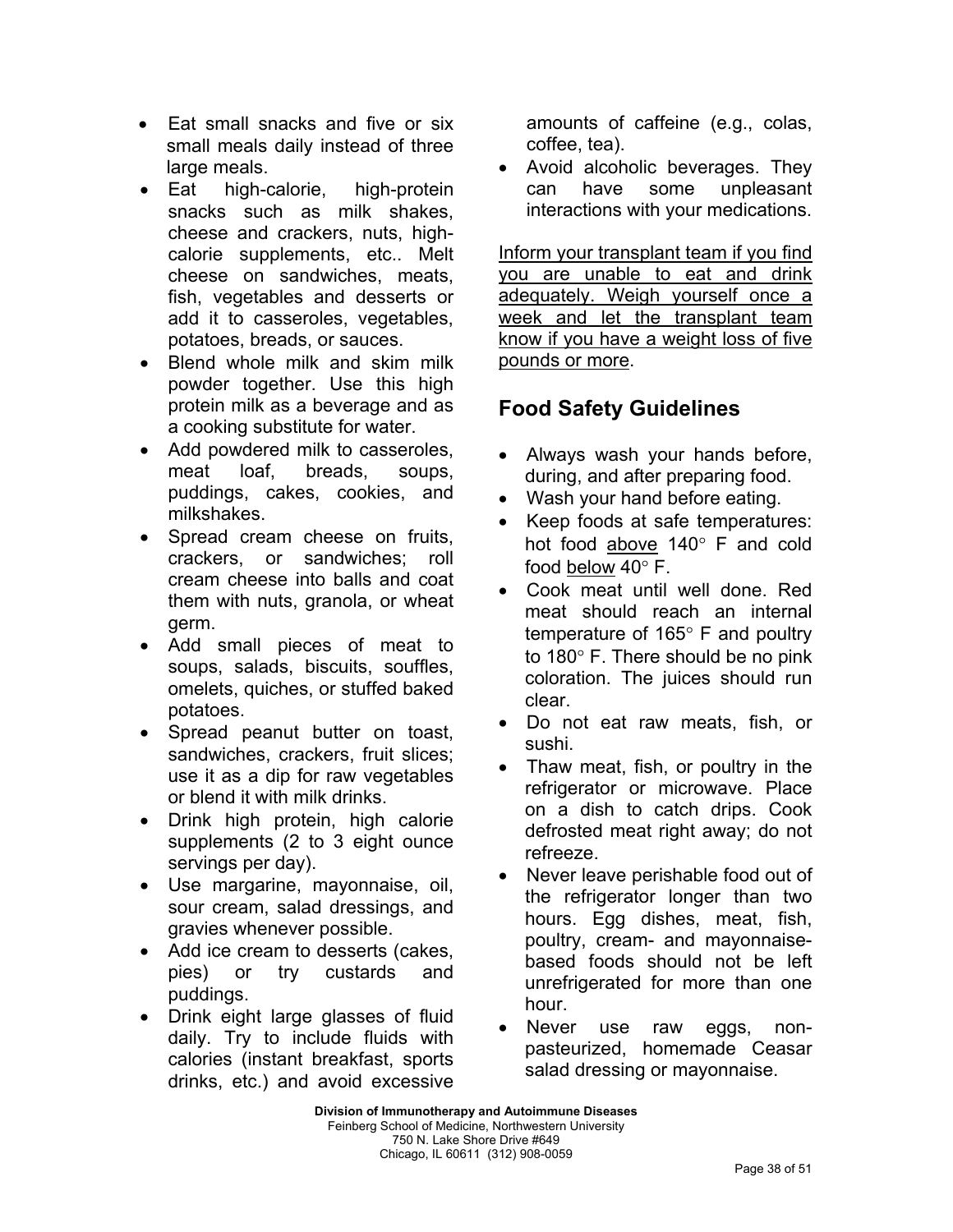- Wash fruits and vegetables thoroughly under running water before peeling and cutting.
- Do not eat food from salad bars.
- Wash tops of canned foods before opening. Clean the can opener before and after use.
- During food preparation, do not taste the food with the same utensil used for stirring.
- Cook egg until whites are completely hard and the yolks begin to thicken. The yolk should no longer be runny but need not be hard.
- Do not buy meats or cheeses at the delicatessen. Packaged deli meats and cheeses are OK.
- Avoid unpastuerized dairy products and dairy products that contain molds (e.g., blue cheese).
- NEVER TASTE FOOD THAT LOOKS OR SMELLS STRANGE!

### **Microwave Cooking**

- Microwave cooking can leave cold spots in food where bacteria can survive. Rotate the dish a quarter turn once or twice during cooking if there is no turntable in the appliance.
- When heating leftovers in the microwave, use a lid or vented plastic wrap to cover them. Stir several times during reheating.

## **Grocery Shopping**

- Look at the "sell by" and "use by" dates on the product. Select only the freshest products.
- Do not buy damaged, swollen, rusted, or deeply dented cans.

Check that packaged and boxed foods are properly sealed.

- Buy fruits and vegetables that look fresh. Do not select blemished fruits or vegetables.
- Do not buy or use any foods with mold present.
- Do not eat foods from delicatessens, including prepared salads and sliced meats and cheeses.
- Avoid unrefrigerated cream- and custard-containing desserts and pastries.
- Do not eat foods from self-serve bulk containers or bins.
- Do not eat yogurt and ice cream products dispensed from softserve machines.
- Do not taste free food samples.
- Do not buy or use cracked, unrefrigerated eggs.
- Select frozen and refrigerated foods last.
- Never leave perishable food in the car. Refrigerate or freeze them promptly.
- Shop early in the morning or late in the evening to avoid crowds.

## **Dining Out**

- Avoid eating out in the first 2-3 months following transplant.
- Check the general condition of the restaurant. Are the plates, glasses, and utensils clean? Are the restrooms clean and stocked with soap and paper towels? How clean the restaurant looks may tell you the amount of care that is taken while preparing the food. If the restaurant appears dirty in any way, do not eat there.
- Eat early to avoid crowds.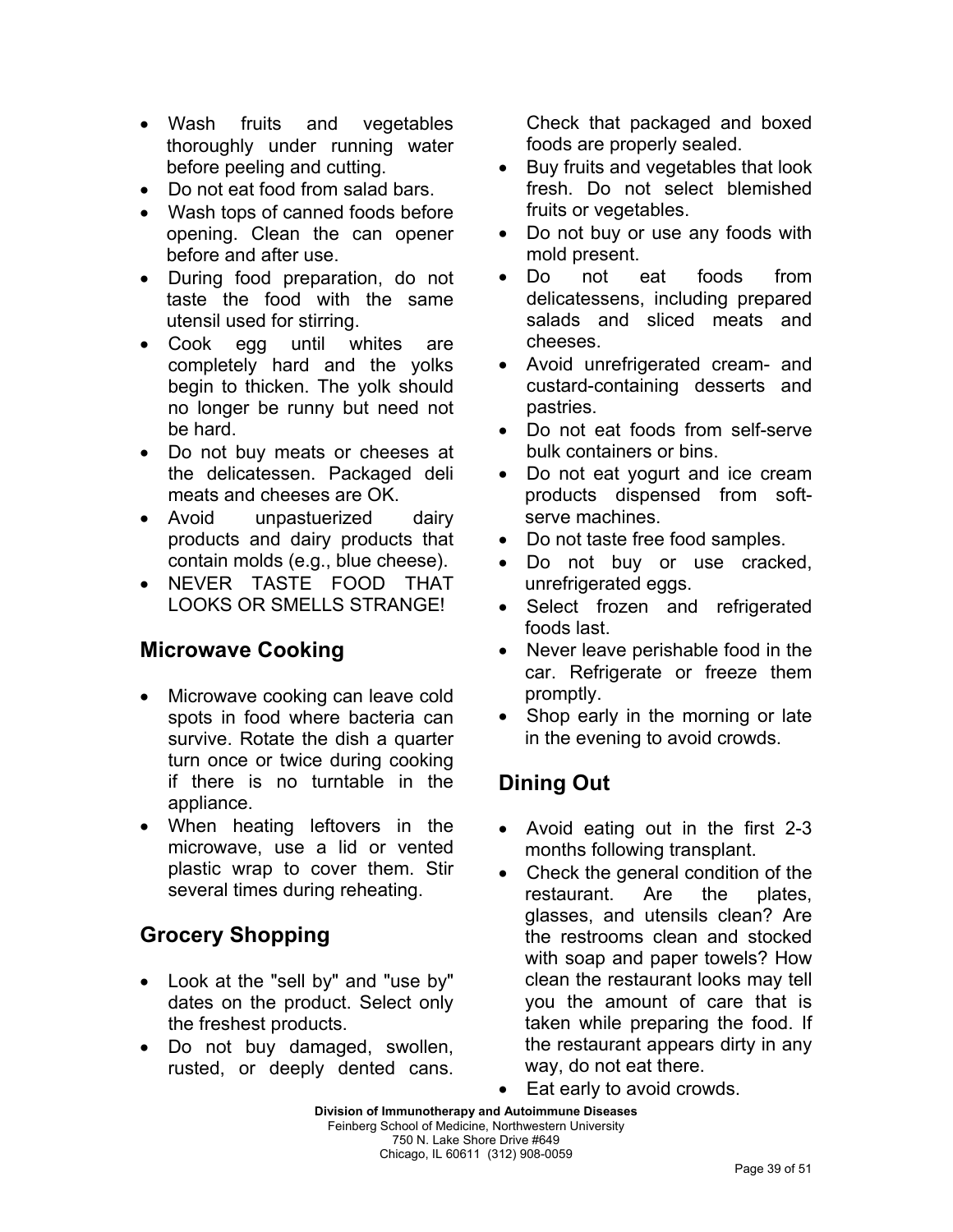- Ask that food be prepared fresh in fast food restaurants. Ask if fruit juices are pasteurized.
- Do not eat raw fruits and vegetables when dining out.
- Ask for single serving condiment packages. Do not use public selfserve condiment containers.
- Do not eat at high-risk food sources: buffets, potlucks, salad bars, delicatessens, sidewalk vendors, or smorgasbords.

**See pages 47-49 for examples of foods and beverages you may eat and those you should avoid.** 

## **EMOTIONAL CONCERNS**

Congratulations! You have met and conquered the challenges of the first phase of the stem cell transplant. As you prepare to resume your daily activities, or begin new activities, we have a few recommendations that might be helpful.

## **Feeling Blue**

While you may experience feelings of having accomplished something great (and you have), it is not unusual or uncommon to also experience a "let down". Your stay in the hospital may have been characterized by a great deal of structure with schedules, tests, and the involvement of numerous health care providers. Now that you're home, you won't be surrounded with the same amount of structure. In addition, you may not feel quite up to par or your "normal self" immediately after transplant. If you were transplanted for an autoimmune disease, you may even need to continue taking some of the medications that you took prior to the transplant (e.g., steroids, high blood pressure medications, etc.) until the disease completely goes into remission, which could take a few months following transplant. Not feeling well immediately after transplant, or having to continue medications for your disease that you had hoped would be discontinued, may lead to feelings of depression. It will become important for you to remember that recovery following transplant takes time. Be patient as you resume your lifestyle and activities.

Symptoms of depression can include feelings of helplessness, despair, and sadness. In addition, depression may result in loss of appetite, changes in sleep patterns, lack of energy, and inability to focus. If you experience any of these symptoms, you may find it helpful to talk to a close relative or friend, or even a former patient. If your feelings persist, contact your transplant doctor or nurse. Contact your doctor or nurse as soon as possible if you experience any of the following:

- Feeling sad most of the time for several days.
- Feelings interfere with your ability to care for yourself.
- You have thoughts about hurting yourself.
- You have mood swings that you cannot control.

Allow yourself time and patience in resuming old roles and relationships. Because of the intensity of this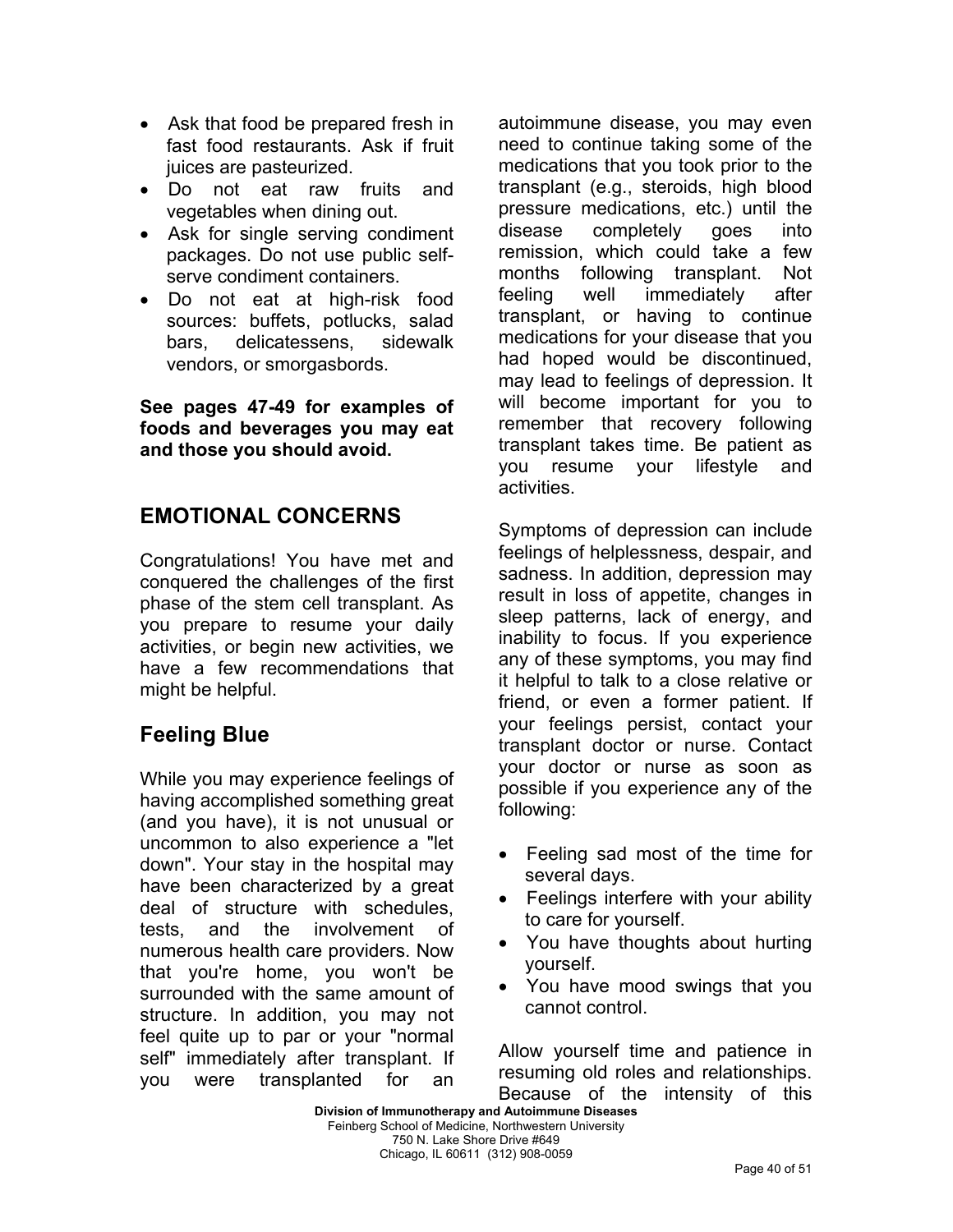experience, your expectations and perspective may be altered. Relationships may be affected with your family as well as your community at large. Again, allow time and patience to prevail. Guidance from or discussion with your clergy, support group, or members of the medical team might be appropriate at this time.

## **Memory and Concentration**

Changes in memory and concentration are common during the early phases of transplant and after transplant. These changes are almost always medically related. In most cases, they will be temporary and will decrease as you continue to get better.

Memory and concentration problems may vary day by day due to stress, pain, medications, and fatigue. Some suggestions on how to cope with temporary changes in memory and concentration include:

- Write down important information. Keep these notes on a notepad that is small enough to keep with you at all times.
- Ask people to repeat things.
- Keep a list of questions for your doctor. Write the answers down.
- Tape record important conversations or conferences.
- Get important information in writing. Ask people to write it down for you.
- Place notes around the house to remind you of things.
- Keep an appointment calendar.
- Use a device to remind you to take your medications such as a watch that can be programmed to go off at times when medications need to be taken.
- Keep things in a designated place, for example: always keep your keys in the same place.
- Be understanding with yourself and know that these temporary changes are to be expected.

## **Sleep Patterns**

Sleep patterns may be affected. You may experience a persistent fatigue or conversely, may find that your normal sleep pattern is disrupted. Don't be alarmed if this happens. Continue to take care of your needs and take a nap during the day if you feel tired. If your normal sleep pattern does not return, talk with your doctor or nurse.

## **Survivor Syndrome**

Some patients have guilt feelings because they are alive when others did not survive. Frequently, discussion with a minister, priest, or rabbi can help put this in perspective.

## **Looking Ahead**

Some patients, especially those who have a stormy transplant course, find it hard to plan for the future. Alternatively, some patients who have been chronically ill for a long time do not know what it means to live a "normal" life. Give yourself time, but try not to be afraid to re-evaluate what you want to do for the rest of your life.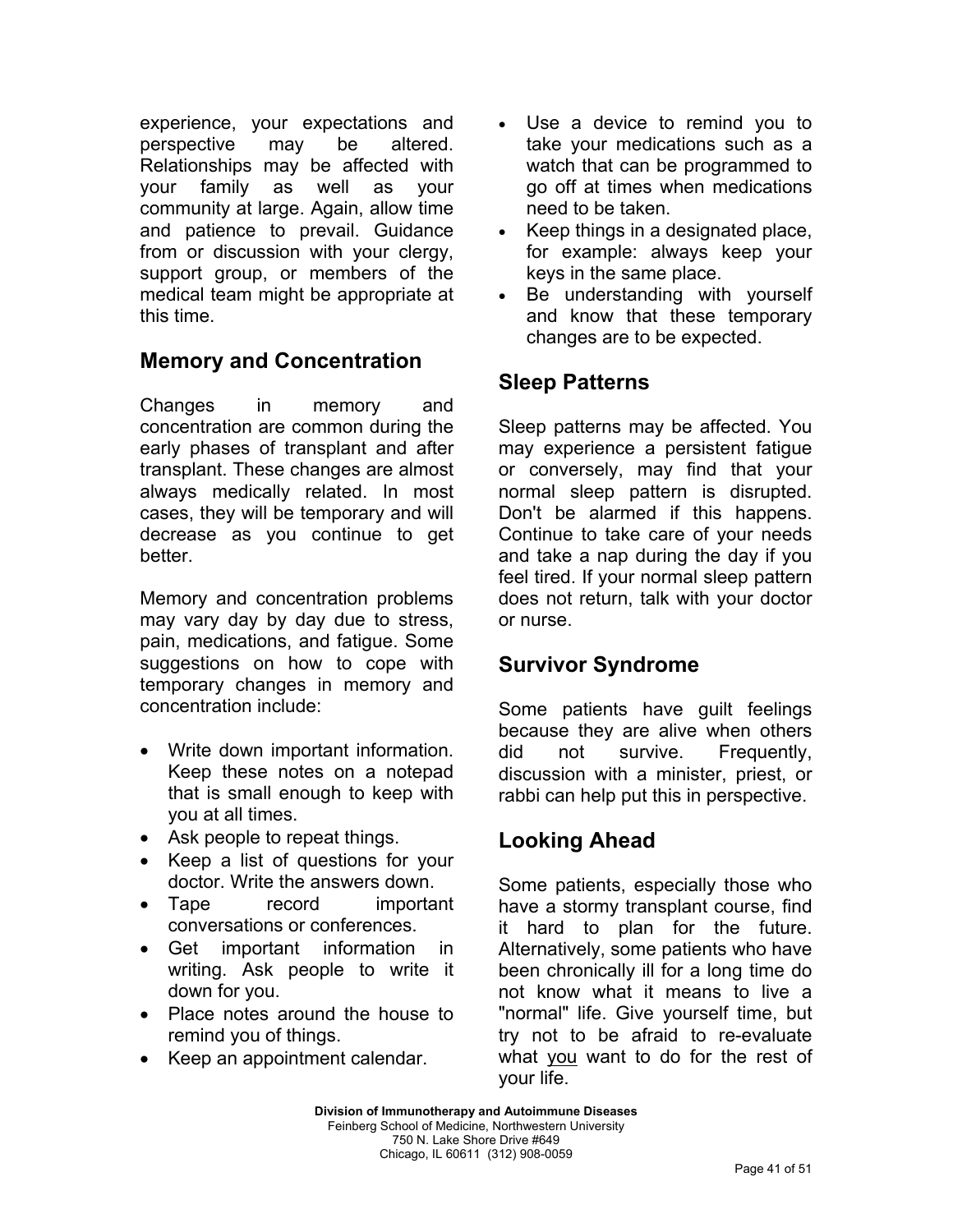### **Helpful Hints To Remember:**

- You are your own best friend. Take care of yourself. Get enough rest, exercise, and good nutrition. Be patient with yourself and with others.
- Try to take one day at a time, particularly after you first return home.
- Don't be afraid to ask for professional guidance. You deserve it! Almost everyone receives some kind of help.

### **DENTAL HYGIENE**

It is important to maintain good dental hygiene following transplant in order to avoid infection. Recommendations include:

- Brush your teeth twice a day with a soft bristle toothbrush.
- Floss once a day as long as it is comfortable and bleeding does not occur.
- Avoid using mouthwashes that contain alcohol as these can dry and irritate your gums and the tissue in your mouth.
- Continued use of saline rinses can help if your mouth is dry, if you have excessive mucous, or if you are being treated for oral fungus. Use ¾ teaspoon table salt with 1 quart of warm water.
- See your dentist at least twice a year for routine cleanings. Be sure to tell your dentist that you had a stem cell transplant and what medications you are taking. **Note:**

#### **Delay routine checkups for 9-12 months post-transplant.**

Notify your transplant doctor or nurse for any change such as ulcers, stinging, burning, dryness, pain, white coating on the tongue, difficulty eating, or loose teeth.

## **VISION**

It is not uncommon for patients to have vision changes during and after transplant. You may have difficulty reading or seeing the television clearly. These changes are most commonly due to the medications that you receive during and after the transplant. It is expected that your vision will return to normal in the months following transplant. If you continue to have vision problems, notify your transplant doctor or nurse. Notify your transplant doctor or nurse within 24 hours if you experience the following:

- "Gritty" feeling
- Discharge
- New changes in vision
- Continual redness

20% of patients who receive irradiation during transplant will develop cataracts. They form 1 to 5 years after transplantation. Cataracts can be removed surgically and lenses replaced.

## **SEXUALITY**

After a stem cell transplant, you may need some time to recover physically and emotionally. Regaining a sense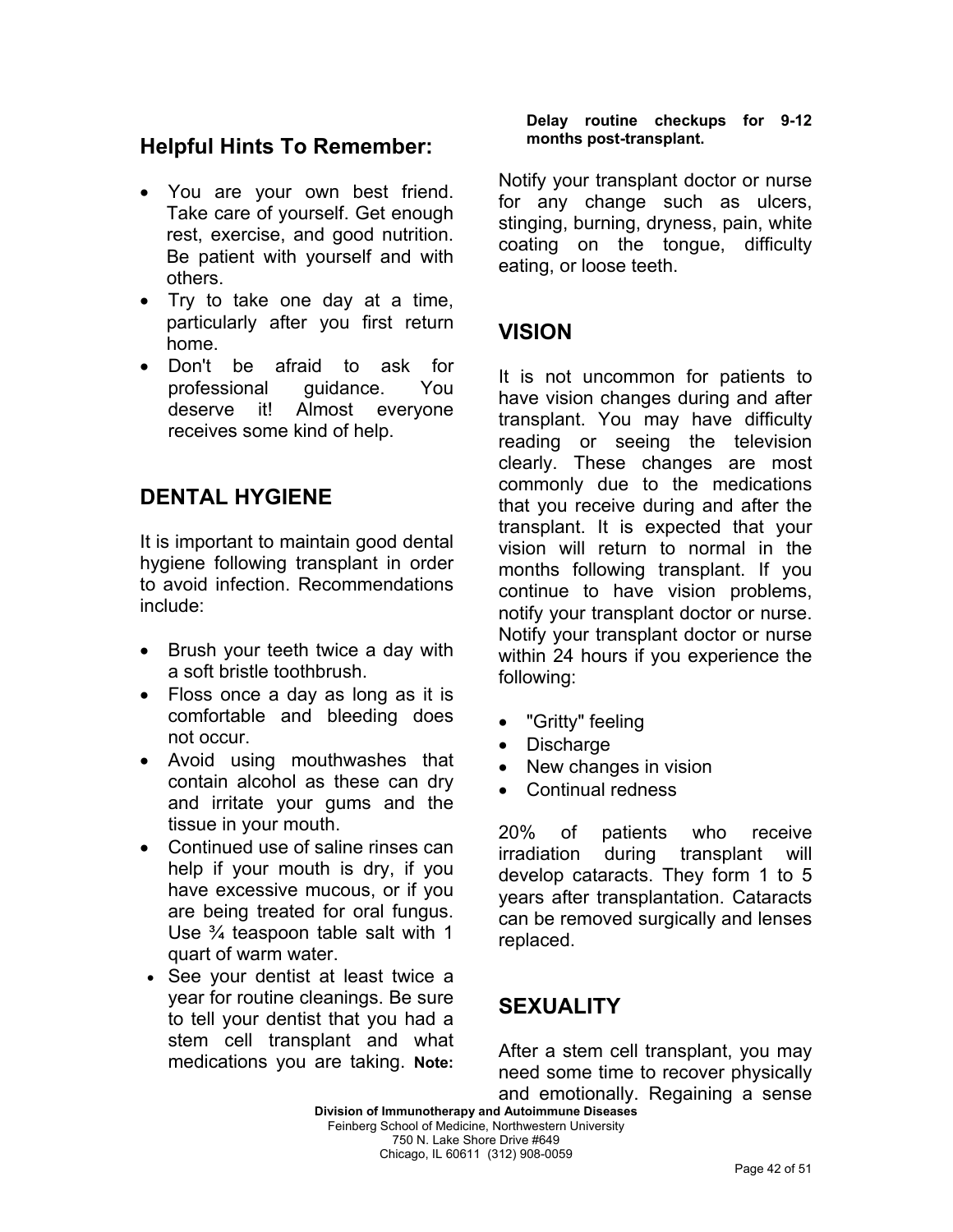of closeness is an important part of any intimate relationship, and this is especially true after a lengthy hospitalization.

As your strength returns, resuming sexual activity is healthy and normal. Plan quiet evenings with your partner to relax and ease the transition back to your normal life. Sexual desire is affected by physical strength and energy level and may improve after a nap or a good night's sleep. Use common sense, be gentle with yourself, and make sure your partner is gentle with you. The best way to reestablish intimacy with your partner is to maintain open communication and give yourselves time.

Platelet counts must be above 50,000 to resume intercourse. Your doctor and nurse are available to answer any questions or concerns you may have.

The following health practice guidelines are for everyone, including the transplant patient:

- Keep self and partner clean.
- Use a water-soluble lubricant to decrease friction irritation during sexual activity.
- Married or committed couples who are mutually monogamous do not need to use condoms. Condoms are recommended in situations where couples are not mutually monogamous. If the partner has or is suspected to have a sexually transmitted disease, a condom is not a sufficient barrier. That means no sexual activity is best at this time. Examples of sexually transmitted diseases are:
- $\triangleright$  Chlamydia
- $\triangleright$  Human Immunodeficiency Virus (HIV)
- ¾ Human Papilloma Virus (HPV)
- $\triangleright$  Trichomonas
- $\triangleright$  Syphilis
- ¾ Gonorrhea
- $\triangleright$  Hepatitis B Herpes Simplex Virus (HSV)
- $\triangleright$  Yeast (vaginal)
- Oral genital sex is okay if oral hygiene is good and there are no oral lesions or genital lesions (sores).
- No anal sex until your platelets are above 100,000 and/or until you are off all immune suppressant drugs.
- No anal sex if you have anal fissures, hemorrhoids, bleeding, diarrhea, or lesions.
- Urinate after intercourse to avoid urinary tract infections.
- Drugs for impotence should not be used without a cardiac evaluation and should be avoided while on immunosuppression.

Notify your doctor if any of the following occur:

- New development of pain during intercourse.
- Vaginal discharge and/or persistent bleeding.

## **Fertility/Contraception**

The effects of chemotherapy and radiation therapy will cause temporary or permanent sterility in men and women. It still may be possible, however, to become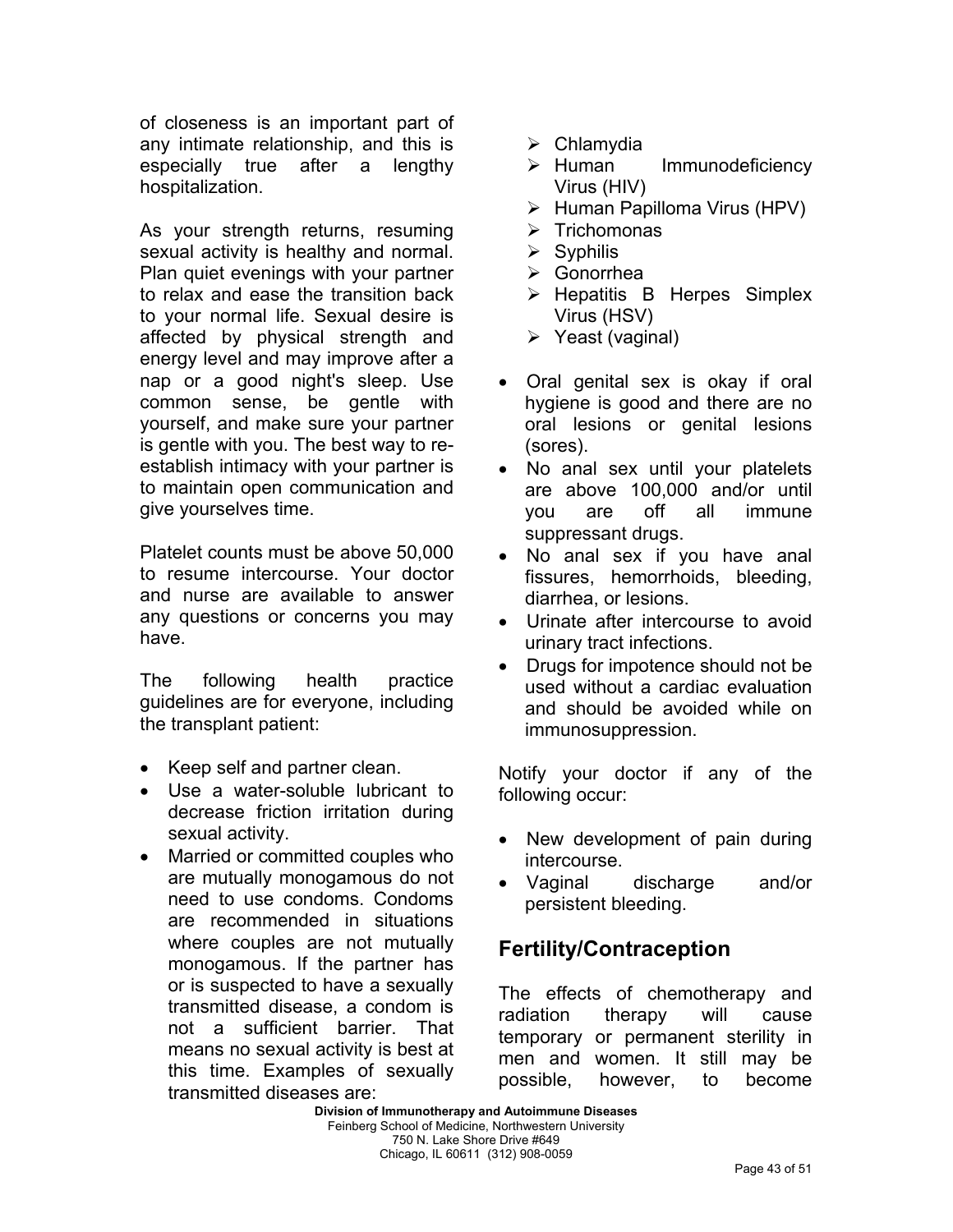pregnant. Therefore, it is important to use birth control since some anticancer drugs may cause birth defects.

Following a transplant, women should not use an IUD, diaphragm, or a sponge for birth control. Depending on your WBC and platelet count, these methods may cause infection and/or bleeding. Discuss alternative methods, such as birth control pills or condoms with spermicidal foam, with your doctor. Women treated for breast cancer should consult their doctor before taking birth control pills. Pregnancy is not recommended for at least 3 to 5 years after a stem cell transplant. If a man has stored his sperm before treatment, artificial insemination may be possible. Please discuss any plans for pregnancy with your doctor.

## **Early Menopause**

Chemotherapy also can cause hormone changes and some women may experience symptoms of early menopause. "Hot flashes", vaginal dryness, interrupted menstrual periods all may occur. Discuss these symptoms with your doctor since hormone replacement therapy may be a treatment. A water-soluble lubricant such as K-Y jelly may be helpful in decreasing vaginal dryness.

## **SECONDARY MALIGNANCIES**

There is an increased risk of cancer (secondary malignancy) following stem cell transplantation due to the chemotherapy, immune suppression, and/or radiation therapy. This increased risk has been seen in patients who were transplanted for a malignancy (individuals who may already have a genetic susceptibility to malignancy). The hematopoietic stem cell transplants for autoimmune diseases have been designed to minimize this risk, although the possibility of a future malignancy still exists. Therefore, it is recommended that a yearly cancer screening evaluation be performed and should include:

- Complete physical examination, including a thorough skin and oral examination
- Prostate/gynecological exam
- Breast examination
- Mammography
- Colon cancer screening
- Prostate cancer screening

Avoid activities that may increase the risk of cancer such as smoking, significant alcohol intake (no alcohol if you are still on immune suppressant drugs), or prolonged sun exposure.

### **IMMUNIZATIONS**

Your response to immunizations varies depending on the ability of your immune system. During the first year after transplant, you should avoid immunizations. Please check with your doctor before you or anyone in your family receives immunizations. General precautions to be aware of include: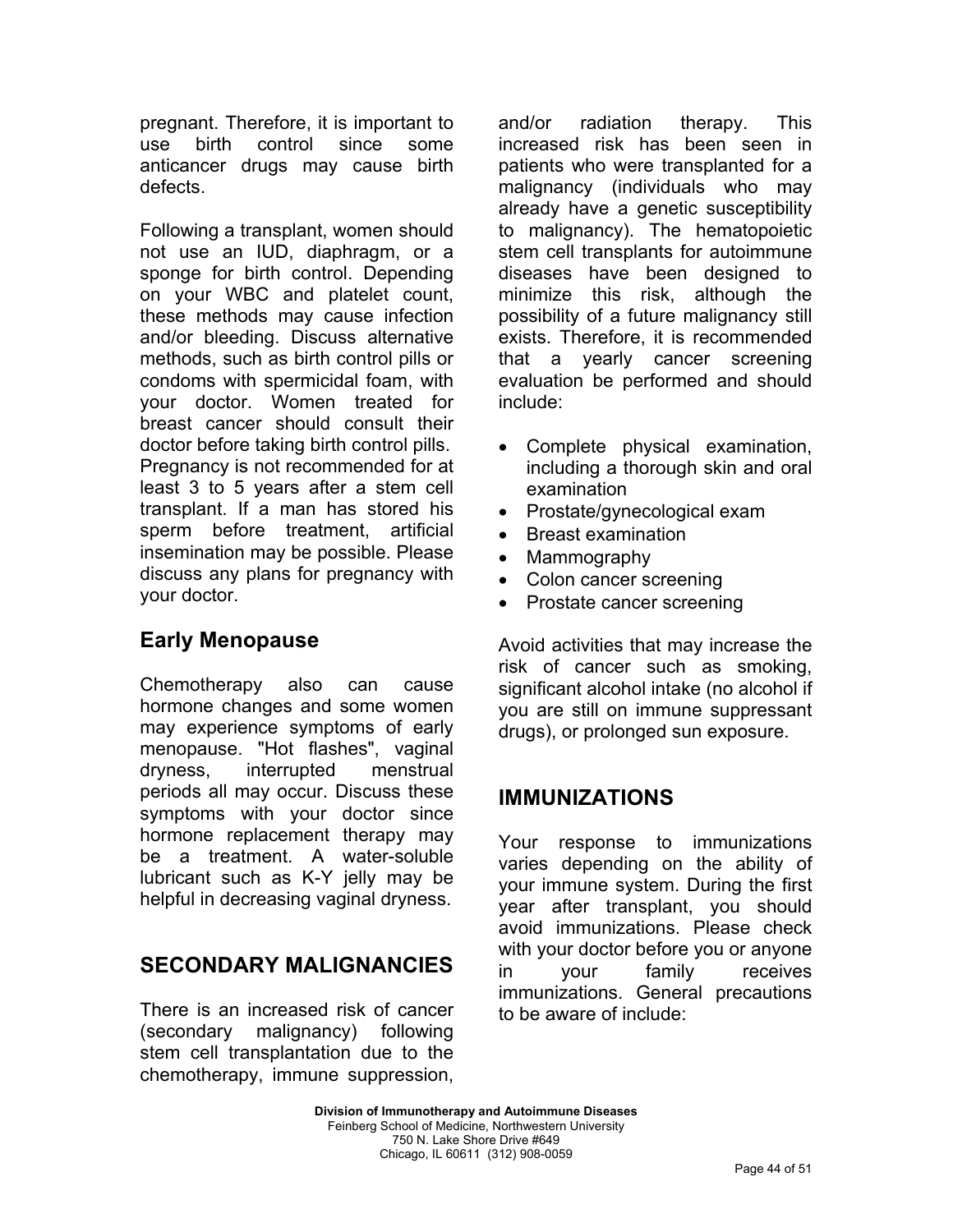- *Live virus vaccines should be avoided unless recommended by your transplant physician.*  After the first year posttransplant, you may receive killedvirus immunizations (e.g., tetanus). Antibody titers can be done on your blood to determine whether or not a booster is needed. *Consult your transplant doctor before receiving any vaccine, including flu shots.*
- If polio vaccine needs to be given to household members within the first year after transplant (or longer if you are on immune suppressants), the inactivated vaccine should be administered. Close contact between those receiving oral live vaccine and the transplanted patient should be avoided for 8 weeks after vaccination, since live virus shedding can occur in the feces.
- If a household member receives Varicella (chickenpox) vaccine, and then develops lesions (or pox), the person with the lesions will need to be isolated while the lesions are present. Isolation does not need to be used for family members given MMR (measles, mumps, and rubella) vaccination.

One year following your hematopoietic stem cell transplant, your transplant doctor will draw blood to determine your immunity to the common childhood illnesses (e.g., mumps, rubella, measles, tetanus). If it is determined that your immunity to these diseases is low, then you may be re-immunized. In addition, your transplant doctor may recommend that you be immunized against adult diseases such as hepatitis and influenza.

### **MEDICATIONS**

All medications have potential side effects and drug interactions with other medications. Consult your doctor before starting any new medication (including over-thecounter medications or herbal/nutritional supplements.

### **HOW WILL I KNOW IF THE TRANSPLANT WORKED?**

In the months and years following your transplant, we will continue to monitor you and repeat tests to check the status of your disease. It is not uncommon for it to take a few months after transplant for your tests to return to normal. This is to be expected. For some patient's (e.g., patient's with lupus), it may even be necessary to continue on some of the same drugs (e.g., prednisone) that you were taking prior to the transplant. Again, this is normal and does not indicate the transplant did not work. We will always inform you of your test results and examinations in a timely fashion. If you ever have questions or concerns as to whether the transplant worked, or whether your disease has returned, please call your doctor or nurse.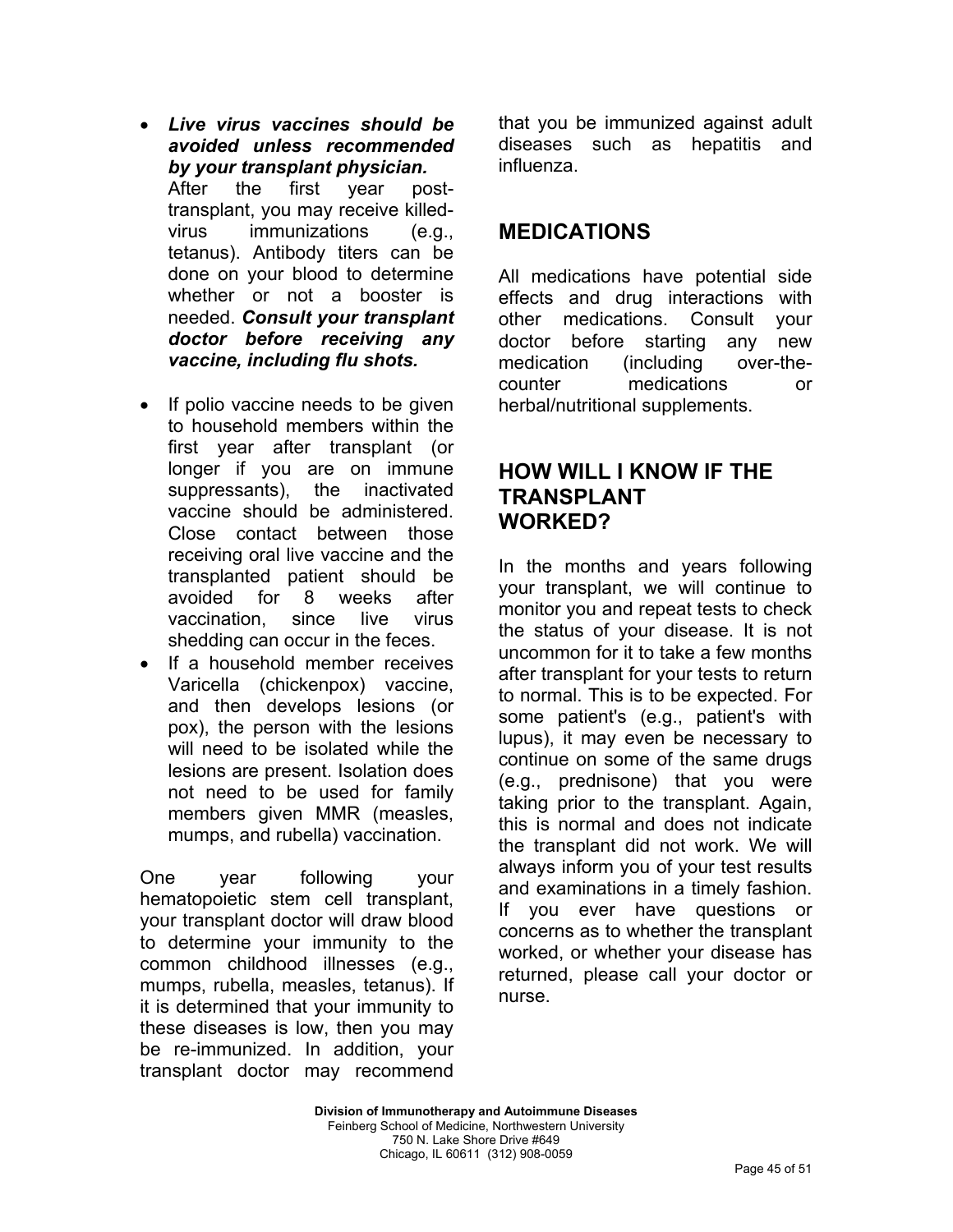## **NUTRITION GUIDELINES**

| <b>FOOD GROUP</b>                          | <b>MAY EAT</b>                                                                                                                                                                                                                                                                                                                                                                                                                                                                                                        | <b>DO NOT EAT</b>                                                                                                                                                                                                                                                                                                                                |
|--------------------------------------------|-----------------------------------------------------------------------------------------------------------------------------------------------------------------------------------------------------------------------------------------------------------------------------------------------------------------------------------------------------------------------------------------------------------------------------------------------------------------------------------------------------------------------|--------------------------------------------------------------------------------------------------------------------------------------------------------------------------------------------------------------------------------------------------------------------------------------------------------------------------------------------------|
| <b>Dairy</b>                               | All pasteurized grade "A" milk<br>$\bullet$<br>and milk products<br>Commercially-packaged<br>cheese and cheese products<br>made with pasteurized milk<br>(e.g., mild and medium<br>cheddar, mazzarella,<br>parmesan, Swiss, etc)<br>Pasteurized yogurt<br>Dry, refrigerated, and frozen<br>pasteurized whipped topping<br>Ice cream, frozen yogurt,<br>sherbet, ice cream bars,<br>homemade milkshakes<br><b>Commercial nutritional</b><br>supplements and baby<br>formulas, liquid and powdered<br>Commercial eggnog | Unpasteurized milk,<br>$\bullet$<br>cheese, yogurt, and other milk<br>products<br>Cheeses from<br>delicatessens<br>Cheeses containing chili<br>peppers or other uncooked<br>vegetables<br>Cheeses with molds (e.g.,<br>blue, Stilton, Roquefort,<br>gorgonzola)<br>Sharp cheddar, brie, feta<br>cheese, camembert, farmer's<br>cheese            |
| <b>Meat and Meat</b><br><b>Substitutes</b> | All well cooked or canned<br>$\bullet$<br>meats (beef, pork, lamb, fish,<br>poultry, shellfish, game, ham,<br>bacon, sausage, hot dogs)<br>Well cooked eggs (white<br>cooked firm with thickened<br>yolk is acceptable)<br>Well cooked, pasteurized egg<br>substitutes (e.g., Egg<br>Beaters <sup>®</sup> )<br><b>Commercially packaged</b><br>salami, bologna, and other<br>luncheon meats<br>Canned and commercially<br>packaged hard smoked fish;<br>refrigerated after opening<br>Cooked tofu                     | Raw or undercooked meat,<br>$\bullet$<br>poultry, fish, game, or tofu<br>Raw or undercooked egg and<br>$\bullet$<br>egg substitutes<br>Meat and cold cuts from<br>delicatessans<br>Hard cured salami in natural<br>$\bullet$<br>wrap<br>Cold smoked salmon (fish) or<br>$\bullet$<br>lox<br>Pickled fish<br>$\bullet$<br>Tempe (tempeh) products |
| Entrees,<br><b>Soups</b>                   | All cooked entres and soups                                                                                                                                                                                                                                                                                                                                                                                                                                                                                           | All miso products (e.g., miso<br>$\bullet$<br>soup)                                                                                                                                                                                                                                                                                              |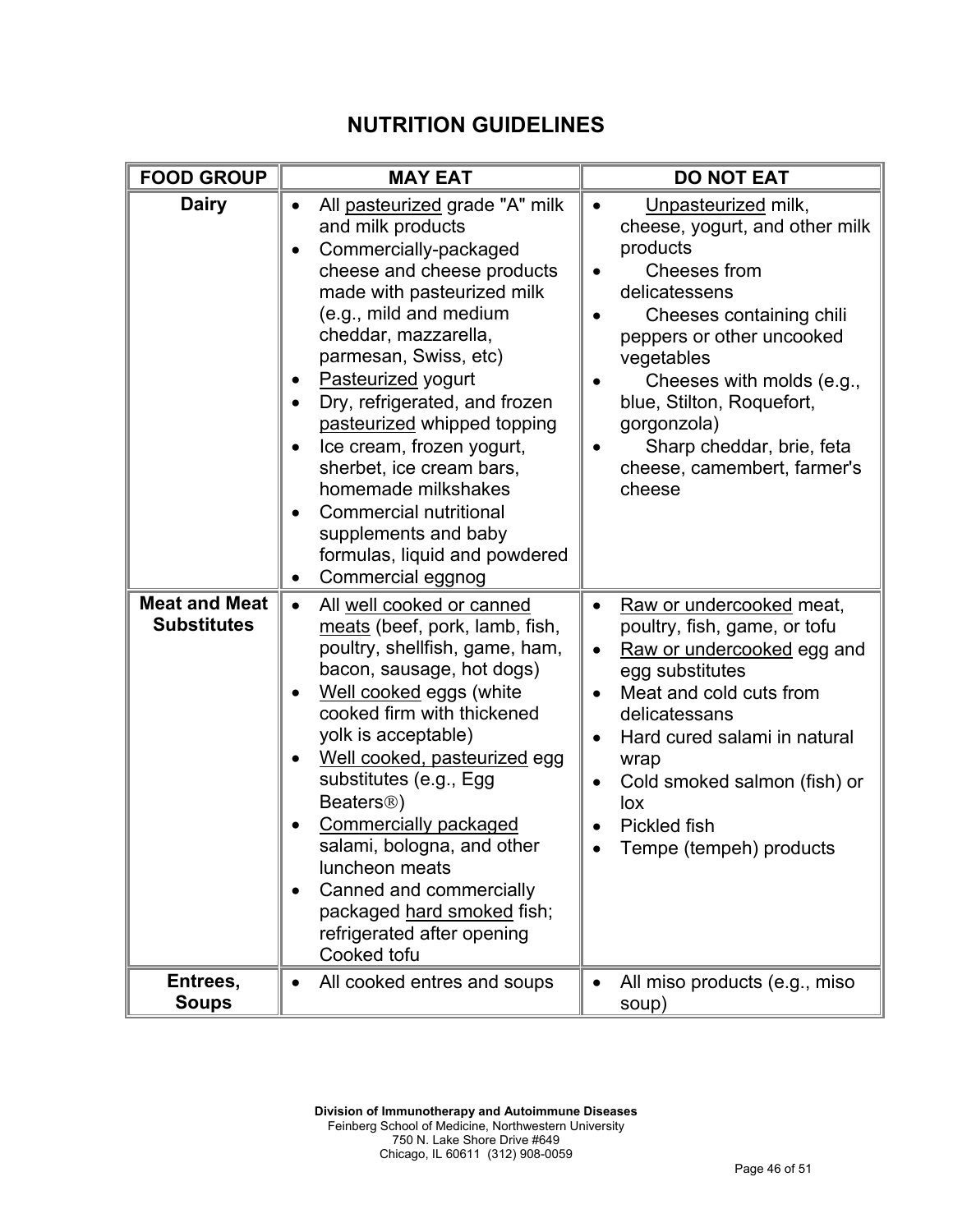| <b>FOOD GROUP</b>                              | <b>MAY EAT</b>                                                                                                                                                                                                                                                                                                                                                             | <b>DO NOT EAT</b>                                                                                                                                                                                                                                        |
|------------------------------------------------|----------------------------------------------------------------------------------------------------------------------------------------------------------------------------------------------------------------------------------------------------------------------------------------------------------------------------------------------------------------------------|----------------------------------------------------------------------------------------------------------------------------------------------------------------------------------------------------------------------------------------------------------|
| <b>Fruits and</b><br><b>Nuts</b>               | Canned and frozen fruit and<br>$\bullet$<br>fruit and pasteurized juices<br>Well washed raw fruit or foods<br>containing well washed raw<br>fruits<br><b>Dried fruits</b><br>Canned or bottled roasted<br>nuts<br>Nuts in baked products or<br>$\bullet$<br>shelled roasted nuts<br><b>Commercially packaged</b><br>peanut butter                                          | Unwashed raw fruits<br>$\bullet$<br>Unroasted raw nuts<br>$\bullet$<br>Roasted nuts in the shell<br>$\bullet$<br>Unpasteurized fruit and<br>$\bullet$<br>vegetable juices                                                                                |
| <b>Vegetables</b>                              | All cooked frozen, canned, or<br>fresh vegetables and potatoes<br>Well washed raw vegetables<br>Fresh, well washed herbs and<br>dried herbs and spices (added<br>to raw or cooked foods)                                                                                                                                                                                   | Unwashed raw vegetables or<br>$\bullet$<br>herbs<br>All raw vegetable sprouts<br>$\bullet$<br>(alfalfa, radish, broccoli, mung<br>bean, etc.)<br>Salads from delicatessans<br>$\bullet$<br>Commercial salsas stored in<br>$\bullet$<br>refrigerated case |
| Bread, Grain,<br>and Cereal<br><b>Products</b> | All breads, bagels, rolls,<br>$\bullet$<br>muffins, pancakes, sweet<br>rolls, waffles, French toast<br>Potato chips, corn chips,<br>$\bullet$<br>tortilla chips, pretzels, popcorn<br>Cooked pasta, rice, and other<br>grains<br>All cereals, cooked and ready-<br>to-eat<br>*Patients themselves should not make<br>(mix or knead) any bread product<br>containing yeast. | Raw grain products<br>$\bullet$                                                                                                                                                                                                                          |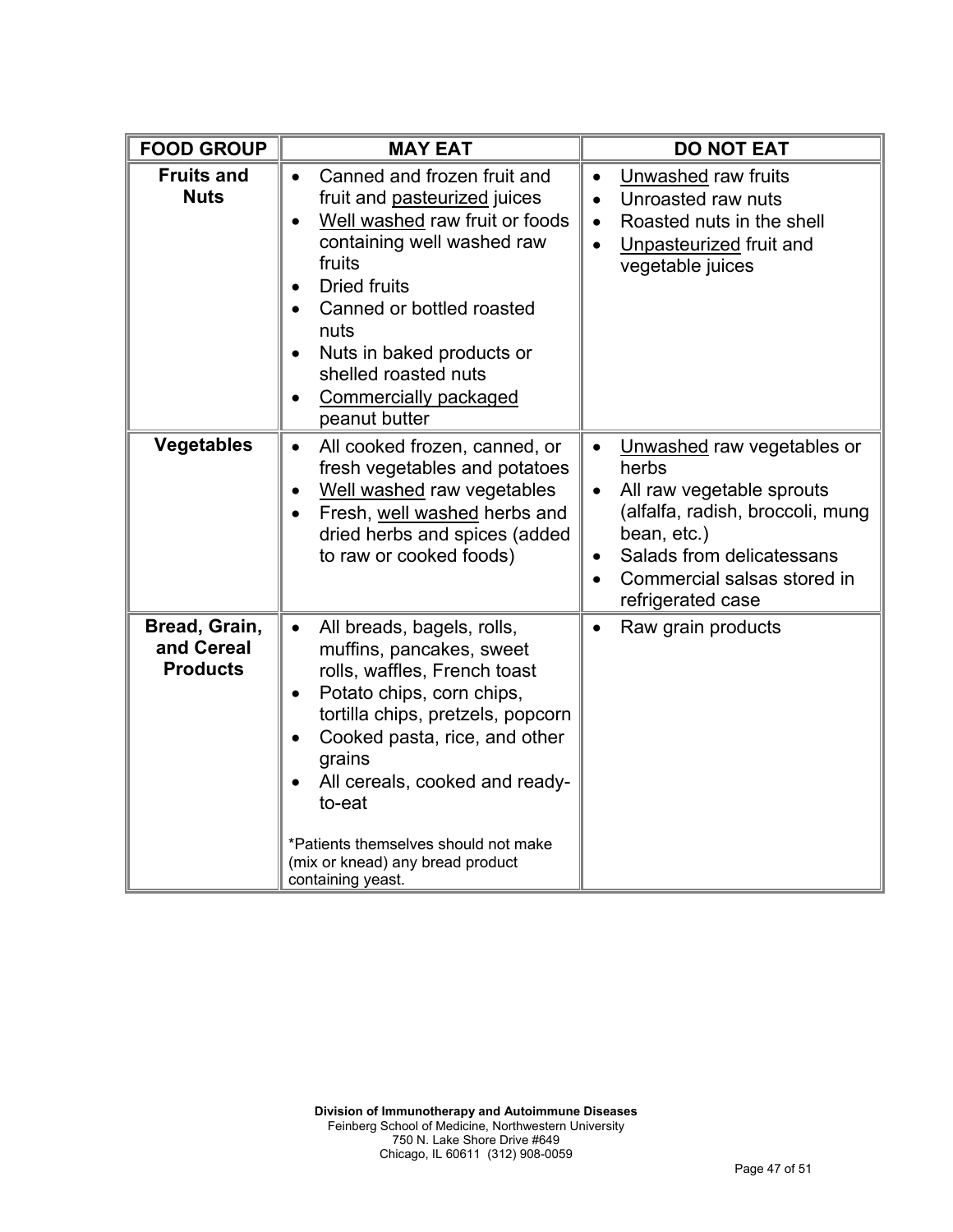| <b>Beverages</b>                     | Tap water and ice made from<br>tap water<br>Commercially bottled distilled,<br>spring, and natural waters<br>All canned, bottled, powdered<br>beverages<br>Instant and brewed coffee or<br>tea; cold brewed tea made<br>with boiling water<br>Brewed herbal teas using<br>commercially packaged tea<br>bags                                                                                                    | Well water (unless tested<br>$\bullet$<br>yearly and found to be free of<br>coliforms)<br>Cold-brewed tea made with<br>$\bullet$<br>warm or cold water<br>Unpasteurized fruit and<br>vegetable juices<br>Mate tea                                                                        |
|--------------------------------------|----------------------------------------------------------------------------------------------------------------------------------------------------------------------------------------------------------------------------------------------------------------------------------------------------------------------------------------------------------------------------------------------------------------|------------------------------------------------------------------------------------------------------------------------------------------------------------------------------------------------------------------------------------------------------------------------------------------|
| <b>Beverages</b><br><b>Continued</b> | <b>Commercial nutritional</b><br>supplements, liquid and<br>powdered                                                                                                                                                                                                                                                                                                                                           |                                                                                                                                                                                                                                                                                          |
| <b>Desserts</b>                      | Refrigerated commercial and<br>homemade cakes, pies,<br>pastries, and pudding<br>Refrigerated, cream-filled<br>pastries<br>Homemade and commercial<br>cookies<br>Shelf-stable cream-filled<br>cupcakes (e.g., Twinkies <sup>®</sup> ,<br>Ding Dongs <sup>®</sup> ), fruit pies (e.g.,<br>Poptarts <sup>®</sup> , Hostess <sup>®</sup> fruit<br>pies), and canned pudding<br>Ices and popsicle-like<br>products | Unrefrigerated, cream-filled<br>$\bullet$<br>pastry products (not shelf-<br>stable)<br>*Shelf-stable refers to unopened canned,<br>bottled, or packaged food products that<br>can be stored before opening at room<br>temperature; container may require<br>refrigeration after opening. |
| <b>Fats</b>                          | Oil or shortening<br>Refrigerated lard, margarine,<br>or butter<br>Commercial, shelf-stable<br>mayonnaise and salad<br>dressings (including cheese-<br>based salad dressings;<br>refrigerated after opening)<br>Cooked gravy and sauces                                                                                                                                                                        | Fresh salad dressings<br>$\bullet$<br>containing aged cheese (e.g.,<br>blue, Roquefort) or raw eggs,<br>stored in refrigerated case                                                                                                                                                      |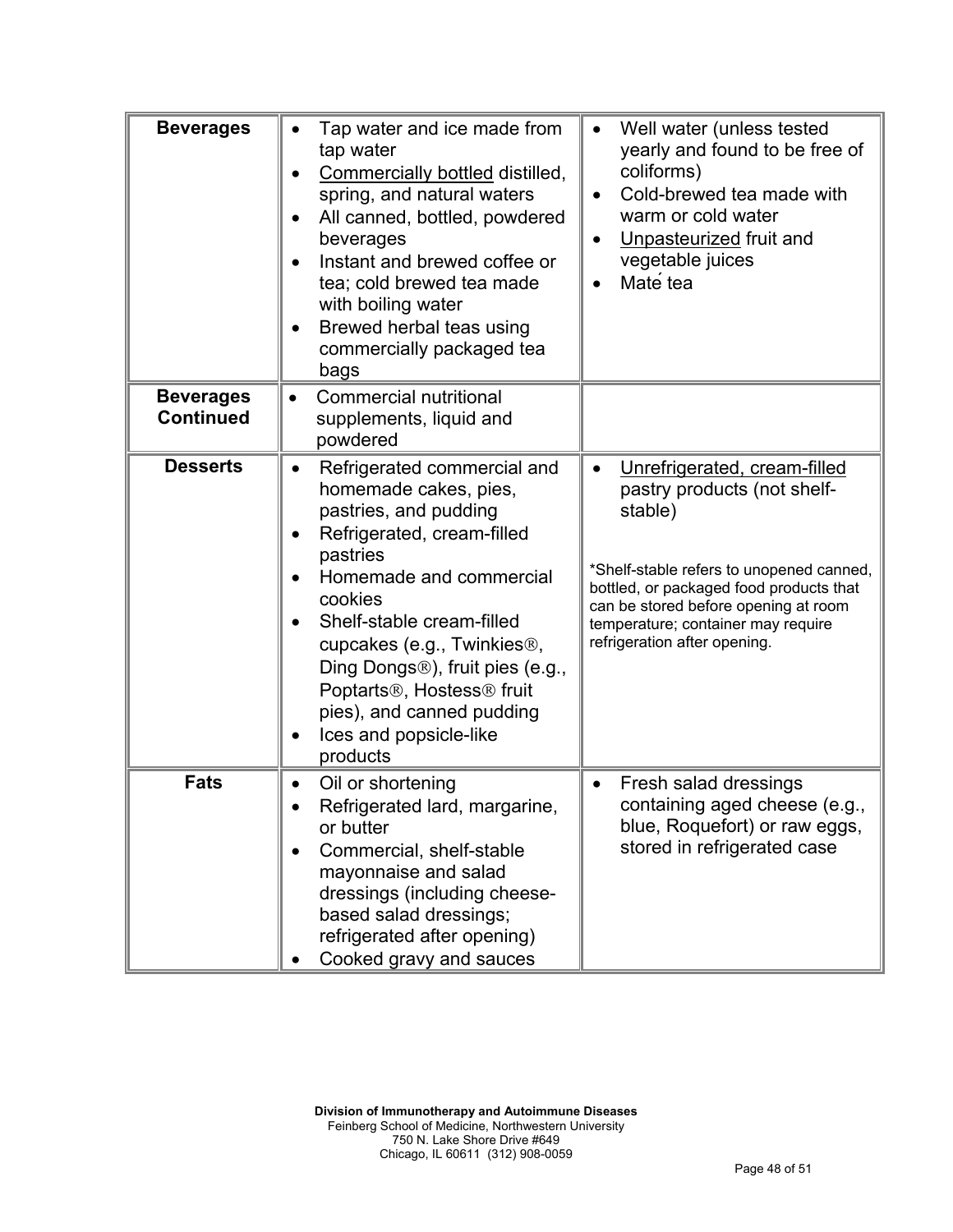| <b>Other</b> | Salt, granulated sugar, or<br>brown sugar<br>Jam, jelly, syrups; refrigerated<br>after opening<br>Commercial (heat-treated)<br>honey<br>Catsup, mustard, BBQ sauce,<br>soy sauce, other condiments<br>(refrigerated after opening)<br>Pickles, pickle relish, olives<br>(refrigerated after opening) | Raw or non-heat treated<br>$\bullet$<br>honey or honey in the comb<br>Brewers yeast, if uncooked<br>$\bullet$ |
|--------------|------------------------------------------------------------------------------------------------------------------------------------------------------------------------------------------------------------------------------------------------------------------------------------------------------|---------------------------------------------------------------------------------------------------------------|
|              | Candy or gum                                                                                                                                                                                                                                                                                         |                                                                                                               |

**Note: If you have undergone an autologous transplant, you should follow the above guidelines for a period of one year. If you have undergone an allogeneic transplant, you should follow the above guidelines for a period of one year or longer if you remain on immunosuppressant medications (e.g., steroids, cyclosporine, Cellcept, tacrolimus, etc.).**

#### **NOTES:**

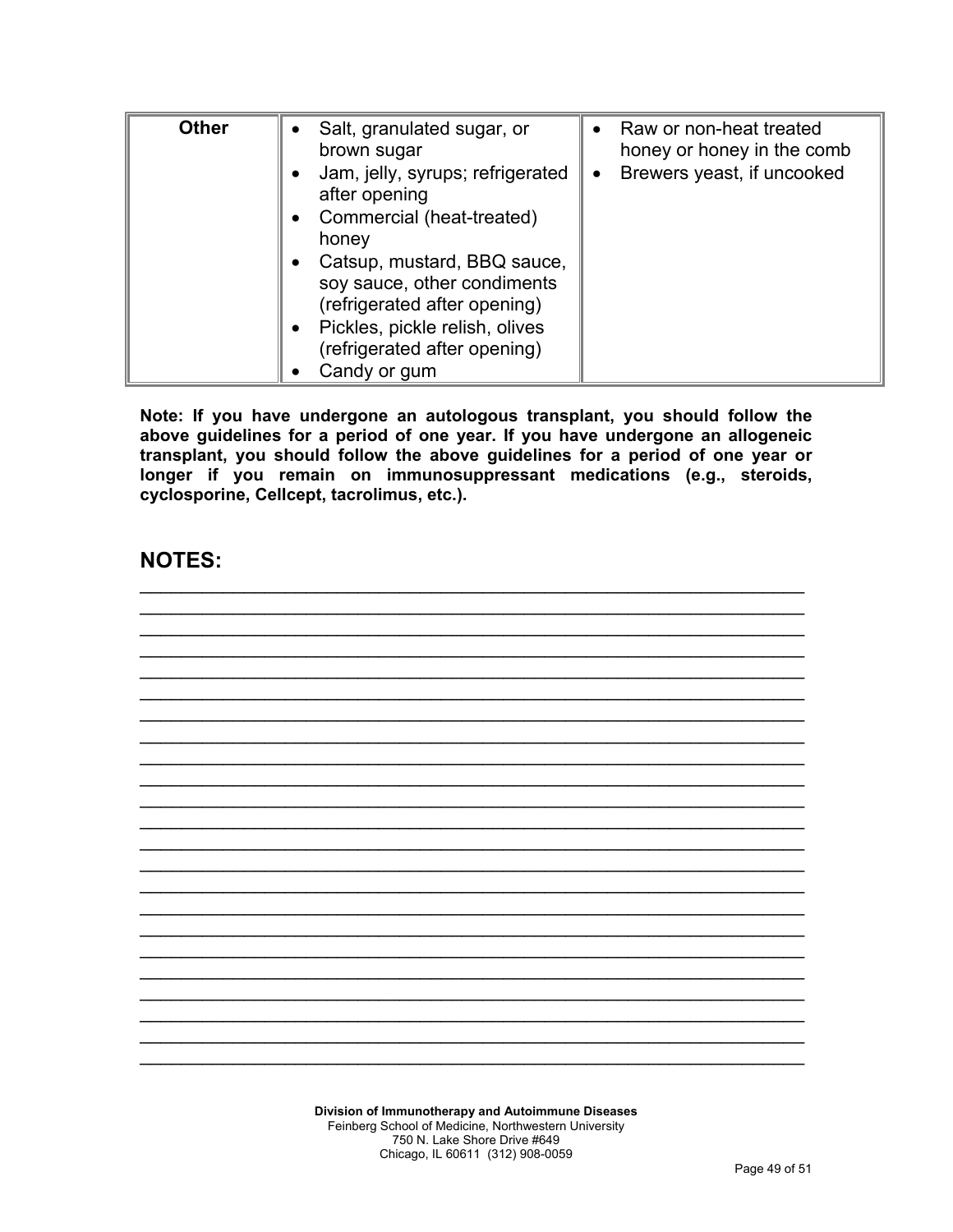# **GLOSSARY**

**Allogeneic Transplant** – A type of peripheral blood stem cell or bone marrow transplant that uses a donor's cells.

**Alopecia** – Partial or complete hair loss, usually a temporary side effect of the chemotherapy.

**Anemia** – A condition that occurs when the body's red blood cell count is low.

**Antibody** – A protein produced by white blood cells to battle foreign substances that enter the body.

**Apheresis –** The peripheral blood stem cell collection process in which blood is taken from the patient and circulated through a machine that separates out the stem cells. The remaining cells are returned to the patient.

**Autologous Transplant** – The patient donates his/her own bone marrow or peripheral blood stem cells for transplant.

**Bone Marrow** - The spongy tissue found in the cavities of the body's bones where all the blood cells are produced.

**Central Line** - A small, plastic tube inserted into a large vein to inject or remove fluids. The central line used in a stem cell transplant allows blood samples to be drawn, drugs to be given and the actual transplant to occur with little discomfort.

**Chemotherapy** – Medicine or a combination of medicines designed to stop the growth of cells.

**Conditioning –** A phase in the stem cell transplant process involving high doses of chemotherapy and/or radiation therapy.

**Electrolyte** – Minerals found in the blood such as magnesium and potassium that must be maintained to prevent organ dysfunction.

**Engraftment** – Process in which transplanted stem cells begin to grow in the recipients bone marrow and produce new white blood cells, red blood cells and platelets.

**GCSF** or **growth colony stimulating factor** – A subcutaneous injection of proteins given to transplant recipient patients before and during the harvest to increase the number of stem cells in the blood. GCSF is also given daily by subcutaneous injection following the stem cell reinfusion.